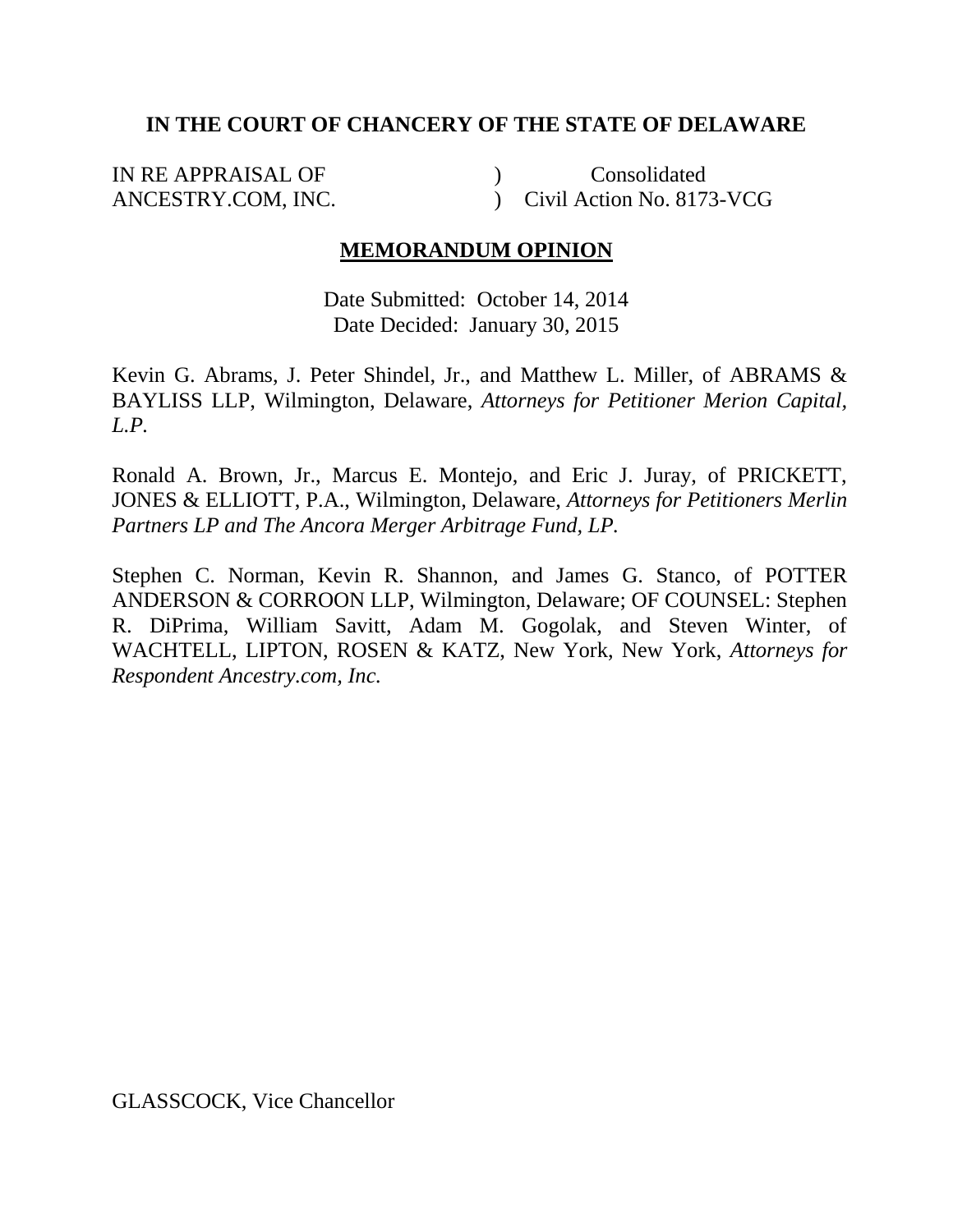I am tasked with determining the "fair value" of shares of a publicly-traded company, in this case shares formerly held by the Petitioners, who were cashed out in the purchase of Ancestry, Inc. ("Ancestry" or the "Company") by a private equity investor, Permira Advisors, LLC ("Permira"). The sale was at a 40% premium to the market price untainted by the auction process, which process itself involved a market canvas and uncovered a motivated buyer. The price paid stockholders who tendered in the sale was \$32. The Petitioners' valuation expert proved something of a moving target; he argued that the fair value of a share of Ancestry stock at the time of the merger was as high as \$47, but at least \$42.81. The Respondent's expert opined that fair value was \$30.63, despite the fact that the buyer, a non-strategic investor with actual money at risk, was willing to pay more.

I have commented elsewhere on the difficulties, if not outright incongruities, of a law-trained judge determining fair value of a company in light of an auction sale, aided by experts offering wildly different opinions on value. I will not repeat those comments here.<sup>1</sup> It is worth noting, however, that this task is made particularly difficult for the bench judge, not simply because his training may not provide a background well-suited to the process, but also because of the way the statute is constructed. A judge in Chancery is the finder of fact, and is frequently

<sup>1</sup> *See Huff Fund Inv. P'ship v. CKx, Inc.*, 2013 WL 5878807, at \*1 (Del. Ch. Nov. 1, 2013), *adhered to*, 2014 WL 2042797 (Del. Ch. May 19, 2014), *judgment entered sub nom., Huff Fund Inv. P'ship v. CKX, Inc.* (Del. Ch. June 17, 2014).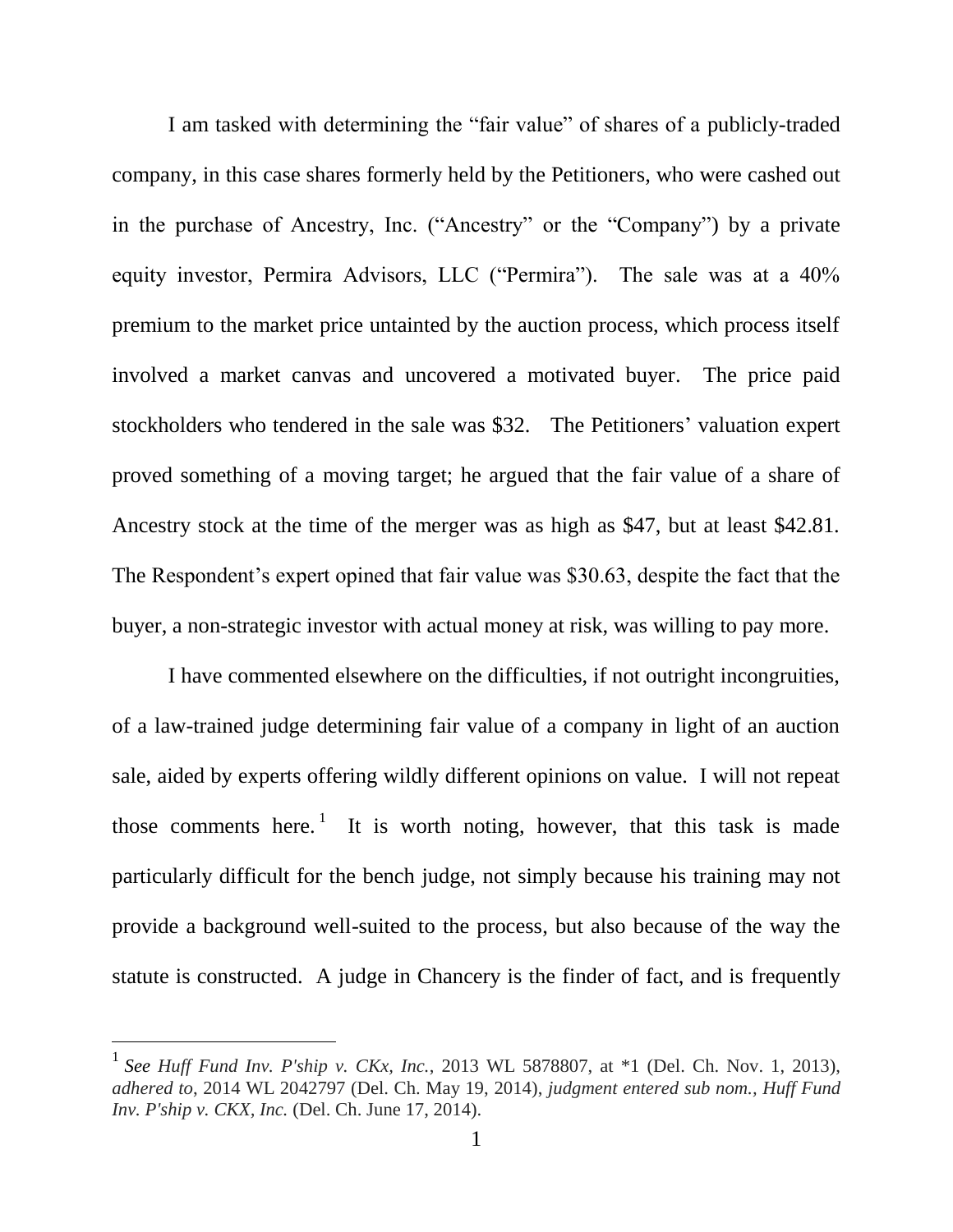charged to make difficult factual determinations that may be without his area of expertise. The saving judicial crutch in such situations is the burden of proof. The party with the burden must explain why its version of the facts is the more plausible in a way comprehensible and convincing to the trier of fact; if not, it has failed to carry its burden, and the judge's duty is accordingly clear. A judge in a bench trial relies, therefore, on the burden of proof; he holds on to it like a shipwreck victim grasps a floating deck-chair or an ex-smoker hoards his last piece of nicotine gum. Section 262 is unusual in that it purports explicitly to allocate the burden of proof to the petitioner *and* the respondent, an allocation not meaningful in light of the fact that no default exists if the burden is not met; in reality, the "burden" falls on the judge to determine fair value, using "all relevant factors." Here, therefore, I must independently review those factors to determine "fair value," the price per share to which the Petitioners are entitled. The results of my analysis are set out below.

### **I. BACKGROUND FACTS**

### *A. The Business of Ancestry*

Ancestry is described as "a pioneer and the leader in the online family research market," having "digitized, indexed, and added" to its websites "more

 2 8 *Del. C.* § 262(h).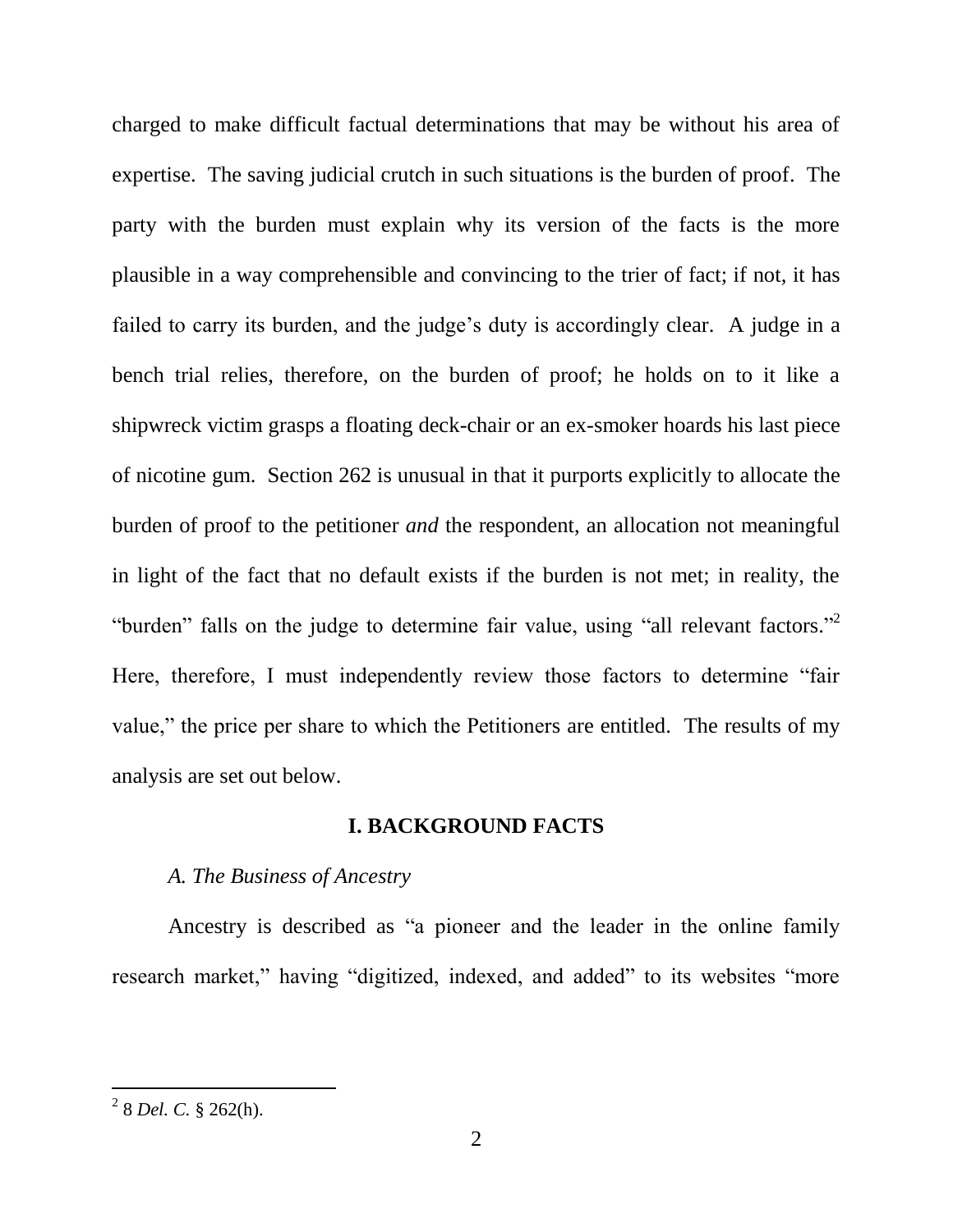than 12 billion historical records  $\ldots$  over the past 18 years.<sup>3</sup> It "is the world's largest online family history resource," and has over two million subscribers. $5$ The Company also recently launched AncestryDNA, selling \$99 DNA test kits, though the subscription services are still its most significant source of revenue.<sup>6</sup>

In November 2009, Ancestry became a publicly-traded company, trading at \$13.50 per share.<sup>7</sup> Several months later, in March 2010, the show *Who Do You Think You Are?*, for which Ancestry was the financial and research sponsor, began airing on Friday nights on NBC. $8$  This show featured celebrities learning more about their own family histories; Ancestry provided all of the research for these episodes.<sup>9</sup> Additionally, "Ancestry purchased product integration and advertising on the show, which generated substantial new interest in its services."<sup>10</sup>

This show, which aired on NBC for three seasons, was a "massive catalyst" for growth."<sup>11</sup> Between 2009 and 2011 in particular, Ancestry experienced an unprecedented acceleration of new subscribers—the "North Star metric" for this

 $3$  JX 279 at 4.

 $4$  Trial Tr. 7:19–20 (Sullivan).

 $<sup>5</sup>$  JX 279 at 4.</sup>

 $6$  Trial Tr. 8:15-18 (Sullivan).

 $7$  JX 260 at F-16.

<sup>8</sup> *See, e.g.*, Trial Tr. 113:5–6 (Hochhauser).

<sup>9</sup> *See, e.g.*, *id.* at 111:24–112:8 (Hochhauser).

 $10$  Resp't's Opening Post-Tr. Br. at 21–22.

<sup>&</sup>lt;sup>11</sup> Trial Tr. 112:10, 113:12 (Hochhauser); *but see id.* at 112:21–113:2 (Hochhauser) (noting that Ancestry did not do any studies relating to the show and its specific effects on the business).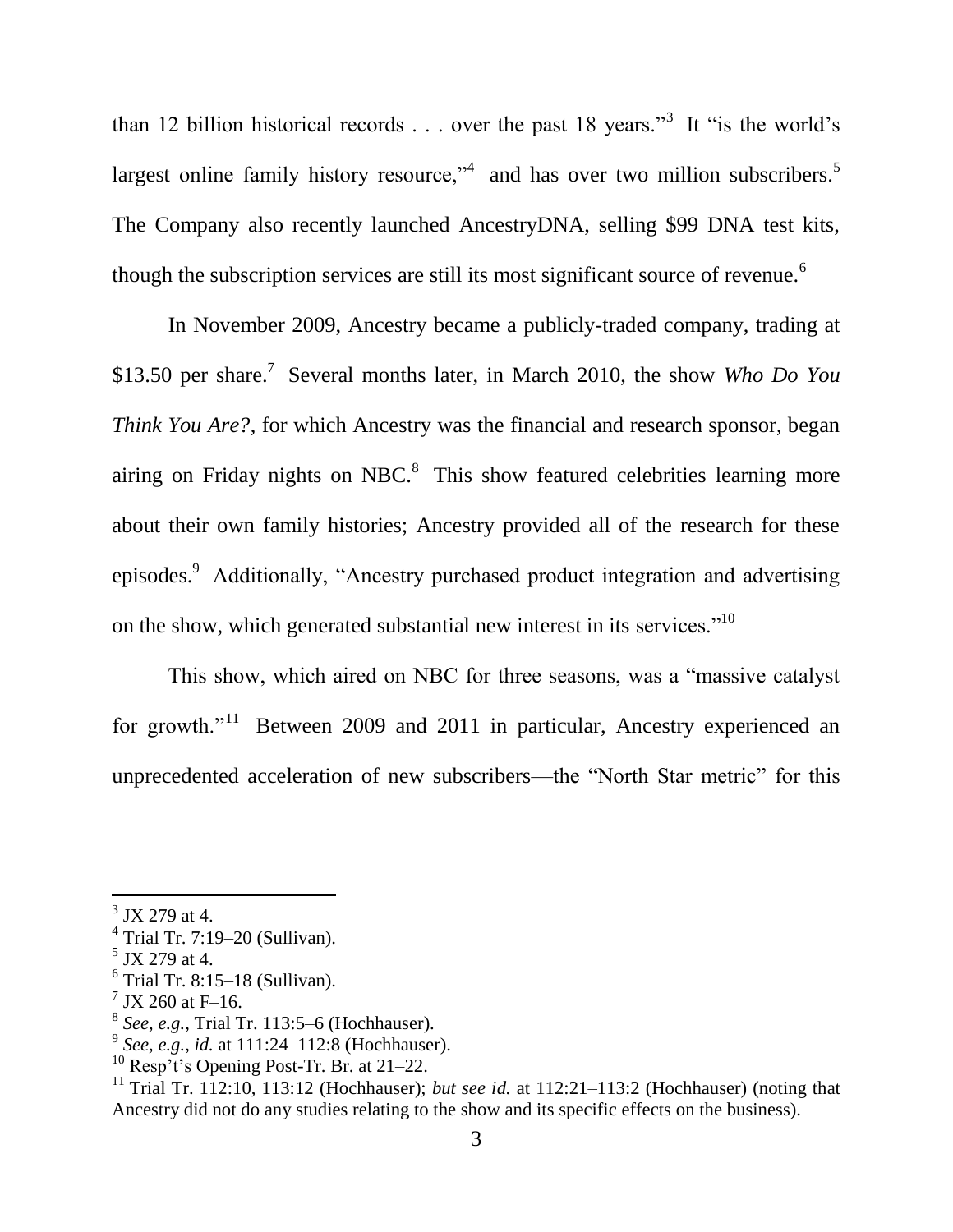subscription business—leading to strong growth in revenue and EBIDTA.<sup>12</sup> By early 2011, Ancestry stock was trading at over \$40 per share.<sup>13</sup> The show was ultimately cancelled in May 2012, the same day that it was nominated for an Emmy award. $14$ 

### 1. Key Metrics

As an internet-based, subscription-driven company, Ancestry's key business metrics include gross subscriber additions ("GSAs"), churn, and subscriber acquisition cost ("SAC"). GSAs "measure the total number of new customers who purchase a subscription during any given period."<sup>15</sup> Churn measures the number of cancelled subscriptions in a given period, represented as a percentage of the total subscriber base.<sup>16</sup> Finally, SAC measures the "efficiency of [Ancestry's] marketing and advertising programs in acquiring new subscribers" by calculating the average cost of each new subscriber. $17$ 

Howard Hochhauser, Ancestry's CFO and COO, testified at trial that SAC is an important driver of EBITDA because marketing costs are Ancestry's largest variable costs.<sup>18</sup> Churn is a proxy for the "health of [the] existing business."<sup>19</sup>

<sup>12</sup> *See, e.g.*, *id.* at 111:18–112:20 (Hochhauser).

<sup>&</sup>lt;sup>13</sup> See, e.g., JX 211 ¶ 34; JX 260 at 36 (noting that Ancestry repurchased some of Sullivan's shares for an average price of \$41.67 per share).

<sup>14</sup> *See* Trial Tr. 113:10–13 (Hochhauser).

<sup>15</sup> Resp't's Opening Post-Tr. Br. at 26; *see also* Trial Tr. 109:6–10 (Hochhauser).

<sup>16</sup> *See* Resp't's Opening Post-Tr. Br. at 27; JX 260 at 36; Trial Tr. 110:5–14 (Hochhauser).

<sup>17</sup> JX 260 at 36; *see also* Resp't's Opening Post-Tr. Br. at 28; Trial Tr. 110:17–21 (Hochhauser).

<sup>18</sup> *See* Trial Tr. 110:22–111:8 (Hochhauser).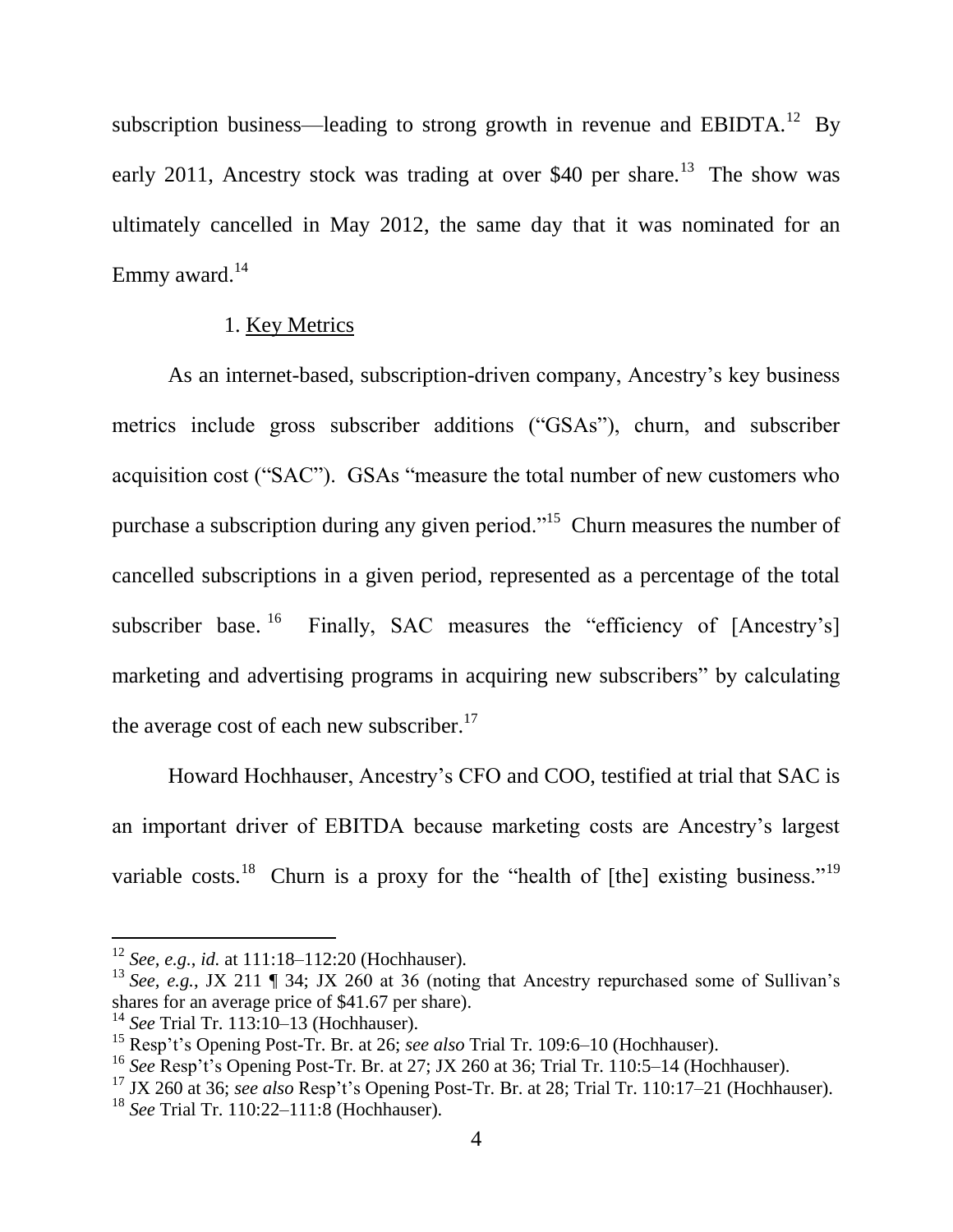Churn, together with GSAs, gives a picture of the subscriber base in a given period; as a subscription business, these two metrics make up the all-important "hamster wheel of new people coming in and people existing at the same time."<sup>20</sup>

#### 2. Competitive Forces

Ancestry faces several competitive forces, including a number of start-up companies<sup>21</sup> and an increasing amount of free archived information more readily accessible by internet search engines.<sup>22</sup> Additionally, the Church of Jesus Christ of Latter Day Saints operates a website that has resulted in a "competitive dynamic" for Ancestry.<sup>23</sup> The website, FamilySearch.org, provides free online access to some of the Church's extensive resources—the Church has aggregated "what's recognized as the world's largest collection of data and content that would be valuable for people researching their family history."<sup>24</sup> This collection previously enticed interested individuals to travel to Salt Lake City, but the FamilySearch.org website has begun digitizing the collection and "includes a lot of the same features" and functionality" as Ancestry.com. $25$ 

<sup>19</sup> *Id.* at 108:22–23 (Hochhauser).

<sup>20</sup> *Id.* at 109:13–14 (Hochhauser).

<sup>21</sup> *See, e.g.*, *id.* at 8:24–9:5 (Sullivan); *id.* 118:5–11 (Hochhauser).

<sup>22</sup> *See, e.g.*, *id.* at 10:12–11:4 (Sullivan); *id.* 107:21–108:1 (Hochhauser).

<sup>23</sup> *Id.* 10:4–11 (Sullivan). *But see id.* 53:12–54:5 (Sullivan) (noting that Ancestry has actually worked with the Church in some capacities, including digitizing certain of the Church's records). <sup>24</sup> *See id.* at 9:15–23 (Sullivan).

<sup>25</sup> *Id.* at 9:20–10:3 (Sullivan).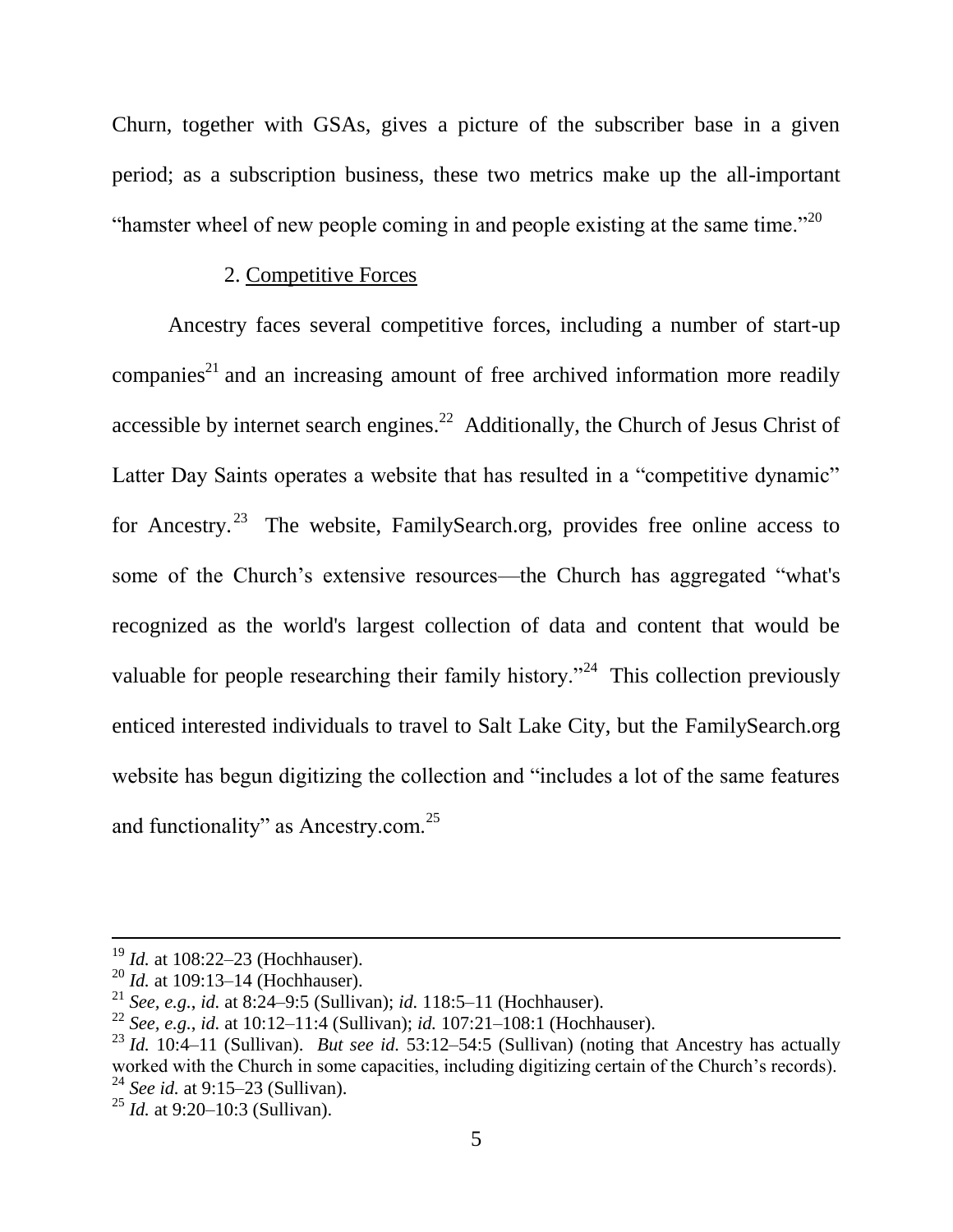#### *B. The Sales Process*

By early 2012, Ancestry stock was trading in the low-\$20s. Around that time, "[i]nterest rates were at a record low," and the Company was approached by a few private equity firms. <sup>26</sup> After receiving these unsolicited overtures, Ancestry's board began exploring strategic options for the Company. Ancestry's nine-member board included six independent directors, the Company's CEO, Timothy Sullivan, and two directors who were principals at Spectrum Equity ("Spectrum"), which at that time owned approximately 30% of the Company.<sup>27</sup>

At an April 19, 2012 board meeting, Qatalyst Partners ("Qatalyst"), a financial advisor, made a presentation to Ancestry's directors.<sup>28</sup> In this "state of the union<sup> $29$ </sup> presentation, Qatalyst raised as among its concerns that Ancestry "was getting people that were less engaged in the hobby" and who would not maintain their subscriptions, though the Company's subscription base had been growing as a result of *Who Do You Think You Are?*. 30 Qatalyst noted that Ancestry's subscription-based service raised questions regarding "the size of Ancestry's

<sup>&</sup>lt;sup>26</sup> *Id.* at 113:23–114:4 (Hochhauser); *see also id.* at 12:18–24 (Sullivan) ("This was a time where interest rates were historically low, and so the kind of company that Ancestry was, which is a subscription business, sort of more predictable than other kinds of businesses, really made, you know, Ancestry a potentially very attractive business for a private equity group to  $acquire \ldots$ ").

<sup>27</sup> *Id.* at 12:2–7 (Sullivan).

<sup>28</sup> *See* JX 22; JX 23. The board retained Qatalyst in May. *See* JX 33; JX 35.

 $29$  Trial Tr. 114:24 (Hochhauser).

<sup>30</sup> *Id.* at 116:23–117:3; *see also* JX 22; JX 23.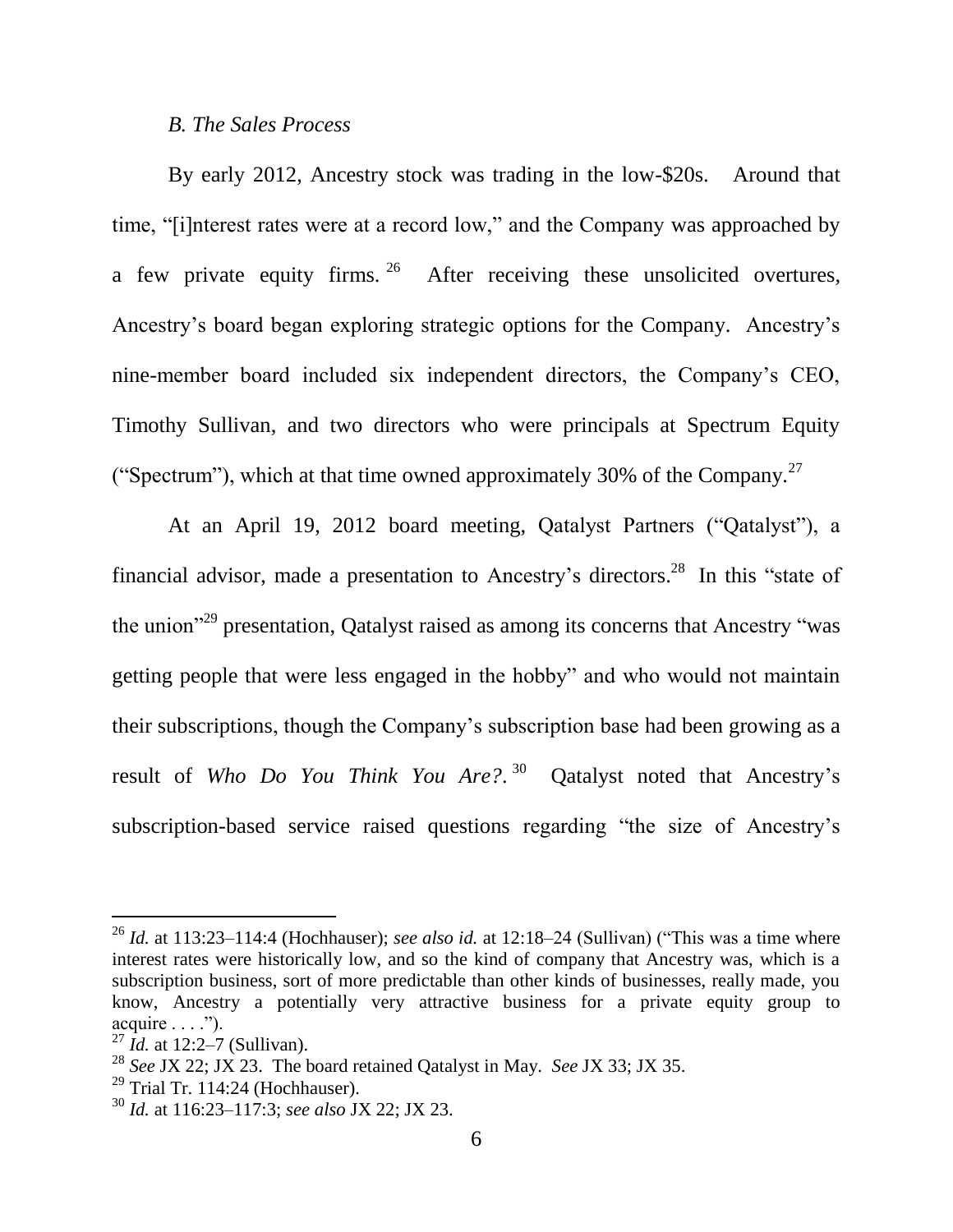available market, [and] the degree to which Ancestry had already saturated that market."<sup>31</sup> As Jonathan Turner, a Qatalyst Partner, testified at deposition:

There are only so many people who are interested and have the time to be able to devote a significant amount of their free time to genealogy and using the company's product and be willing to pay for it. And that was a—that was a concern because once the company hit . . . single-digit millions of subscribers, at this point the business was largely U.S. with a little bit of—a little bit of U.K. How many people left are there  $2^{32}$ 

The future of *Who Do You Think You Are?* was also uncertain, largely due to declining ratings;  $33$  as noted, the show was cancelled the month following this meeting, just as the auction process began.

### 1. The Auction Process

Given the board's go-ahead, the auction process commenced in May 2012. Qatalyst reached out to a group of potential strategic buyers and financial sponsors including preeminent private equity firms and strategic partners that "the company" had had some contact with at various times in the past or that Qatalyst thought might be particularly interested in the business."<sup>34</sup> In early June, news of the auction process was leaked, and on June 6, Bloomberg published an article detailing the previously confidential process.<sup>35</sup> After the news of a potential sale of

 $31$  Resp't's Opening Post-Tr. Br. at 22 (citing JX23 ACOM00000064–65; Turner Dep. (2014) 27:10–30:1); *see also* Trial Tr. 115:23–116:2 (Hochhauser).

 $rac{32}{32}$  Turner Dep. (2014) 27:16–24.

<sup>33</sup> Trial Tr. 117:7–15 (Hochhauser); *see also* JX 22; JX 23.

<sup>34</sup> Trial Tr. 15:23–16:8 (Sullivan).

<sup>35</sup> *See, e.g.*, *id.* at 16:10–17:4; JX 79 at ACOM00000376.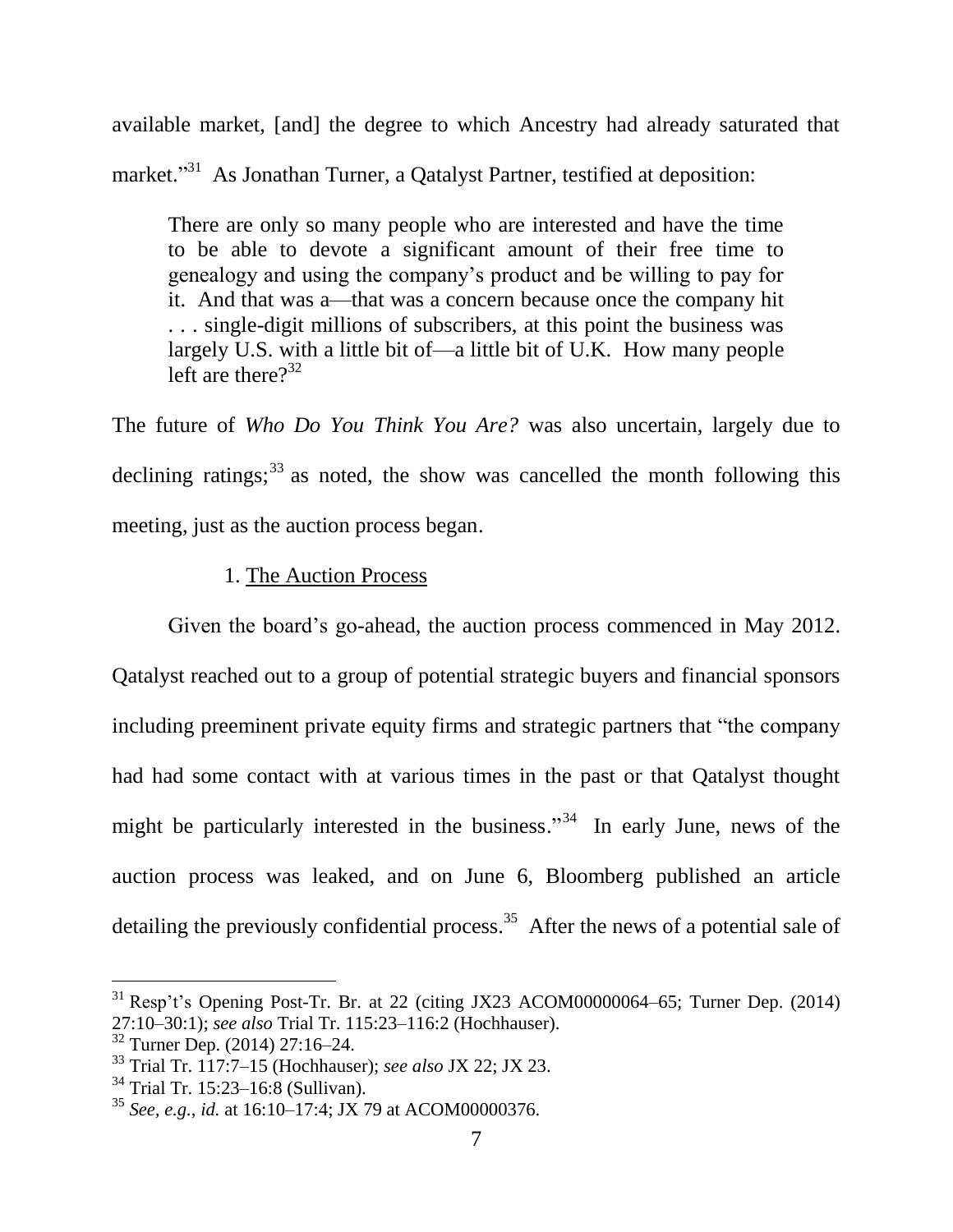Ancestry became public, additional parties contacted the Company to express interest; Qatalyst ultimately held discussions with fourteen potential bidders, six potential strategic buyers and eight financial sponsors.<sup>36</sup>

By June, nine potential bidders had signed non-disclosure agreements, thereafter receiving confidential information about the Company and meeting with management, including Ancestry's CEO and CFO.<sup>37</sup> Ultimately, seven potential bidders submitted non-binding preliminary indications of interest, with bids falling in a range from \$30-\$31 to \$35-\$38. 38

Following these preliminary expressions, the Company invited the three highest bidders, including Permira, to engage in full diligence.<sup>39</sup> According to Ancestry's CEO Timothy Sullivan, during this extensive diligence process, these bidders "developed to varying degrees some real negativity about the company's prospects," which "significantly changed all of their views about value and . . . goforward strategies."<sup>40</sup> Some of these bidders worked with their consultants to develop, based on data provided in diligence, detailed analyses of important

<sup>&</sup>lt;sup>36</sup> JX 79 at ACOM00000376.

<sup>37</sup> *See id.*; Trial Tr. 17:5–18:20 (Sullivan).

<sup>38</sup> *See* JX 100 at ACOM00000395–97; Trial Tr. 18:21–20:4 (Sullivan) (describing an earlier stage in the process, by which time five bidders submitted preliminary indications of interest).

<sup>39</sup> *See, e.g.*, Trial Tr. Sullivan 20:15–21:20 (explaining that the Company decided to focus on the three highest bidders, after being advised by Qatalyst, for both logistical reasons and "to create a competitive dynamic").

 $^{40}$  *Id.* at 23:17–22 (Sullivan); *see also id.* at 24:18–21 (Sullivan) ("There was some sense that . . . Ancestry was a niche and it would have difficulty growing beyond this segment of serious genealogists.").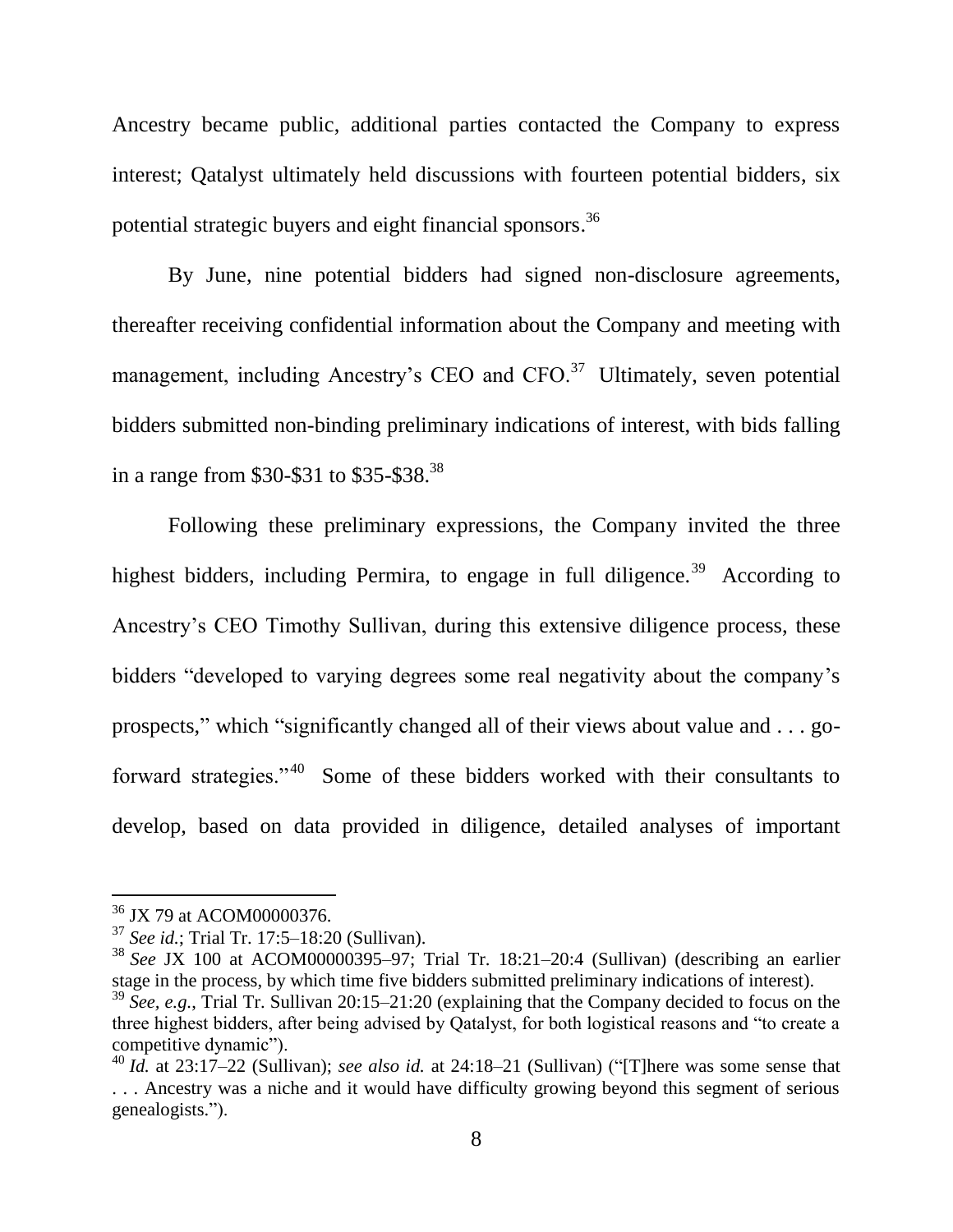<span id="page-9-0"></span>metrics such as "renewal data and the engagement among different segments."<sup>41</sup> These cohort analyses "broke down the different cohorts of people that joined a year ago or six months ago or three months ago, and sought to track the retention rates of similar groups of cohorts at different times.<sup> $142$ </sup> The Company had not previously conducted similar studies. $43$  The conclusions drawn from these studies were not favorable, showing declining trends across every cohort of monthly subscribers, at a time when these subscribers accounted for 60% of Ancestry's business.<sup>44</sup> Hochhauser characterized this data as "the two-by-four over the head[;]  $Hey, gus, not sure you're aware of this, but this is pretty important.$ <sup>"45</sup>

<span id="page-9-1"></span>Qatalyst had set a deadline of early August for submission of final bids. When no party submitted a bid by that deadline,  $46$  and despite the existence of a don't-ask-don't-waive provision, a fourth bidder, Hellman & Friedman ("H&F"), was re-invited into the process.<sup>47</sup> Although initially enthusiastic to engage in the

<sup>&</sup>lt;sup>41</sup> *Id.* at 24:22–24 (Sullivan); *see also id.* at 25:2–7 (Sullivan) ("[G]enerally, there was some quite negative conclusions reached from some of that research with respect to, you know, degrading retention rates amongst certain cohorts and, you know, frankly, less engagement with the site among some segments of subscribers than they would have expected.").

<sup>42</sup> *Id.* at 25:15–20 (Sullivan); *see also id.* at 139:12–140:6 (Hochhauser); JX 82.

 $^{43}$  *See, e.g.*, Trial Tr. at 25:20–22 (Sullivan) ("[T] hat was actually a level and depth of retention analysis that the company had not done prior to that point."); *id.* at 140:8–14 (Hochhauser) (same, but noting also that this is now a standard analysis for the Company).

<sup>44</sup> *See id.* at 142:6–8 (Hochhauser).

<sup>&</sup>lt;sup>45</sup> *Id.* at 142:2–4 (Hochhauser). Importantly, projections prepared in May for the sales process, which forecasted a decline in churn, were called into question by these new studies. *See id.* at 143:8–20 (Hochhauser) (using more colorful language than I have here).

<sup>46</sup> *Id.* at 25:23–26:8 (Sullivan).

<sup>47</sup> *See, e.g.*, *id.* at 28:9–18 (Sullivan); JX 112.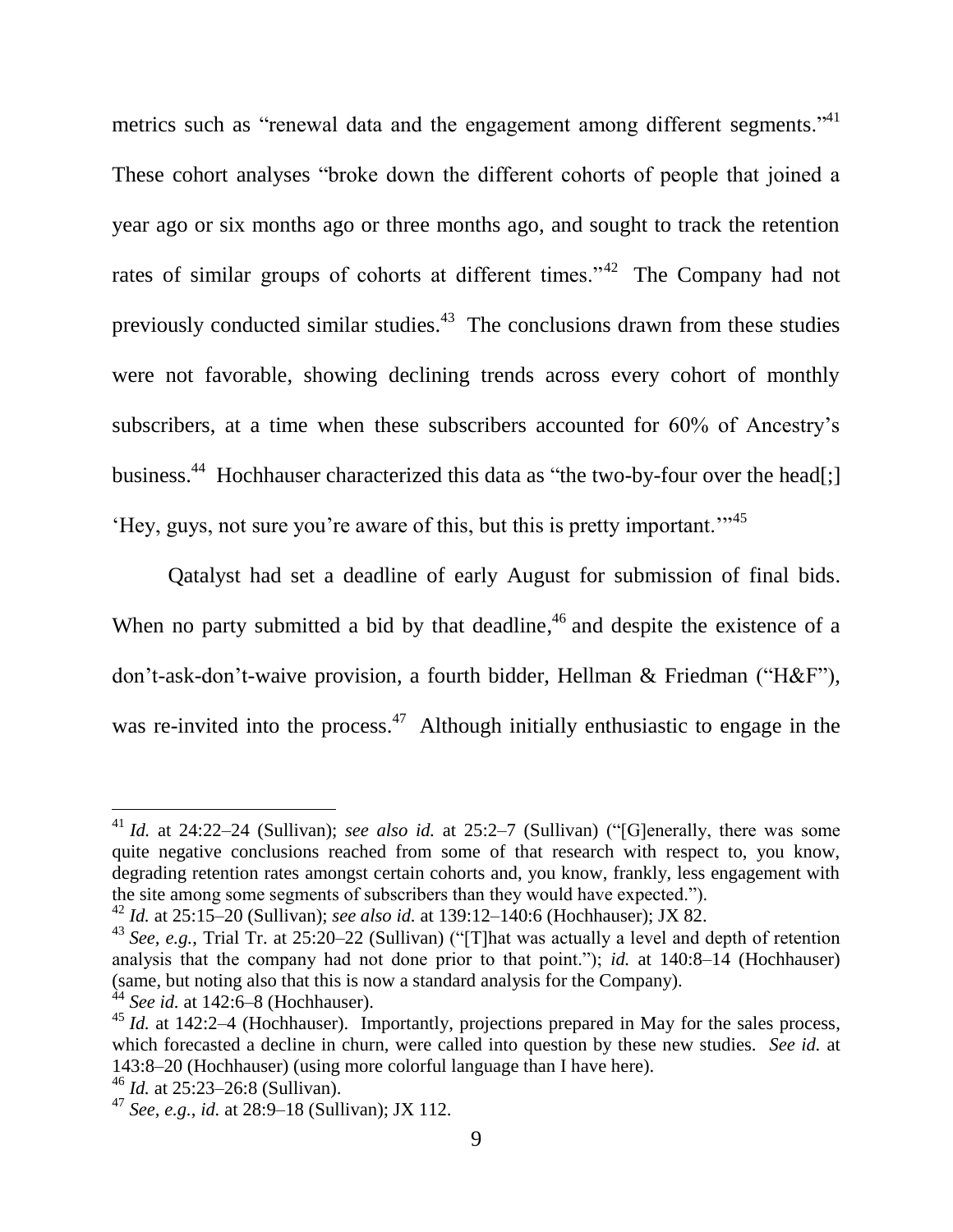due diligence process, H&F became concerned after familiarizing itself with Ancestry's data and did not submit a bid.<sup>48</sup>

At this point, the Company hired Goldman Sachs to "make some recommendations for what the company could do as an ongoing stand-alone public company."<sup>49</sup> As Sullivan noted at trial, "[I]t was really the sort of Plan B option, as we referred to it internally." $50$ 

Meanwhile, the Company pursued the sales process. With two parties maintaining their interest in the Company, a partnership between these bidders was explored, but ultimately unsuccessful.<sup>51</sup> On October 3, 2012, Permira submitted a bid of \$31.<sup>52</sup> Permira raised its bid to \$31.25, and ultimately to \$32, after further negotiation.<sup>53</sup> During these final price negotiations, Turner sent an email to Sullivan expressing, "I told [Brian Ruder of Permira] that \$32 was our line in the sand and we would not take anything less than that to the board."<sup>54</sup> Sullivan responded, in part:

<sup>&</sup>lt;sup>48</sup> *See, e.g.*, Trial Tr. at 31:3–16 (Sullivan) ("[T]hey found a lot of people who were subscribing to the product but that weren't even visiting and weren't engaging. And that really, really troubled them. . . . [T]here were some things about, again, the size of the addressable market, some of the competitive dynamics.").

<sup>49</sup> *Id.* at 32:5–7 (Sullivan).

<sup>50</sup> *Id.* at 32:12–13 (Sullivan).

<sup>51</sup> *Id.* at 32:23–33:20 (Sullivan) (explaining that one of these parties, upon engaging in further diligence, "ended that process probably even a little more negative than the first time that they walked away").

 $\frac{52}{32}$  JX 156.

<sup>53</sup> Trial Tr. 34:14–19 (Sullivan).

<sup>54</sup> *See* JX 162.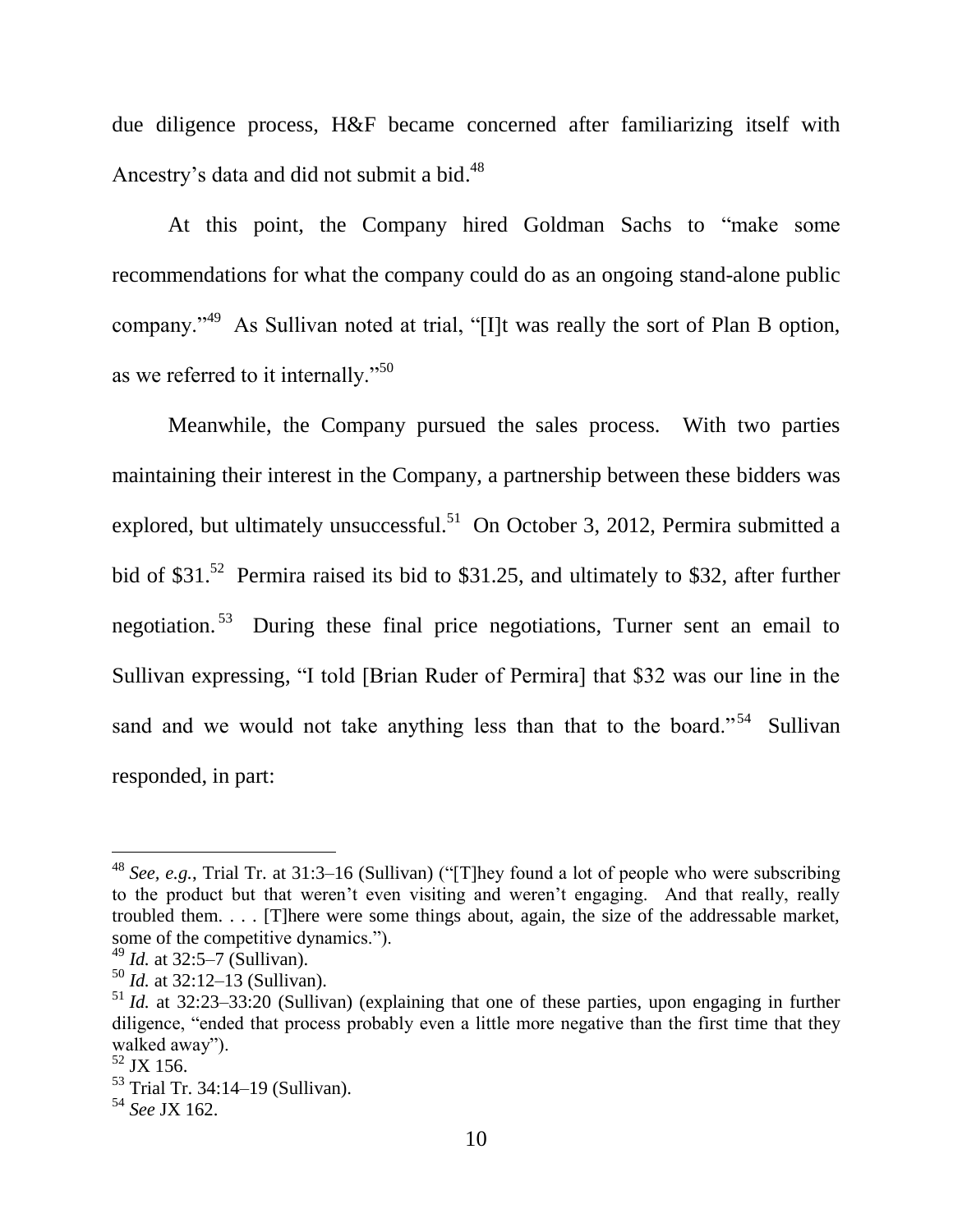I would strongly urge that we communicate even more clearly to Brian tomorrow morning the following:

- 1. If we hit Monday morning with him at \$31.99 or lower, we are done. There will be no additional counter offer. We are done and moving on [] with [the] press release<sup>[1]</sup> 03 numbers<sup>[1]</sup> stock buy-back plans, etc[.] At least this is my personal view and one that I will share actively with the [board]. I will shave, put on a nice shirt, and throw myself energetically back into the job of being a public company CEO[,] with the extra vendetta of making the entire private equity industry look like idiots over the next couple of years.
- 2. If we hit Monday morning with him at \$32.25, I will be an active advocate for this deal. I feel strongly that this is a price that is fair to shareholders.
- 3. If we hit Monday morning and we are between \$32 and \$32.24, I will largely defer to the independent members of the [board]. I might support the deal at this level, but I will not lead the charge to have it approved. This is a modest toughening of my previous position, but I am flabbergasted by his incrementalism, and I do not want this to drift into next week. . . . <sup>55</sup>

At trial, he explained that this language was meant to provide Turner with "some words, a real stick . . . that he could use to advance his negotiations with Mr. Ruder."<sup>56</sup> Sullivan further clarified that "this was a calculated  $\ldots$  effort" as the Company had "determined that there was a reasonable chance [it] could get Permira to up their bid to  $\lceil \frac{1}{3} \rceil$  so he was using this as "a tactic to . . . draw a line in the sand and . . . lead Permira to believe that below [\$]32, it wasn't going to

l <sup>55</sup> *Id.*

<sup>56</sup> Trial Tr. 36:11–15 (Sullivan).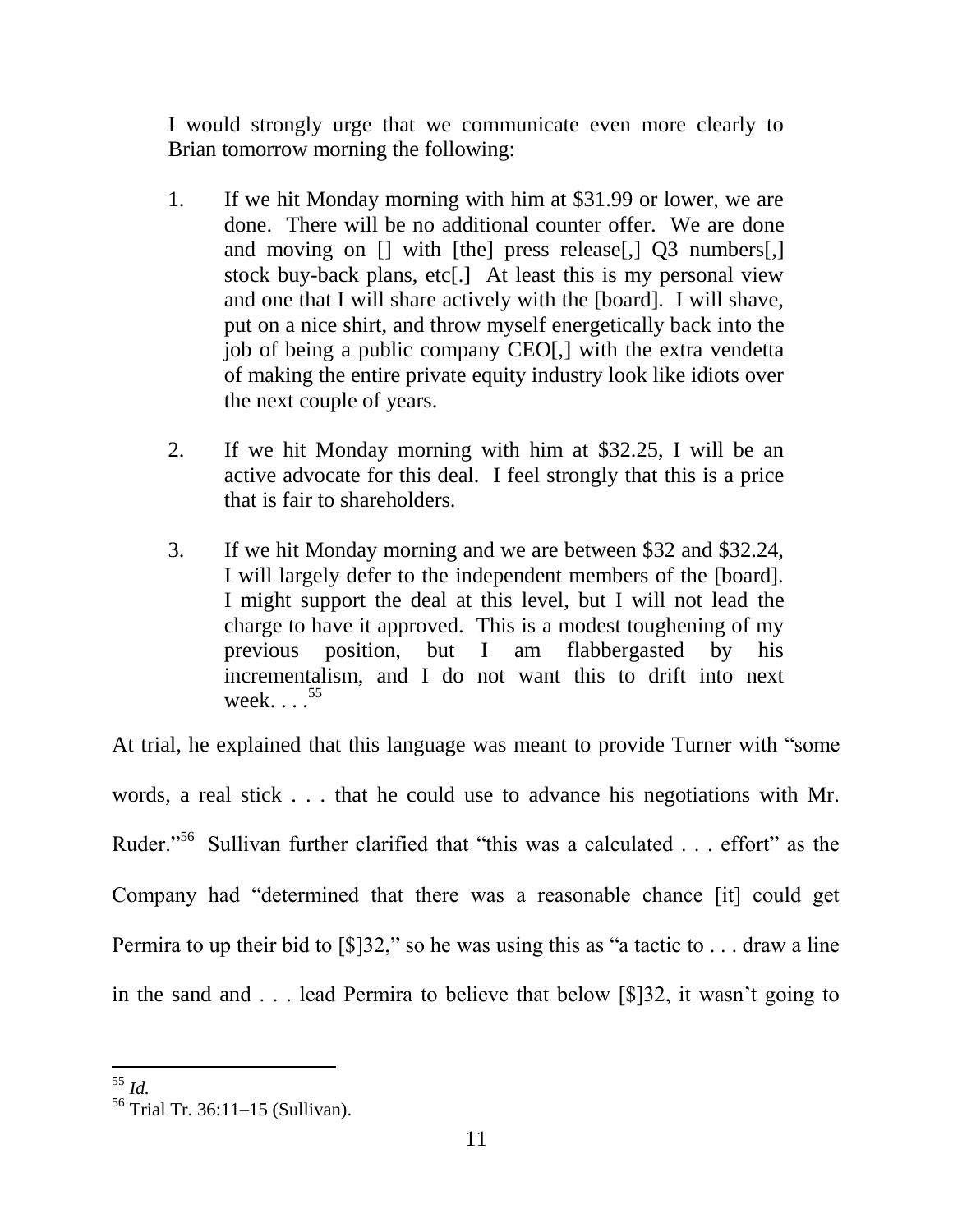happen."<sup>57</sup> It was, in short, intended as "a little bit of dramatic flourish."<sup>58</sup> As noted, after active negotiation, Permira eventually offered \$32.

On October 18, the board reviewed Permira's proposal, as well as a Qatalyst presentation on its fairness opinion.<sup>59</sup> At this meeting, the board approved the merger with Permira. The \$32 price represented a 41% premium on the unaffected trading price of Company stock. $60$  On October 21, Ancestry entered into a merger agreement with Permira affiliates Global Generations International, Inc. ("Global") and its wholly owned subsidiary, Global Generations Merger Sub Inc. ("Merger Sub"). $61$ 

The merger was announced on October 22. During the two-month period between the announcement of the merger and the closing, no topping bid emerged, despite a fiduciary out clause in the merger agreement.<sup>62</sup> On December 27, 2012, a majority of Company stockholders approved the merger; in fact, 99% of voting shares voted in favor of this transaction.<sup>63</sup> On December 28 (the "Merger Date"), Ancestry merged with Merger Sub, with Ancestry as the surviving corporation. Ancestry is now a wholly owned subsidiary of Global.

<sup>57</sup> *Id.* at 36:16–24 (Sullivan).

<sup>58</sup> *Id.* at 37:23–24 (Sullivan); *see also id.* at 37:1–38:24 (Sullivan) (describing Sullivan's strategy and explaining another part of the email that is not quoted here).

<sup>59</sup> *See* JX 182; JX 183.

 $60$  Resp't's Opening Post-Tr. Br. at 1, 6.

<sup>61</sup> *See* JX 187 at 1, 60; JX 268.

<sup>62</sup> *See* JX 197 at 77–78; *id.* Annex A at 35–36 (Merger Agreement § 5.3(d)).

 $^{63}$  JX 274.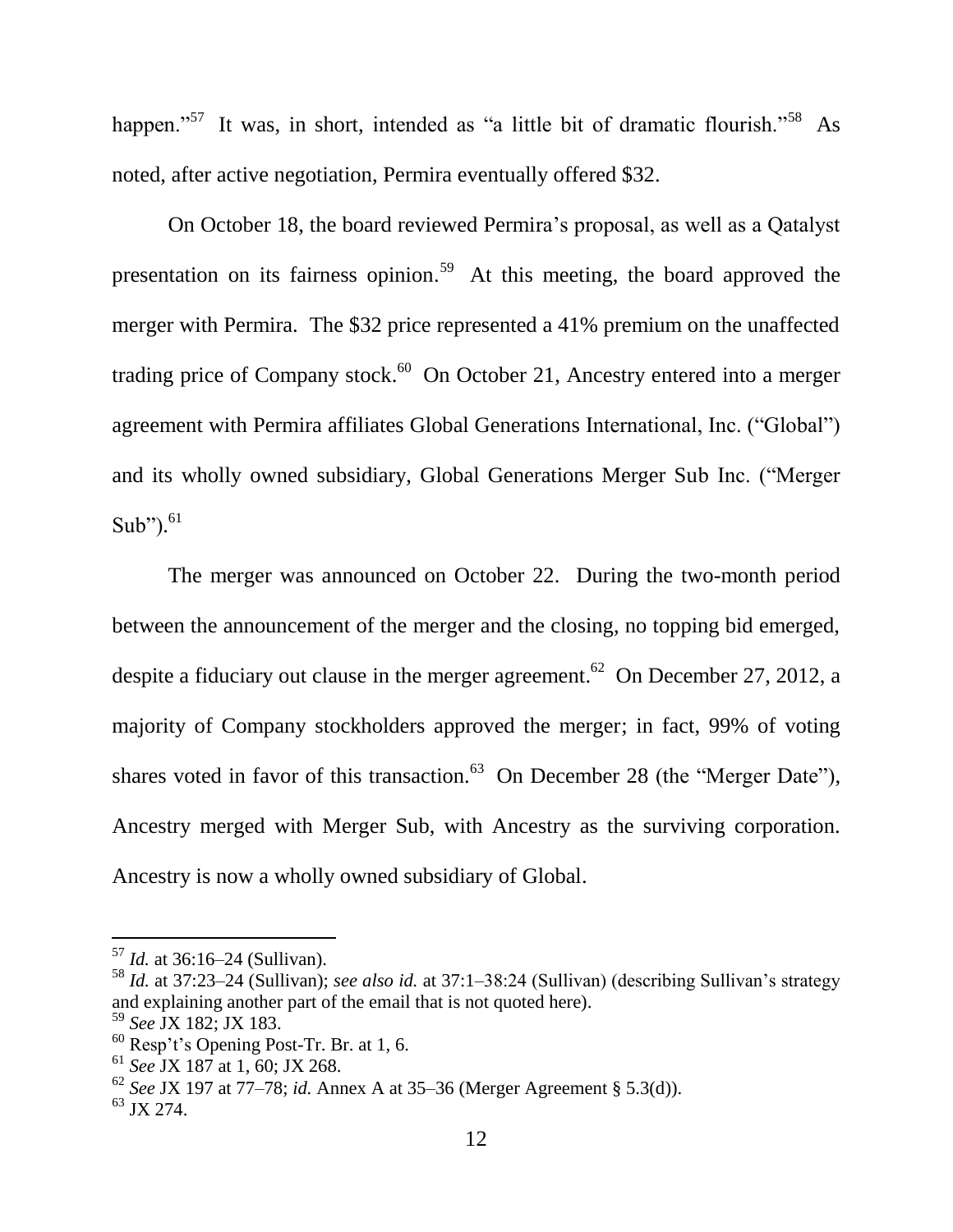### 2. Management Projections

Ancestry did not prepare management projections in the ordinary course of business; the projections prepared in connection with the sales process were "the first time that [Ancestry had] ever done long-term projections."<sup>64</sup> In fact, "[u]p until that point [May 2012,] [Ancestry] had frankly never done anything out past [] one year."<sup>65</sup>

Hochhauser worked with Curtis Tripoli, head of Ancestry's financial planning and analysis ("FP&A") group, and his team, as well as Sullivan, in preparing the Company's projections.<sup>66</sup> The goal was to "come up with a set of optimistic projections that we could stand in front of a room and walk through and present, but that we know are going to be very optimistic."<sup> $67$ </sup> The motivation to be optimistic derived in part from the belief that potential bidders were "going to cut back or discount what we say, so we want to give ourselves some room or some cushion." $68$ 

 $64$  Trial Tr. 119:13–14 (Hochhauser).

<sup>65</sup> *Id.* at 119:18–19 (Hochhauser); *see also id.* at 47:17–19 (Sullivan).

<sup>66</sup> *See, e.g.*, *id.* at 122:8–9 (Hochhauser) (noting that Sullivan would provide feedback); *id.* at  $47:1-8$  (Sullivan) ("I was, you know, involved at a high level [with preparing these projections] . . . I'm on the front end of the process, sort of agreeing to the philosophy of how we want to approach that, occasionally involved in setting some of the assumptions, but always involved in, you know, formally approving or giving my stamp of approval to the work of the finance group.").

<sup>67</sup> *Id.* at 122:18–23 (Hochhauser).

<sup>68</sup> *Id.* at 123:4–6 (Hochhauser).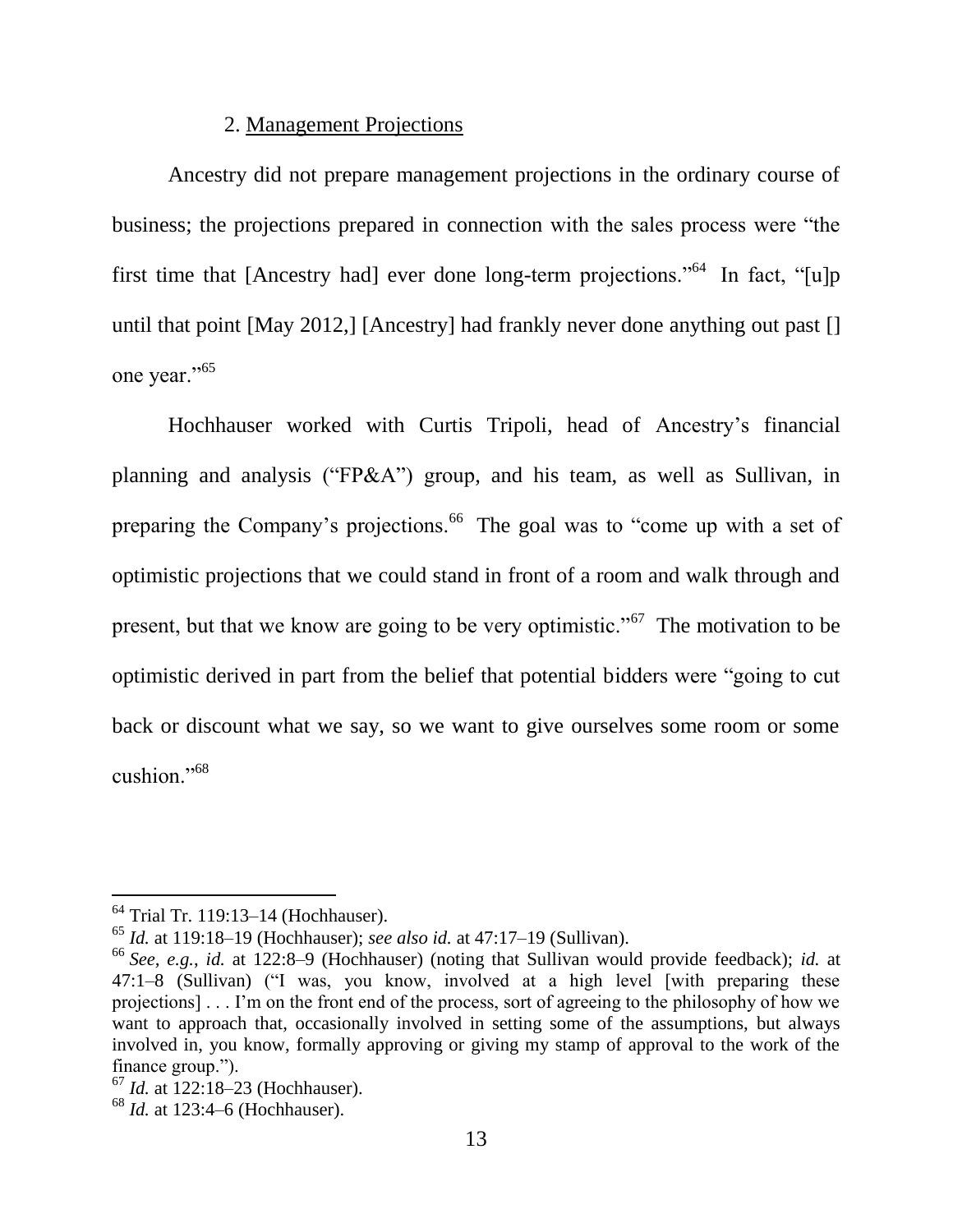### a. The May Projections

In early May, a set of projections was developed that addressed the key metrics of Ancestry's business—GSAs, churn, and SAC (the "Initial May Projections"). According to Sullivan "the view was that these were forecasts that were going to be used by people that were going to . . . potentially bid to buy the company. And so we determined that we wanted those to certainly be optimistic, even aggressive."<sup>69</sup>

Hochhauser presented these projections to the Company's directors at a May 15 board meeting.<sup>70</sup> Hochhauser noted in a May 14 email to the board enclosing materials for the meeting that he had adjusted the projections to account for NBC's recent cancellation of *Who Do You Think You Are?*<sup>71</sup> After reviewing these projections, "the board's push-back was that you guys really need to turn—you know, be a touch more aggressive here and accelerate your growth. $12<sup>72</sup>$ 

Hochhauser took the board's "feedback [to] try to make [the projections] more aggressive" and in fact "made them slightly more aggressive."<sup>73</sup> In these new projections (the "May Sales Projections," and collectively with the Initial May Projections, the "May Projections"), management "turned the dials—GSA, SAC,

<sup>69</sup> *Id.* at 47:23–48:4 (Sullivan).

<sup>70</sup> JX 29 at ACOM00043393-400.

<sup>71</sup> *See id.* at ACOM00043393; JX 28.

 $72$  Trial Tr. 132:13–16 (Hochhauser).

<sup>&</sup>lt;sup>73</sup> *Id.* at 133:2–6 (Hochhauser); *see also id.* at 190:24–191:2 (Hochhauser) ("The board's feedback was to make them—you know, just to turn them a little more, to modestly increase the growth rates and revenue and EBITDA.").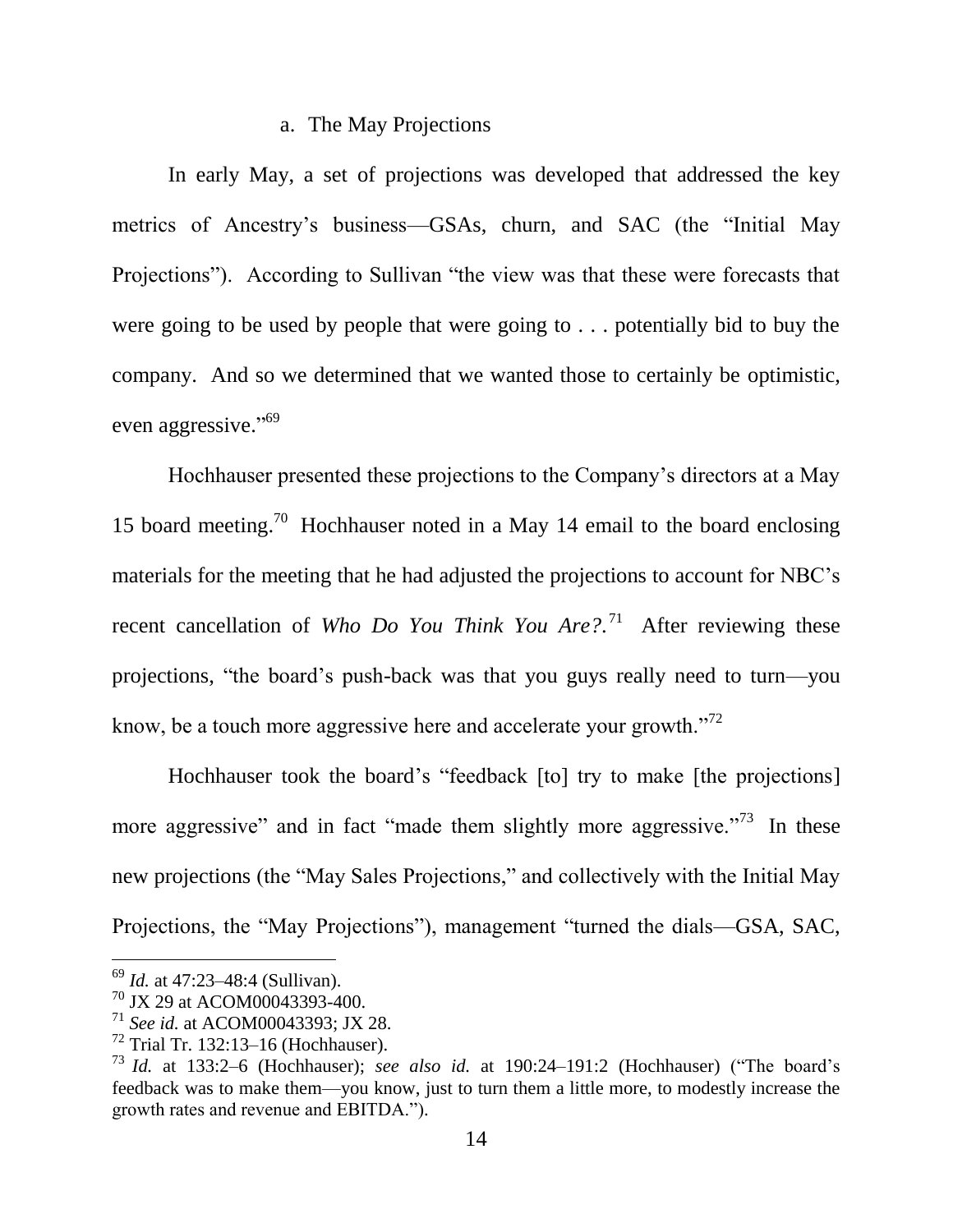churn—as much as [they] could while maintaining . . . credibility.<sup> $2^{74}$ </sup> Specifically, ―to go much beyond what [management] did, you would have to assume some new business, creation of new business. $175$  These updated projections were presented to and approved by the board, and provided to interested parties during the sales process.

#### b. The October Projections

After receiving the May Sales Projections, some bidders commented that the assumptions were optimistic and aggressive.<sup>76</sup> That fall, partly in response to bidder feedback, management developed a new set of projections (the "October Projections"). Qatalyst had also been "pretty clear . . . that they likely couldn't render a fairness opinion based upon those May numbers.<sup> $277$ </sup> As Hochhauser put it, ―[i]f we're selling the company, the board would need to have the best set of numbers they could possibly have to make an important decision."<sup>78</sup>

To develop the October Projections, Hochhauser, working with Curtis, and others in Ancestry's FP&A group, along with Sullivan, underwent the "[s]ame

<sup>74</sup> *Id.* at 133:21–24 (Hochhauser); *see also* Tripoli Dep. 35:1 (describing the May Sale Projections as "aggressive yet believable"); JX 43 at ACOM00174689; JX 37 at ACOM0000681115.

<sup>75</sup> Trial Tr. 133:24–134:2 (Hochhauser).

<sup>76</sup> *See, e.g.*, *id.* 144:13–18 (Hochhauser); Turner Dep. (2014) 135:20–24; *see also* JX 174 at ACOM00174922 (presenting this feedback to the board). As noted above, some bidders had conducted their own cohort studies that undermined certain assumptions in the May Sales Projections. *See supra* notes [41–](#page-9-0)[45;](#page-9-1) Trial Tr. 148:5–11 (Hochhauser).

<sup>77</sup> Trial Tr. 145:20–22 (Hochhauser); JX 273.

 $78$  Trial Tr. 145:11–14 (Hochhauser).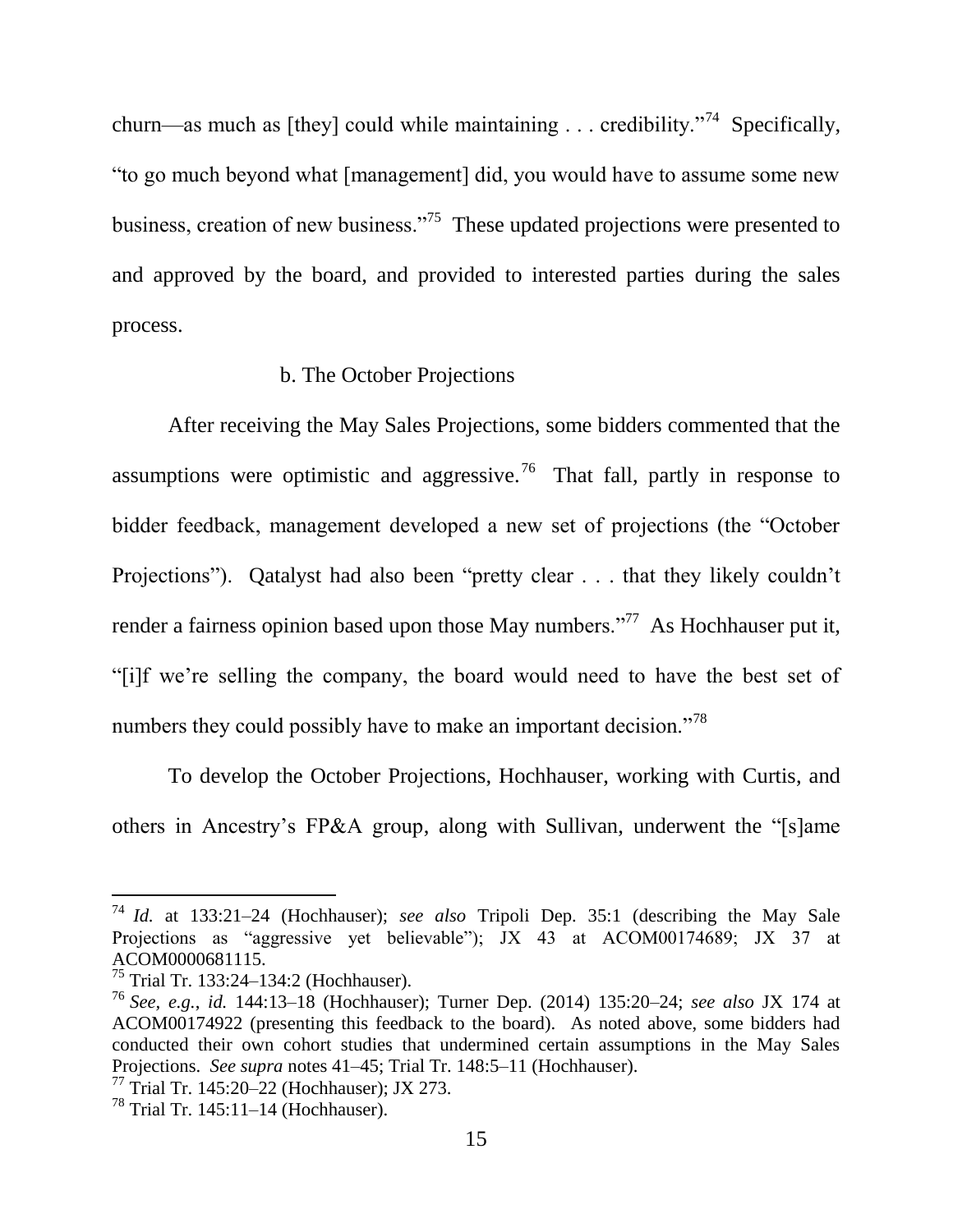process mechanically" as they had for the May Projections.<sup>79</sup> In August, however, the budget process had begun,  $80^{\circ}$  and the Company "had actualized or closed the months leading up through September."<sup>81</sup> Accordingly, "2012 was sort of a tighter set of numbers."<sup>82</sup>

The updated numbers, in addition to the incorporation of bidder feedback, led to projections that were more conservative than the May Sales Projections previously approved by the board and provided to bidders.<sup>83</sup> As Hochhauser noted, in this set of projections, management—"shooting for the bull's eye of numbers" was "not trying to be optimistic or pessimistic. We're trying to be right down the middle."<sup>84</sup> Sullivan relayed that the "philosophy" behind these projections was "accuracy."<sup>85</sup>

On October 11, the October Projections were finalized. These Projections included two scenarios—Scenario A and Scenario B (the "Scenarios")—which were not weighted; instead, they were meant to act as outer "goalposts" of a range, with the goal being "to just look between the two of them."<sup>86</sup> At trial, management

<sup>79</sup> *Id.* at 146:1–5 (Hochhauser).

<sup>80</sup> *Id.* at 146:21–147:2 (Hochhauser).

<sup>81</sup> *Id.* at 146:5–8 (Hochhauser).

<sup>82</sup> *Id.* at 146:8–9 (Hochhauser).

<sup>&</sup>lt;sup>83</sup> *See, e.g., JX 170* (comparing the May Sales Projections to the October Projections' Scenario A and Scenario B).

 $84$  Trial Tr. 146:10–13 (Hochhauser).

<sup>85</sup> *Id.* at 49:13–15 (Sullivan).

<sup>86</sup> *Id.* at 151:10–13 (Hochhauser).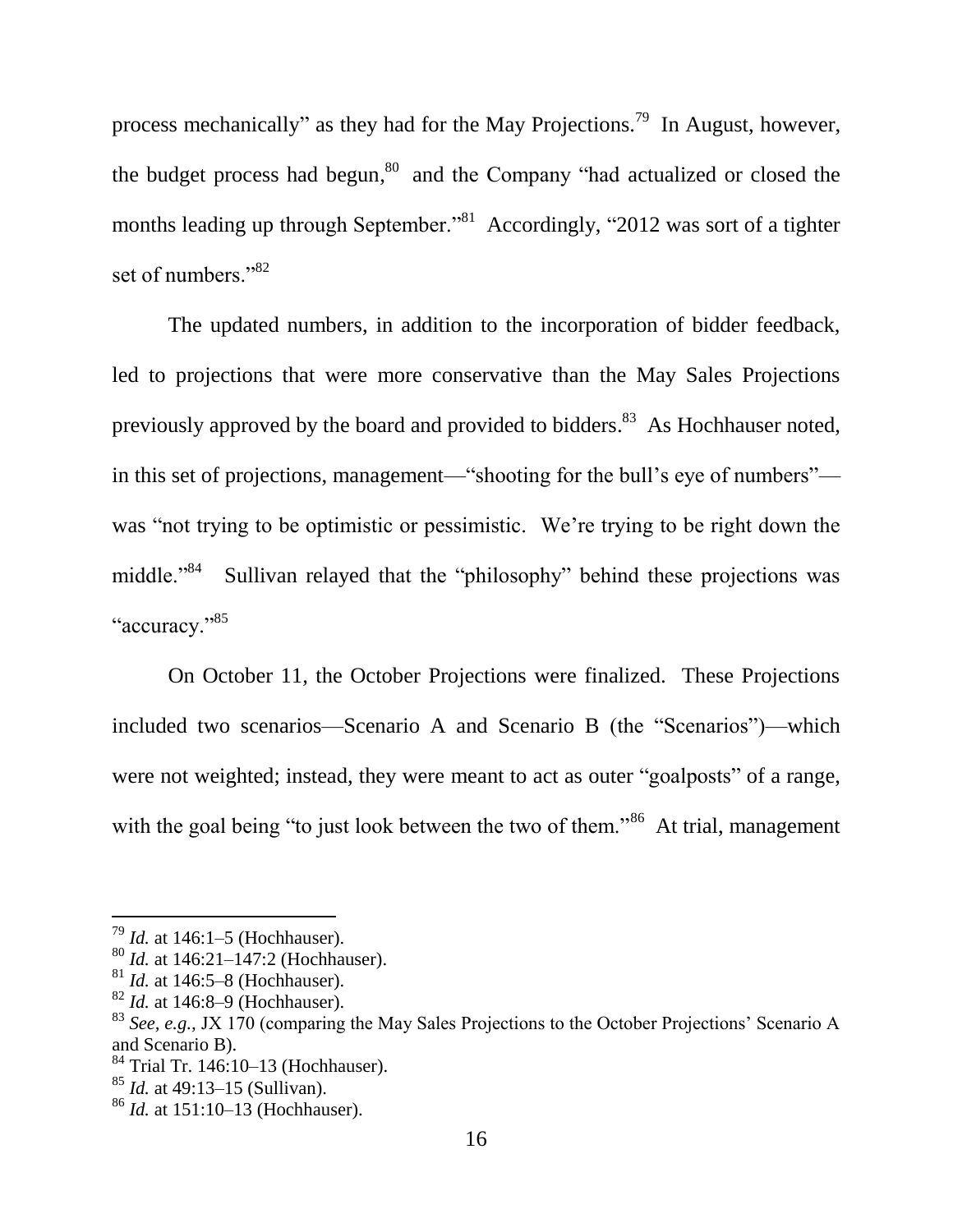opined that these were the best estimates of the Company's future performance.<sup>87</sup> Notably, however, at the time the Scenarios were being created, management was also contemplating equity rollovers into the new company.

## 3. Equity Rollover

Because Ancestry was engaging with a private equity bidder, Sullivan understood that there could be an expectation that he would rollover around 50% of his equity into the new company.<sup>88</sup> In anticipation of this rollover, Sullivan conducted several calculations, which he also sent to Hochhauser and Turner in an email that ended: "ANCESTRY.COM IS GOING TO BE HUGE!!!!!"<sup>89</sup> At trial, Sullivan described this exclamation as "a bit of an ironic flourish," noting that:

After months of really being beat down from prices that we thought we would be able to get at the beginning of the process to a low price, I was offering to use the fact that I was now prepared to roll over a big chunk of my equity to actually, you know, use that as an argument or a point of leverage to take to these buyers and show that, you know, look, the CEO is serious. The CEO thinks it's going to be huge. So I guess its tongue-in-cheek or ironic or something.  $90$ 

Additionally, Sullivan ran his own calculations involving Company stock and its potential reaction to a transaction with a private equity buyer; he shared these calculations with Hochhauser in emails entitled "incredible hack" and "hack

<sup>87</sup> *Id.* at 49:20–23 (Sullivan); *id.* at 157:22–158:2 (Hochhauser).

<sup>88</sup> *Id.* at 39:5–13 (Sullivan).

<sup>89</sup> JX 134 at ACOM00008290.

<sup>90</sup> Trial Tr. 40:21–41:7 (Sullivan).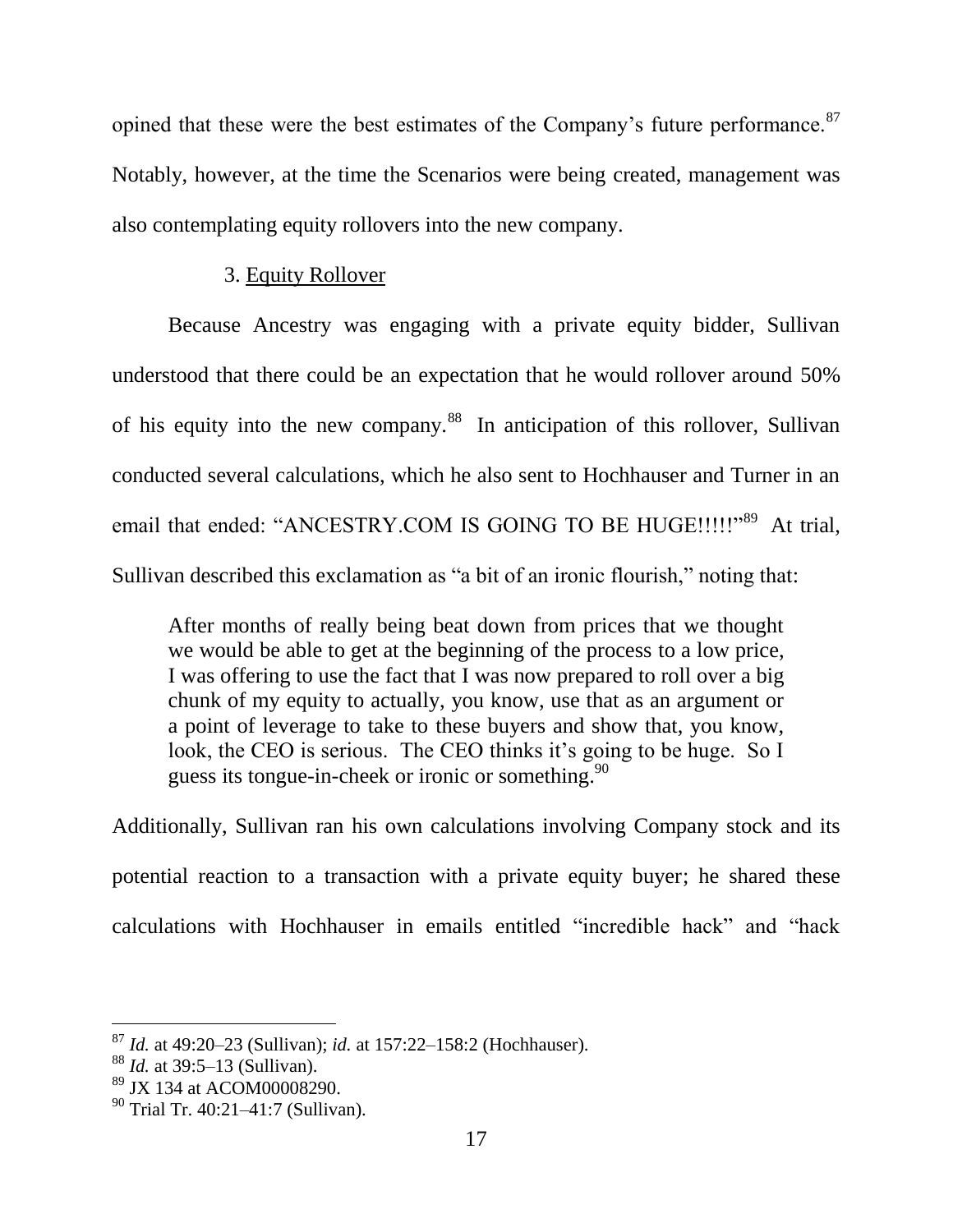version  $2.^{91}$  At trial, Sullivan explained that he "meant to convey something simple. It's a doodle. It's not . . . a formal analysis or projection of any kind. Just sort of a . . . really, really simple little hack of a model."<sup>92</sup>

A third iteration of Sullivan's analyses contained two columns, one for "Take Private" and one for "Stay Public."<sup>93</sup> Though this third model has EBIDTA for 2016 under the "Take Private" column, Sullivan disavowed that this was a projection of EBIDTA for 2016, reiterating:

[I]t's not a formal projection or, you know, forecast of any kind. It's just a simple exercise. I did this on my own, just to try to get a sense of, as I said earlier, the difference between how the P&L would work as a leveraged company versus as a, you know, continued stay-public company where, rather than pay debt service, we would continue to buy back shares. What I was really trying to do is understand the mechanics of staying public versus the mechanics of staying private, not in any way, you know, doing a genuine forecast.<sup>94</sup>

Notably, in light of Sullivan's attempt to minimize the importance of them, the

"hacks" were much more optimistic than the October Projections.<sup>95</sup>

Throughout negotiations, as Permira raised its offer, it required increased equity rollover from management and Spectrum, Ancestry's then-largest stockholder. Ultimately, at \$32 per share, management agreed to rollover a total of

<sup>91</sup> *Id.* at 41:9–13, 41:19–42:2 (Sullivan); *see also* JX 126; JX 283.

<sup>92</sup> Trial Tr. 42:5–10.

 $93$  JX 239.

<sup>94</sup> Trial Tr. 43:6–23 (Sullivan).

<sup>&</sup>lt;sup>95</sup> *See, e.g., id.* at 369:14–21 (Wisialowski) ("[Sullivan's projections] were much more closely aligned with the original May projections, and they were drastically different from the Scenario A, in particular, and Scenario B as well, that were used for the basis of the opinion and what became Scenarios A and B.").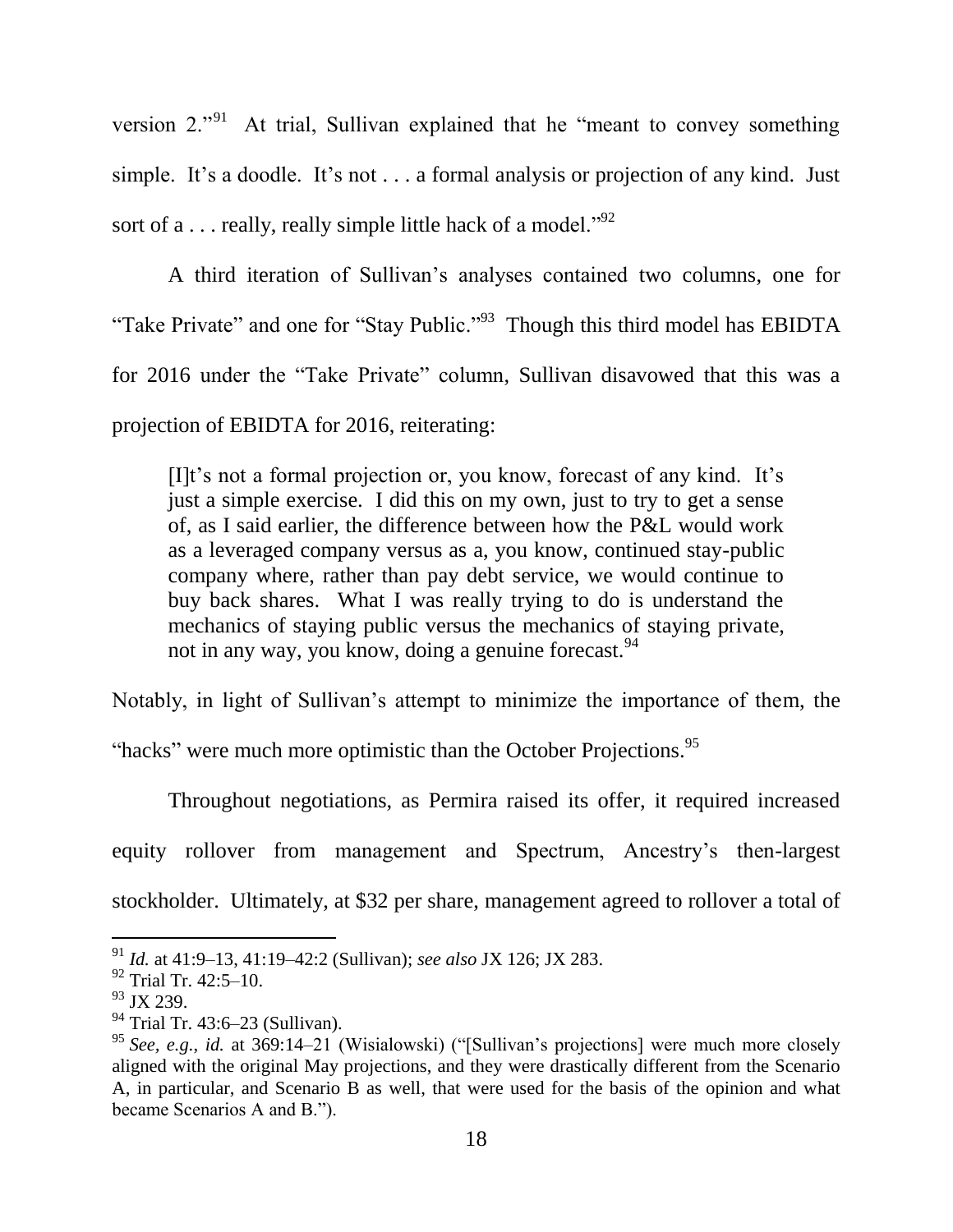\$82 million in equity, <sup>96</sup> which included 80% of Sullivan's stock; <sup>97</sup> Spectrum rolled over \$100 million, which represented approximately 25% of its Ancestry stock.<sup>98</sup>

# *C. The Appraisal Remedy*

Ancestry received written demands for appraisal dated December 6, 2012 from Cede & Co., nominee for The Depository Trust Company ("DTC") and record holder of the 160,000 shares over which Petitioners Merlin Partners LP ("Merlin") and The Ancora Merger Arbitrage Fund, LP ("Ancora" and, together with Merlin, the "Merlin Petitioners") assert beneficial ownership. Ancestry received a written appraisal demand dated December 18, 2012 from Cede & Co. as record owner of the  $1,255,000$  shares for which Merion Capital, L.P. ("Merion") asserts beneficial ownership.<sup>99</sup>

### *D. Experts' Valuations*

The experts of both the Petitioners and Respondent relied exclusively on a discounted cash flow ("DCF") analysis to value Ancestry as of the Merger Date, as opposed to comparable companies and comparable transactions analyses, recognizing that the latter would be irrelevant or unhelpful here, given Ancestry's

 $96$  JX 197 at 2.

<sup>97</sup> Trial Tr. 96:15–17 (Sullivan).

<sup>98</sup> JX 197 at 2; *see also* Resp't's Pre-Trial Br. at 23.

 $99$  In a Memorandum Opinion dated January 5, 2015, I denied Ancestry's Motion for Summary Judgment as to Merion's Petition. *See In re Appraisal of Ancestry.com, Inc.*, 2015 WL 66825 (Del. Ch. Jan. 5, 2015).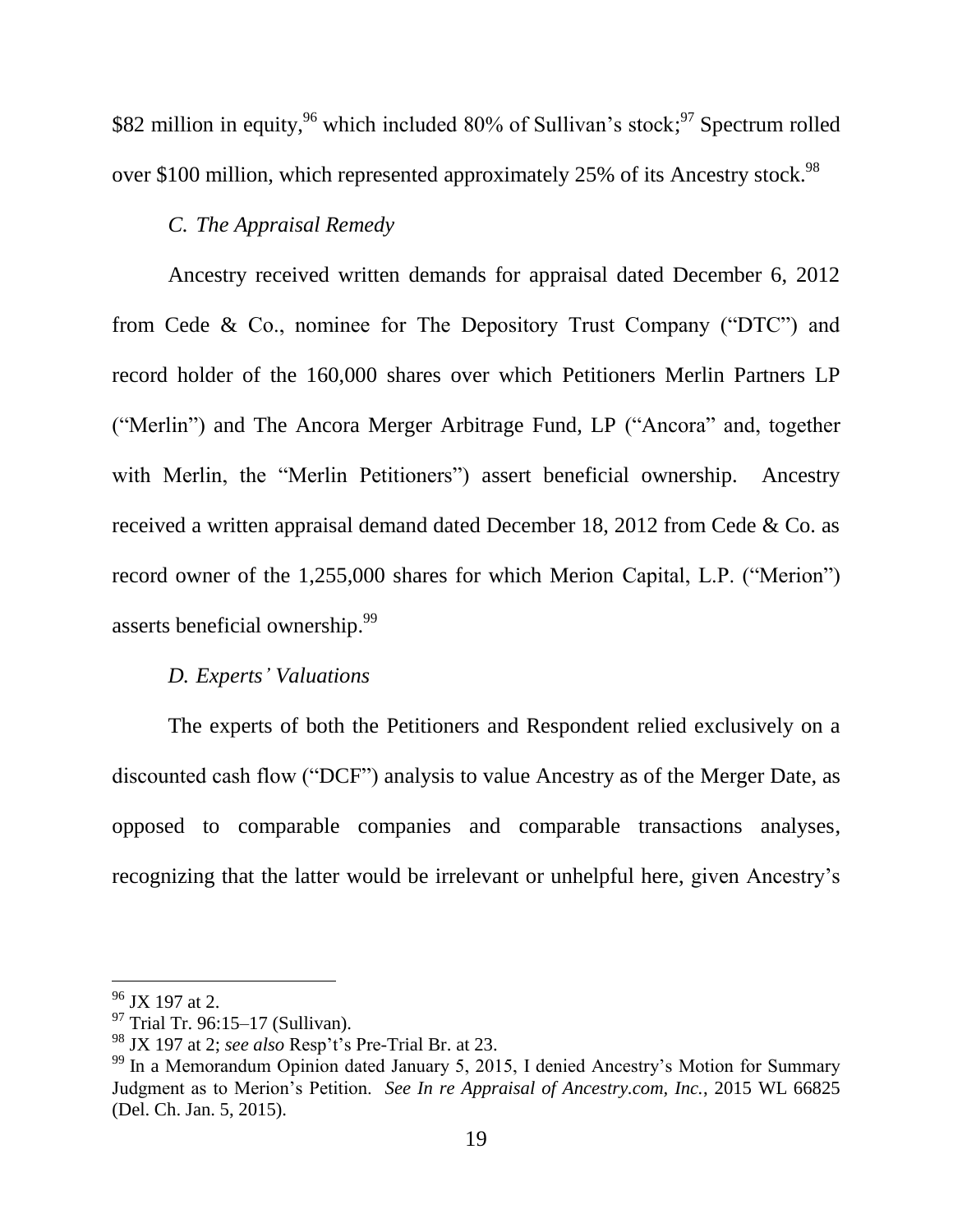unique business and the concomitant difficulty of finding comparable companies or transactions. 100

The Petitioners' expert, William S. Wisialowski, initially opined that Ancestry was valued at \$42.97; after making certain corrections to his analysis, he adjusted this valuation to \$43.65,<sup>101</sup> then to \$43.05.<sup>102</sup> At his deposition, however, Wisialowski testified that, "[b]ased on the information that was given to [him]," he would not provide a fairness opinion at a price below \$47 per share.<sup>103</sup> Finally, at trial, Wisialowski opined that the value of Ancestry was "at least" \$42.81 per share;  $104$  \$42.81 is more than 30% higher than the merger price, resulting in a discrepancy of approximately  $$500$  million between the two values.<sup>105</sup>

<sup>100</sup> *See* Trial Tr. 254:4–10 (Wisialowski); *id.* at 368:10–16 (Wisialowski); *id.* at 551:20–552:3 (Jarrell); JX 212 ¶¶ 146–47; JX 209 ¶¶ 216–17, 223–225. Jarrell also noted that the merger price "provides a strong indication of fair value." JX 209  $\P$  105. The Petitioners object to the portions of his report opining on the sales process, which formed the basis for his opinion regarding the role of the merger price in the valuation. Ultimately, Jarrell stood upon his value of \$30.61, derived from a DCF analysis, though still emphasizing that the \$32 merger price was within his calculated range. *See* Trial Tr. 551:8–19 (Jarrell).

<sup>&</sup>lt;sup>101</sup> *Id.* at 381:8–22 (Wisialowski).

<sup>102</sup> *Id.* at 383:23–384:2 (Wisialowski).

<sup>&</sup>lt;sup>103</sup> Wisialowski Dep. 75:20–23; *see also id.* at 74:11–22 ("My view is that the company would have been better off for its shareholders maintaining its public status. So I—you know, whether it was—whether it was [\$]47, or—part of it is, is the intrinsic value, the DCF value, the cash flow value, it may not have been realizable at this point in time as a sell side transaction. And therefore, I would have shown [Ancestry] what their business was worth, and I would have counseled them that if they want to maximize and optimize value for their shareholders, selling the company now is not the way to do it.").

 $104$  Trial Tr. 391:2 (Wisialowski); *id.* at 391:22–23 ("I'm comfortable that my value is at least [\$]42.81."). *Compare id.* at 392:4–5 ("I believe [an increase] would be justifiable, but I'm comfortable saying it's worth at least [\$]42.81."), *with* Wisialowski Dep. 270:18–20 ("My understanding of fairness is that what we're trying to do is we're trying to find the bull's-eye and we only get one shot."

<sup>105</sup> Resp't's Answering Post-Trial Br. at 2–3.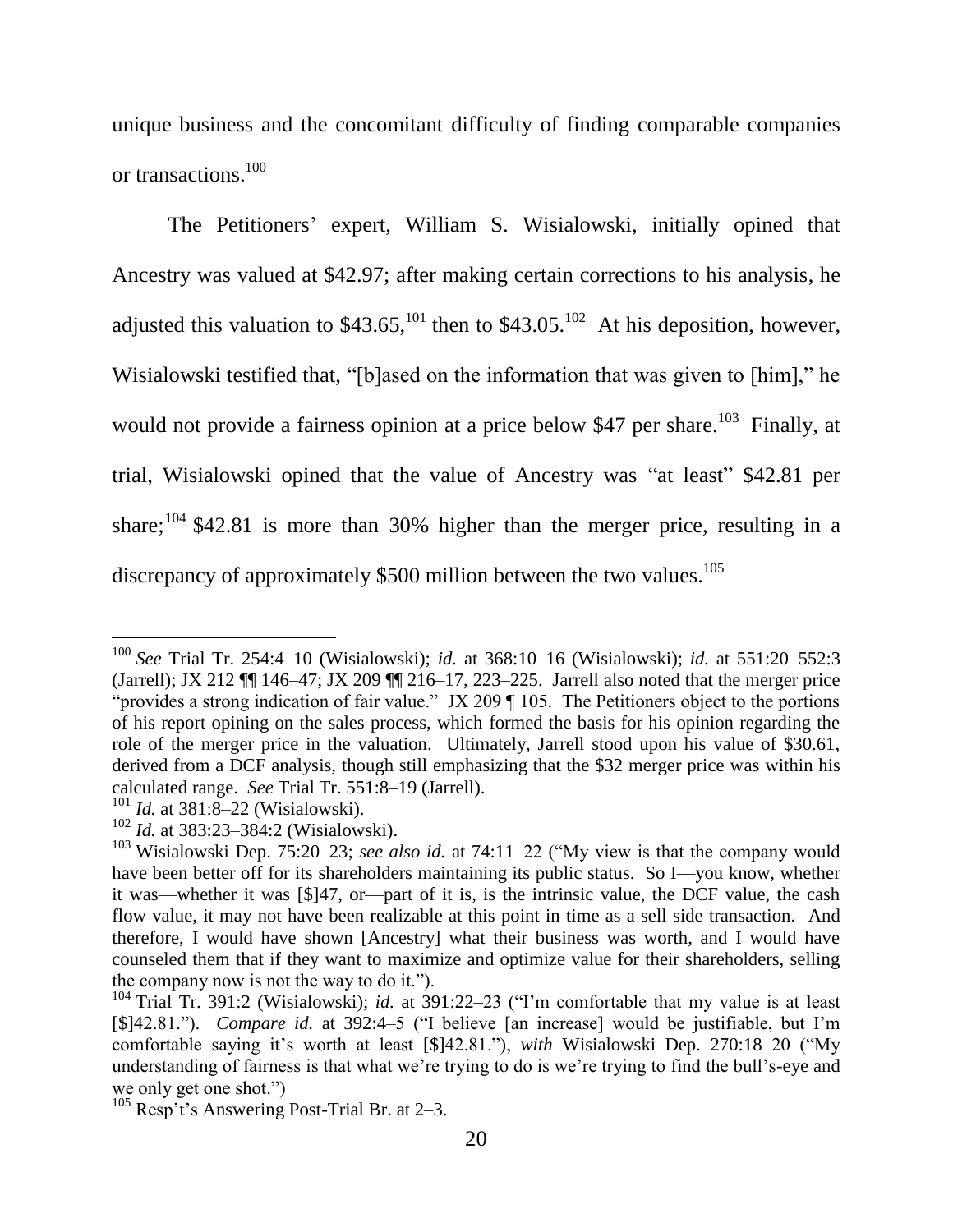The Respondent's expert, Gregg A. Jarrell, arrived at a value of \$30.63 per share.<sup>106</sup> In arriving at \$30.63, Jarrell testified that "the \$32 is within that range from a discounted cash flow analysis. And that provides a great deal of comfort to me that the discounted cash flow analysis has validity, is economically meaningful." $107$ Wisialowski's analysis, by comparison, resulted in a "big discrepancy" between the value of the Company and the merger price. <sup>108</sup> As Jarrell testified:

[I]f that were me that was faced up with that big discrepancy, I would have to try to find out a way to reconcile those two numbers, or why would these smart, professional, profit-oriented professional private equity investors leave that much money on the table? Why wouldn't someone pay \$33 for this company if, in fact, it were validly worth [\$]42 to [\$]47 as a stand-alone company? You know, that's a huge valuation gap and that's a lot of implied profit that's been left on the table. And that, to my mind, would create a lot of discomfort regarding my DCF valuation.<sup>109</sup>

1. Valuation Background

By way of brief background, and to provide context before recounting the

experts' respective calculations and assumptions,

[t]he basic premise underlying the DCF methodology is that the value of a company is equal to the value of its projected future cash flows, discounted at the opportunity cost of capital. Put simply, the DCF

<sup>106</sup> *See, e.g.,* Trial Tr. 551:8–10 (Jarrell).

<sup>107</sup> *Id.* at 559:12–17 (Jarrell).

<sup>108</sup> *Id.* at 559:17–23 (Jarrell).

<sup>&</sup>lt;sup>109</sup> *Id.* at 559:24–560:11 (Jarrell).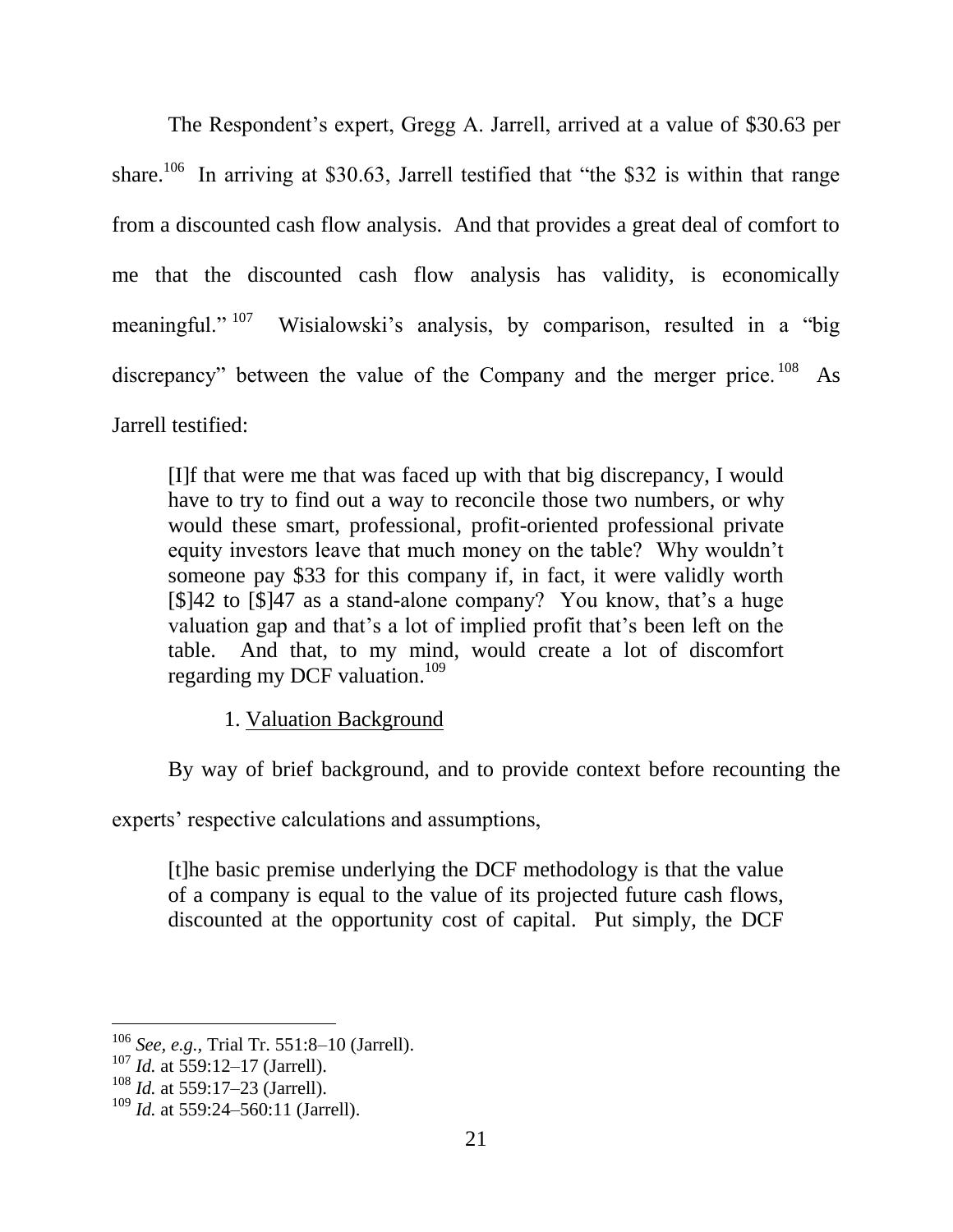method involves three basic components: (i) cash flow projections; (ii) a terminal value; and (iii) a discount rate.<sup>110</sup>

The method "involves several discrete steps"<sup>111</sup>:

First, one estimates the values of future cash flows for a discrete period, based, where possible, on contemporaneous management projections. Then, the value of the entity attributable to cash flows expected after the end of the discrete period must be estimated to produce a so-called terminal value, preferably using a perpetual growth model. Finally, the value of the cash flows for the discrete period and the terminal value must be discounted back using the capital asset pricing model or "CAPM."<sup>112</sup>

In this case, the experts disagreed on each of these components—the projections

to use for future cash flows, the terminal value, and the discount rate—and the components that make up each of those, in addition to the role of stock-based compensation. I describe the discrepancies in the inputs of Wisialowski and

Jarrell, and their respective rationales, below. $113$ 

<sup>110</sup> *In re Orchard Enterprises, Inc.*, 2012 WL 2923305, at \*12 (Del. Ch. July 18, 2012), *judgment entered sub nom. In re Appraisal of the Orchard Enterprises, Inc.* (Del. Ch. July 26, 2012), *judgment aff'd sub nom. Orchard Enterprises, Inc. v. Merlin Partners LP*, 2013 WL 1282001 (Del. Mar. 28, 2013); *see also Merion Capital, L.P. v. 3M Cogent, Inc.*, 2013 WL 3793896, at \*10 (Del. Ch. July 8, 2013), *judgment entered sub nom. Merion Capital, L.P v. 3M Cogent, Inc.* (Del. Ch. July 23, 2013).

<sup>111</sup> *Andaloro v. PFPC Worldwide, Inc.*, 2005 WL 2045640, at \*9 (Del. Ch. Aug. 19, 2005).  $112 \overline{Id}$ .

<sup>&</sup>lt;sup>113</sup> I include a detailed factual recitation here, because the inputs are necessary to any principled attempt to reconcile the experts' widely divergent DCF analyses. The casual reader may wish to skip ahead to the discussion section of this Memorandum Opinion; she may find reading the remainder of the facts section reminiscent of eating chicken gizzards: plenty of chewing but mighty little swallowing.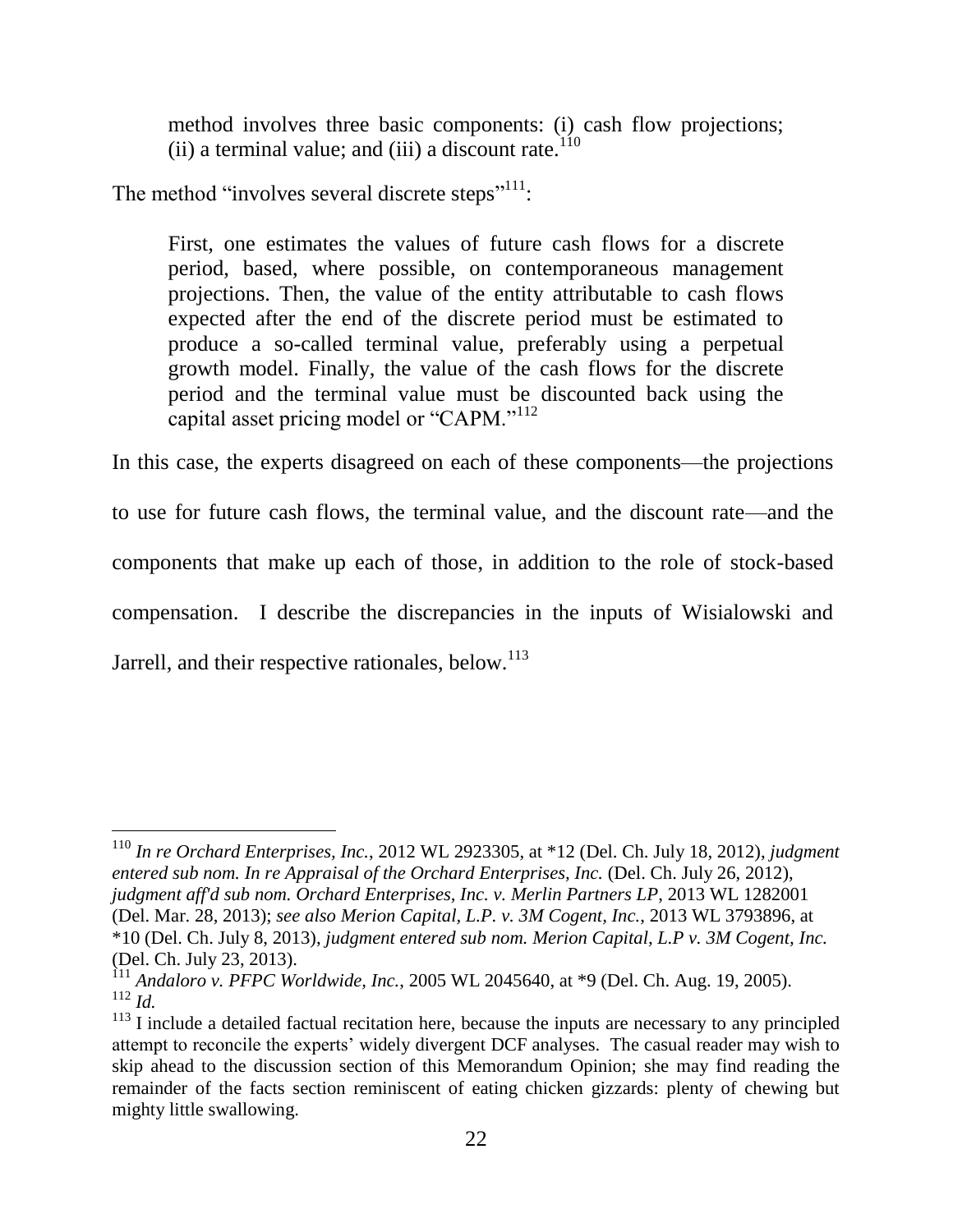### 2. Projections

Wisialowski developed a set of "blended" management projections, which weighted the Initial May Projections and October Scenario B equally. Wisialowski testified that his arrival at this weighting did not involve much precision.<sup>114</sup> He did not attempt to determine the probability of either projection occurring; instead, he testified at trial that he "was tempering—[he] was mixing the projections to say maybe they were half right on this growth rate and half right on this growth rate and put those together."<sup>115</sup> He explained: "What I try to do is come up with what I felt was a minimum defensible conservative valuation of the company."<sup>116</sup>

Jarrell, on the other hand, relied exclusively on the October Projections, weighting both October Scenarios equally.  $117$  He opined that the October Projections were more reliable because they incorporated bidder feedback, the

<sup>114</sup> Trial Tr. 470:16–19; Wisialowski Dep. 271:24–272:2; *see also* Wisialowski Dep. 273:20– 274:4 ("Q. But I think actually if you were trying to determine what is the best estimate of the likely outcome in the future, you would have come up with something different? A. I think where I stand—where I stand today, having learned more about the business, I might revisit the mix, especially now that I see what the drivers are in terms of—in terms of what the underlying assumptions were in getting them.").

<sup>115</sup> Trial Tr. 470:12–15 (Wisialowski); *see also id.* 470:1–5, 20–23 (Wisialowski); *id.* at 471:9– 17 (Wisialowski) ("There were other ways to get to a similar judgment, which was trying to temper this—if people believe that these are aggressive, there are three ways that you can reduce them. You can actually just pick a number. You can blend them with something that's in existence, which is what I ultimately did, or I can just scale the set of numbers and run it at a 90 percent or 80 percent or 70 percent realization. There's many ways to skin the cat."); *id.* at  $472:15-20$  ("I think Scenario B, when blended with the management projections, gives a conservative growth rate in revenues and a highly defensible, if not excessively conservative, margin, certainly at the EBITDA level, which would be a good estimation of the business prospects of the company.").

<sup>1&</sup>lt;sup>16</sup>*Id.* at 472:24–473:2 (Wisialowski).

<sup>117</sup> *Id.* at 573:12–17 (Jarrell); JX 209 ¶ 139.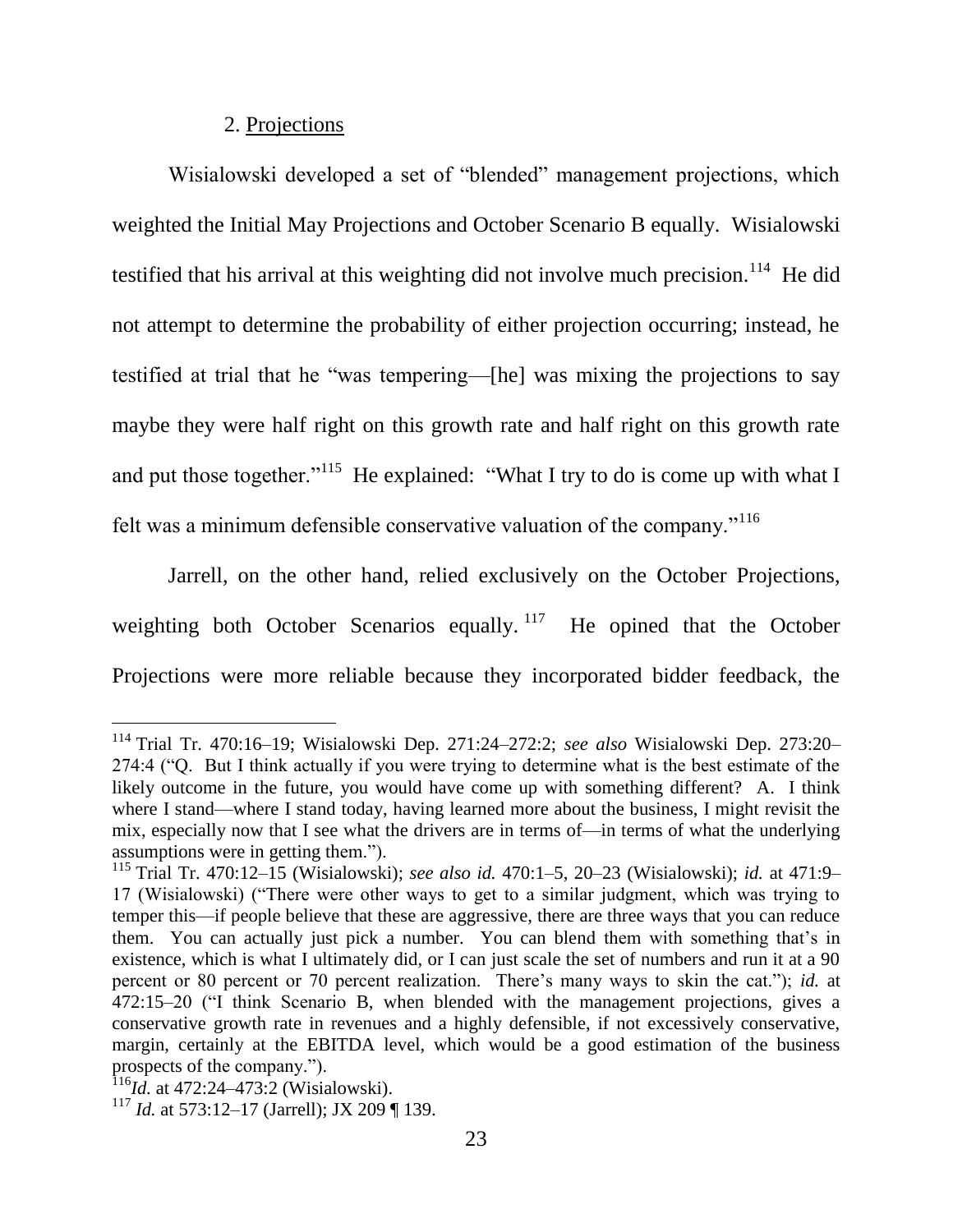realities of the auction process, and other information that management had learned since May; they were also closer to Wall Street estimates. $^{118}$ 

### 3. Terminal Value

Calculating terminal value involves four key components: perpetuity growth rate, the EBIT margin, the "plowback" ratio, and the projected tax rate.<sup>119</sup>

As for perpetuity growth rate, Wisialowski adopted 3.0%, which he characterized as the most conservative assumption in his entire model.<sup>120</sup> Jarrell agreed that this was "on the low side," and adopted a  $4.5\%$  growth rate.<sup>121</sup> This difference did not garner much discussion at trial, comparatively speaking, as both choices could be seen as conservative for their respective sides. That is, had Wisialowski adopted a higher growth rate, his valuation could have been more favorable to the Petitioners; had Jarrell adopted a lower growth rate, his valuation could have been more favorable to the Respondent.

The remaining three components generated a more vigorous dispute.

First, Jarrell and Wisialowski disagreed as to whether it was necessary to normalize EBIT margins during the perpetuity period—Jarrell believed it necessary; Wisialowski did not. Normalization of EBIT margins is based on the

<sup>118</sup> *See id.* at. 571:8–573:5 (Jarrell).

<sup>119</sup> *See, e.g.,* Resp't's Opening Post-Trial Br. at 58; Trial Tr. 734:3–10 (Jarrell).

<sup>120</sup> *See* Trial Tr. 271:7–14 (Wisialowski).

<sup>121</sup> *See id.* at 733:15–22 (Jarrell).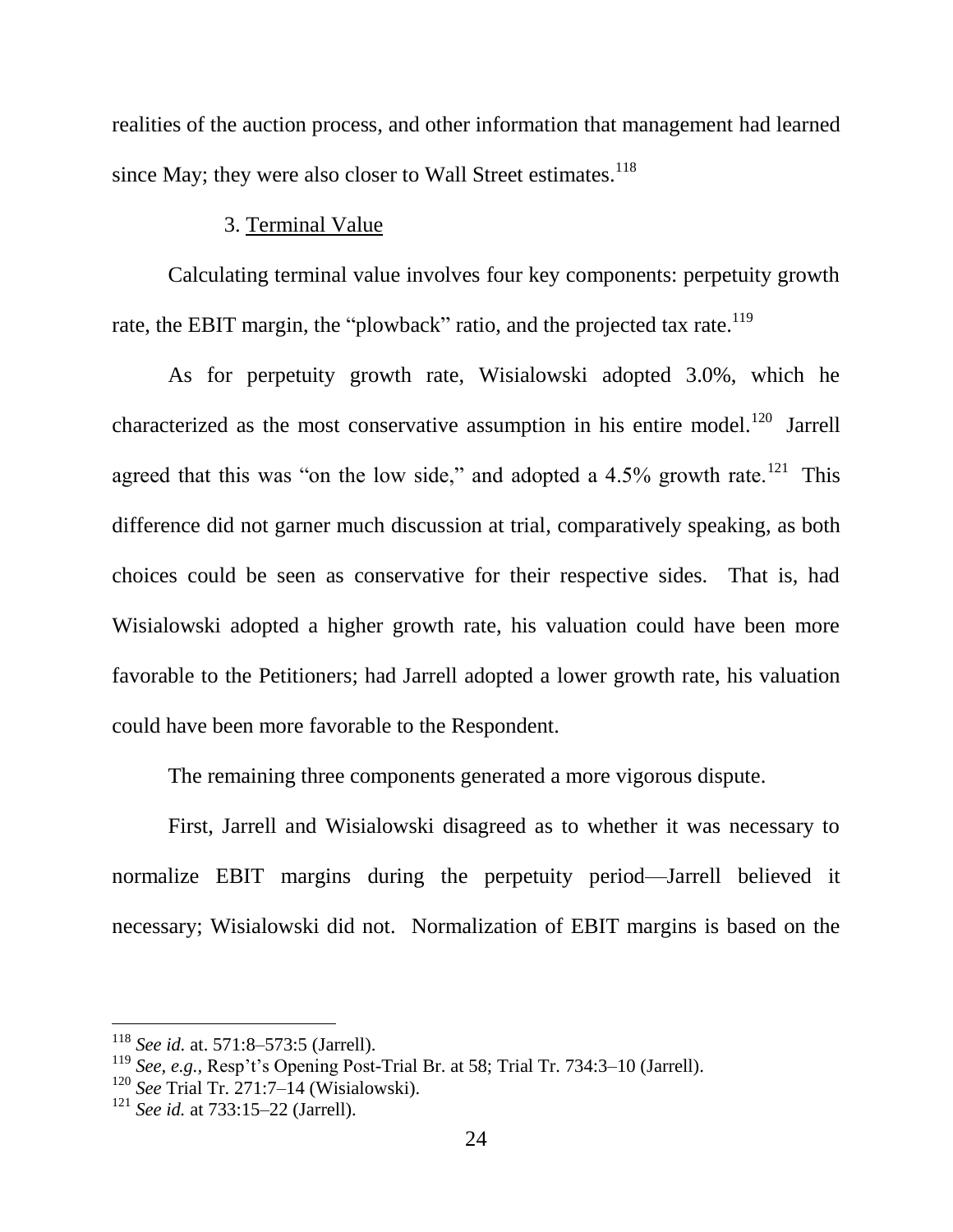idea that the EBIT projection for the last year of the projections period may not be appropriate to apply in perpetuity; as Jarrell explained at trial:

The perpetuity period, in theory, is a period where you're in long-run competitive equilibrium. In long-run competitive equilibrium, there's a tendency for margins to be lower than they are in the forecast period because competition in the long run is more fierce than it is in the short run. Any barriers to entry that Ancestry has in the short run, owing to whatever advantages that they've generated, tend to erode in the long run rather than get better, and that reflects itself as competition for price, and the margin goes down.<sup>122</sup>

Thus, rather than apply the projected margin for the final year of the projections period in perpetuity, Jarrell averaged the projected margins and used that figure, which had been "normalized to a sustainable level," in calculating terminal value.<sup>123</sup> He averaged the projected EBIT margins for 2013 through 2016 (as projected in Scenarios A and B), resulting in a normalized EBIT margin of 26.1% for Scenario A and 27.3% for Scenario B, as compared to the historical actual EBIT margin of 18.2% for the years 2004–2012, and the actual EBIT margin of 26.3% for the year  $2012.^{124}$ 

The Petitioners criticized Jarrell's approach on two grounds, first asserting that normalization "was unnecessary given the pessimistic outlook already adopted by the Scenarios."<sup>125</sup> Second, they contend, even if one were to normalize,

<sup>122</sup> *Id.* at 652:14–24 (Jarrell).

 $123$  JX 209 ¶ 193 & n.239-41.

<sup>124</sup> *Id.* ¶ 194 & Table 12.

<sup>&</sup>lt;sup>125</sup> Merion Capital L.P.'s Post-Trial Br. at 72.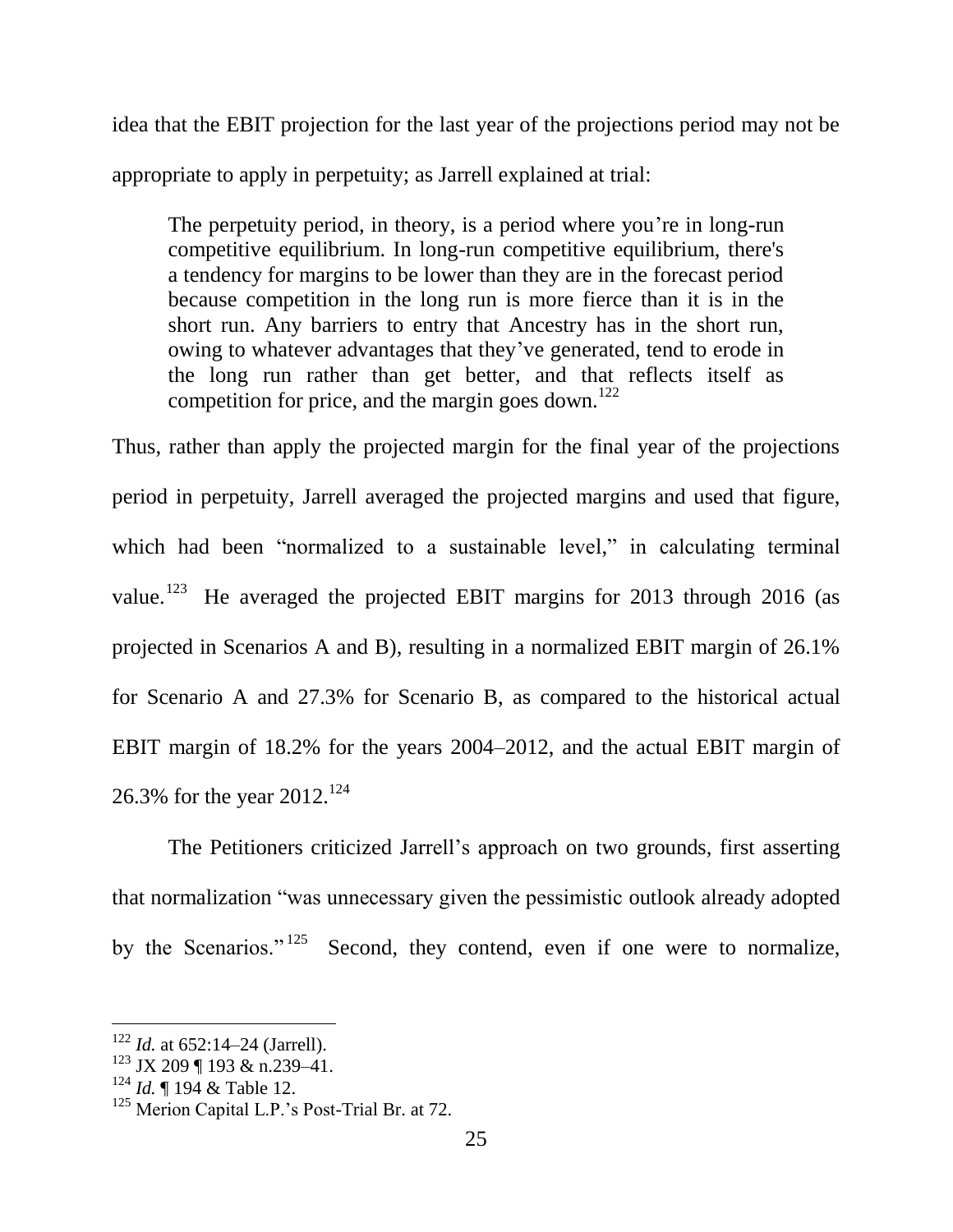―normalized profit margins should reflect the *midpoint* of the company's business cycle," because "[a]s the company reaches a steady state, the cost structure evolves and becomes stable."<sup>126</sup> Because Ancestry had been growing, "the average margins used by Jarrell would not reflect a mid-point of its business cycle," and ―Jarrell conducted no analysis to determine whether his EBIT margin assumption during the perpetuity period *was* the midpoint of Ancestry's business cycle."<sup>127</sup>

While criticizing Jarrell's approach, the Petitioners offered little in the way of substantive support of Wisialowski's approach, other than to characterize it as "appropriate[]," "given Ancestry's consistent trend of increasing margins."  $^{128}$ Wisialowski used 38.8% in his terminal period calculation, which is his EBITDA margin projection for 2016, and is higher than any margin Ancestry ever achieved.<sup>129</sup> Wisialowski arrived at 38.8% by blending the projected EBITDA margins from the last projected year of each of the Initial May Projections and October's Scenario B.<sup>130</sup> Jarrell noted that, had Wisialowski normalized his EBITDA margins, his figure would have been  $37.3\%$ . <sup>131</sup> The effect of this discrepancy is to drive the terminal value, and thus the DCF, of the respective

<sup>126</sup> *Id.* (emphasis added).

<sup>127</sup> *Id.* (emphasis added).

<sup>128</sup> *Id.* at 71.

 $129$  Resp't's Opening Post-Trial Br. at 91.

<sup>130</sup> Trial Tr. 476:13–477:17 (Wisialowski); *see also id.* at 654:19–655:15 (Jarrell).

<sup>131</sup> *Id.* at 655:10–15 (Jarrell).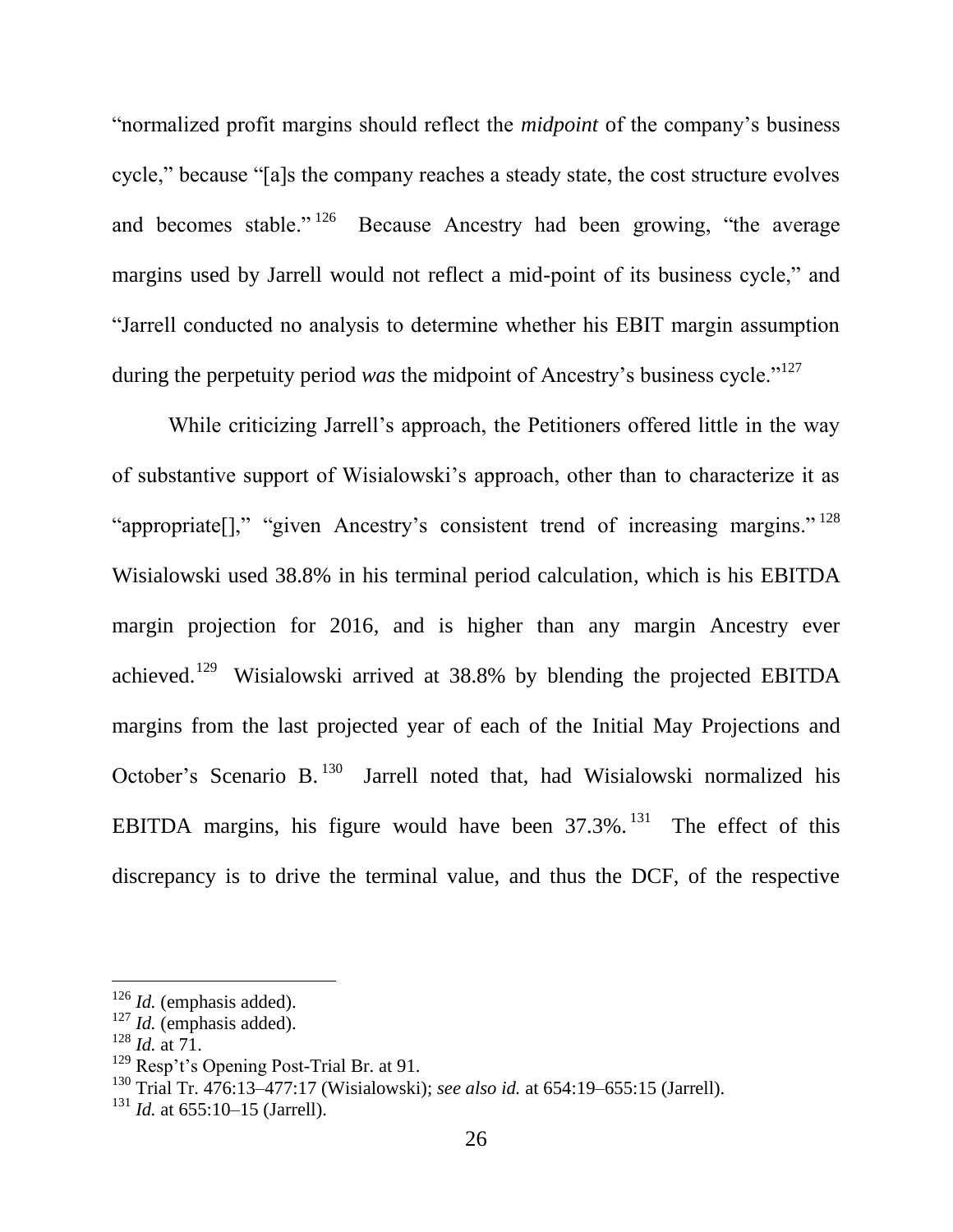experts further apart; *i.e.*, the Petitioners' expert's valuation comes out higher, and the Respondent's expert's valuation comes out lower.<sup>132</sup>

Second, the experts arrived at different plowback ratios, which is the percentage of net operating profit after tax that is reinvested in capital expenditures. The idea is that "[i]n order to adequately support a perpetual growth rate in excess of expected inflation (*i.e.*, positive real growth), a firm will need to reinvest in capital expenditures at a sustainable rate that is above that of projected depreciation."<sup>133</sup> Jarrell's plowback ratio was 12% of his terminal period cash flows, which he arrived at by considering plowback for Scenarios A and B (12.1% and 11.5%, respectively), and the historical plowback, which was  $11.9\%$ .<sup>134</sup> In light of his 4.5% perpetuity growth rate, with 2% expected inflation, this 12% plowback ratio implied a return on investment of  $22.8\%$  going forward— "a very pro increases-value assumption."  $^{135}$  By comparison, Wisialowski used a 4.8% plowback ratio and criticized Jarrell's higher figure.<sup>136</sup> Jarrell noted, however, that because of Wisialowski's 3% perpetuity growth rate, again assuming 2% expected inflation, Wisialowski's projected return on investment comes out to  $22.6\%$ ;  $^{137}$  in other words, the assumptions used by each expert result, essentially, in a wash.

<sup>132</sup> *See, e.g.*, *id.* at 656:3–14 (Jarrell).

 $133$  JX 209 | 203.

 $134$  Trial Tr. at 658:2-9 (Jarrell).

<sup>135</sup> *Id.* at 661:20–21 (Jarrell).

<sup>136</sup> *See* JX 221 ¶¶ 149–51.

<sup>137</sup> *See* Trial Tr. at 662:15–24 (Jarrell)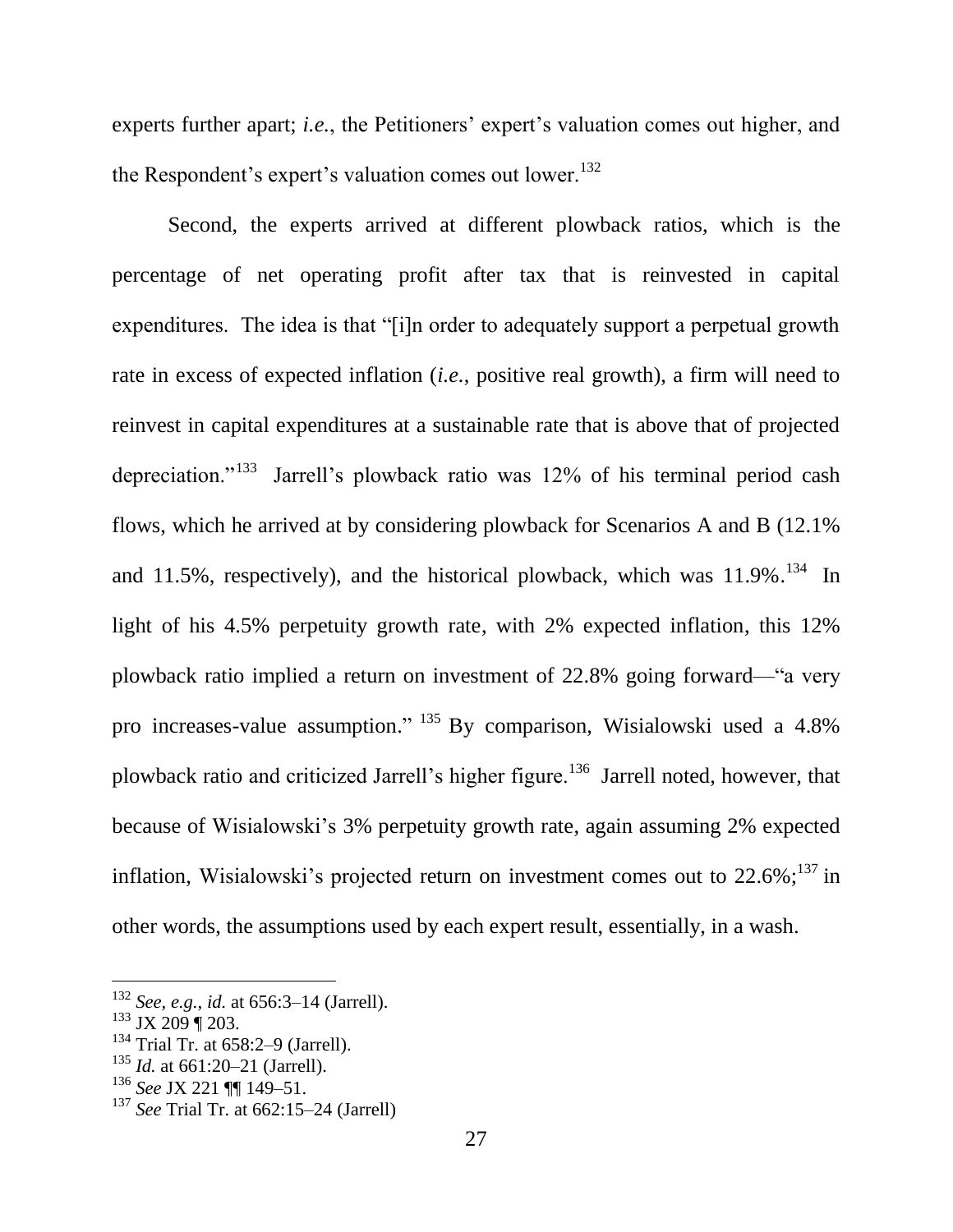Finally, as to projected tax rate, Jarrell used 38%, while Wisialowski used 35%. ―This difference has a material effect on the valuation—if Jarrell had used a 35% tax rate, it would raise his valuation by \$0.97; if Wisialowski used a 38% tax rate,  $\lceil \cdot \rceil$  it would lower his valuation by \$1.17."<sup>138</sup> Jarrell's marginal tax rate figure is based on historical actual effective tax rates, which the Petitioners criticized as improper and not representative of the Company's future.<sup>139</sup> Jarrell defended his figure by suggesting that, although an average tax rate may be lower than a marginal rate, one cannot rely, in perpetuity, on whatever variables resulted in a lower tax rate in a given year.<sup>140</sup> He found it more reasonable to remain consistent with the Company's long-term historical average tax rate.<sup>141</sup> Wisialowski arrived at 35% by using 34%—a figure presented by PricewaterhouseCoopers in a presentation to Permira as to the likely tax rate "for the foreseeable future," but not explicitly a tax rate in perpetuity—and adding 1%, to "[be] conservative."<sup>142</sup>

### 4. Discount Rate

Wisialowski calculated a discount rate of 10.96%,<sup>143</sup> while Jarrell calculated 11.71%.<sup>144</sup> This resulted in a \$4.27 per share difference in their valuations.<sup>145</sup> The

l

<sup>144</sup> JX 209 | 172.

<sup>&</sup>lt;sup>138</sup> Merion Capital L.P.'s Post-Trial Br. at 69.

<sup>139</sup> *Id.*

<sup>140</sup> *See* Trial Tr. 664:3–665:8 (Jarrell).

<sup>141</sup> *Id.* at 666:3–6 (Jarrell).

<sup>&</sup>lt;sup>142</sup> *Id.* at 524:4–525:6 (Wisialowski).

 $143$  JX 212 ¶ 136.

<sup>145</sup> *See, e.g.,* Trial Tr. 351:20–22 (Wisialowski).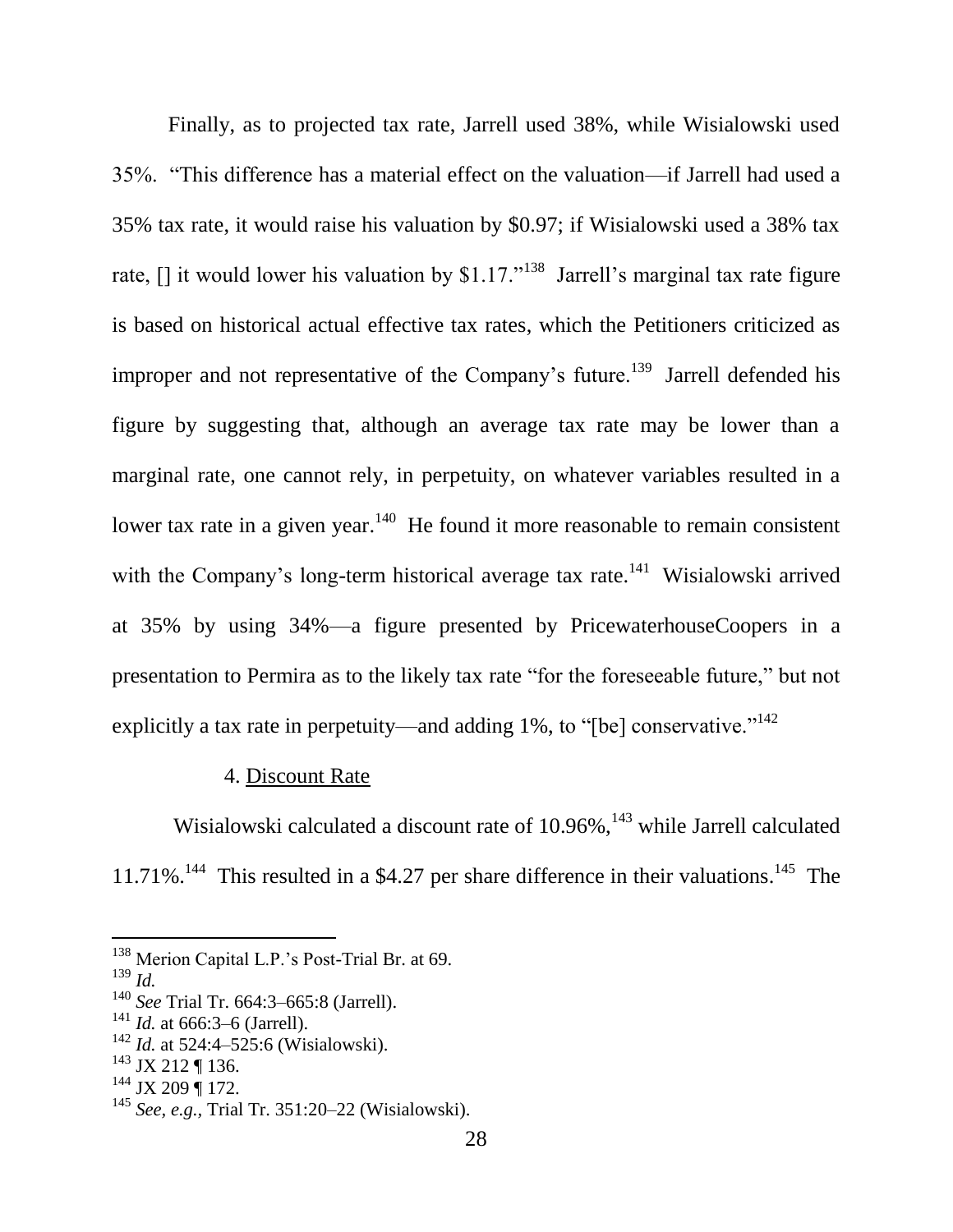discrepancy turns largely on the experts' respective "beta"—that is, discount for risk based on the stock's movement as compared to the market—calculations; Wisialowski calculated beta of  $1.107$ ,  $^{146}$  later updated to  $1.095$ ,  $^{147}$  while Jarrell calculated  $1.30.^{148}$ 

Key inputs in beta calculations include the market proxy, the observation period, and the sample period.<sup>149</sup> The experts used different inputs on all accounts, at least in their initial reports; they ultimately agreed on the most appropriate sample period, while remaining in disagreement over the market proxy and observation period. 150

First, the experts used different market proxies in their regression analyses. Wisialowski "selected the beta resulting from the regression of ACOM [Ancestry] stock] against the NASDAQ Composite for all data since its IPO on a weekly basis."<sup>151</sup> Wisialowski opted to use NASDAQ as the market proxy because he believed it to contain a number of companies similar to Ancestry. He then applied this beta to an *S&P 500-based* equity risk premium, though his report identified that a NASDAQ-derived beta should be multiplied by a NASDAQ equity risk

 $146$  JX 212 ¶ 113.

 $147$  JX 221 | 178.

<sup>148</sup> *See, e.g.,* Trial Tr. 351:17–19 (Wisialowski).

<sup>149</sup> *See, e.g., id.* at 352:7–12 (Wisialowski).

<sup>150</sup> *See id.* at 352:7–354:4 (Wisialowski).

 $151$  JX 212 ¶ 128 (emphasis omitted).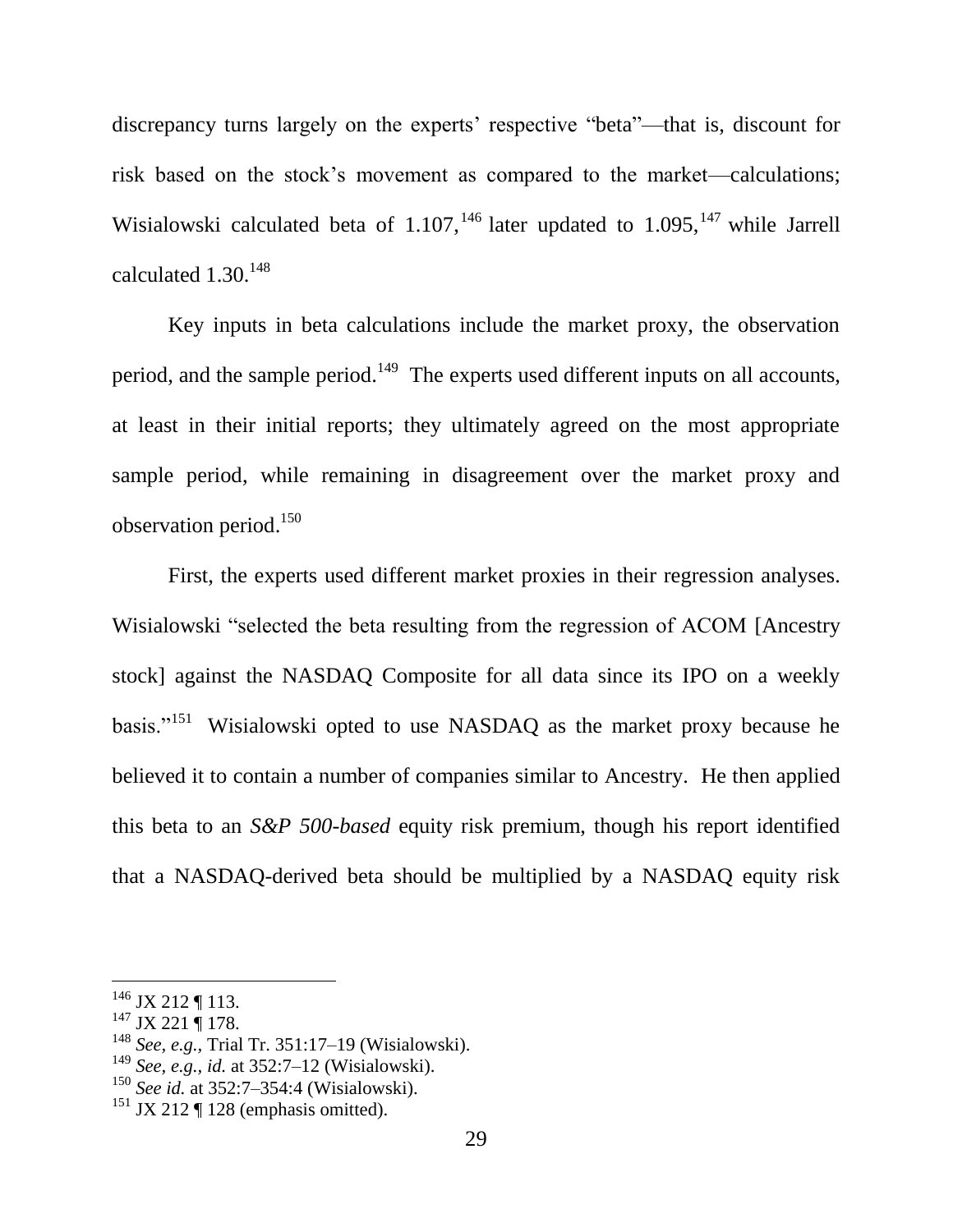premium.<sup>152</sup> Jarrell used the S&P 500 as his market proxy for the regression analysis.<sup>153</sup> In post-trial briefing, the Petitioners asserted that they "[do] not take issue with regressing Ancestry's weekly beta against the S&P 500 if a weekly observation period is used, which results in a beta of  $1.137$ .<sup>154</sup>

Second, Wisialowski and Jarrell used different observation periods, which can be daily, weekly, or monthly. Wisialowski used a weekly observation period, while Jarrell used a monthly period. Wisialowski characterized this as the "biggest" difference" in their respective calculations.<sup>155</sup> Wisialowski testified that many valuations use monthly data, but that, for Ancestry, this resulted in only 30 data points, whereas using 36 to 60 is recommended; thus, he used weekly data to generate more points.<sup>156</sup> Jarrell testified that daily or weekly trading prices can include statistical "noise" that affects the accuracy of the beta calculation, but noted that, "all else equal, the more observations, the better in terms of statistical precision."<sup>157</sup> He used a monthly period, which he described as "sort of the

<sup>152</sup> *See* JX 212 ¶ 136. At trial, he stated that this was a typo and that he intended to, and did, use a market equity risk premium. But he used a figure from Ibbotson's Yearbook, which was based on the S&P 500. *See* Trial Tr. 486:2–5 (Wisialowski); JX 219 ¶¶ 46–50.

<sup>153</sup> *See* JX 209 ¶ 179 & n.217.

<sup>154</sup> Merion Capital L.P.'s Post-Trial Br. at 66; *see also* Joinder of Pet'rs Merlin Partners LP and AAMAF, LP in Post-Trial Br.

 $155$  Trial Tr. 351:6–10 (Wisialowski).

<sup>156</sup> *Id.* at 353:2–23 (Wisialowski).

<sup>157</sup> *Id.* at 636:4–637:3 (Jarrell).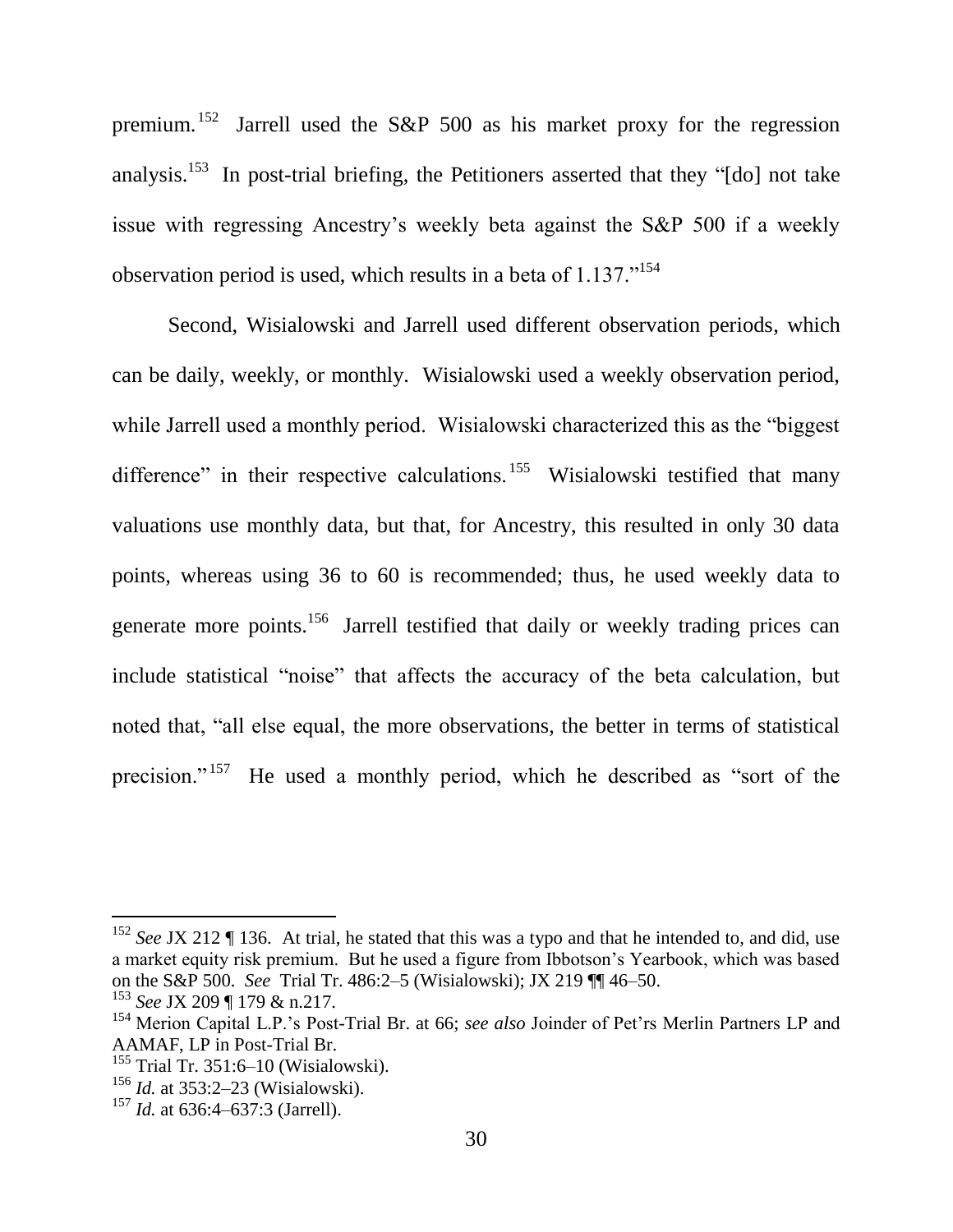standard of the services," $158$  having found "noise" when he conducted further calculations.<sup>159</sup>

Third, while Wisialowski observed the period from the IPO through the date of the merger in his initial report, Jarrell excluded the period in which the auction process had become public. In his rebuttal report and at trial, Wisialowski conceded that Jarrell's approach was sound.<sup>160</sup> However, Wisialowski testified that when he adjusted the time period to use Jarrell's approach, his beta decreased, thus driving a further gap between the experts' calculations.<sup>161</sup>

## 5. Stock-Based Compensation

Wisialowski, in his initial DCF analysis, did not take into account Ancestry's practice of providing stock-based compensation ("SBC") to its employees.  $162$  Jarrell, by contrast, contends that a failure to account for SBC expenses within a DCF model may result in overvaluation.<sup>163</sup> Scenarios A and B

<sup>158</sup> *See id.* at 637:4–12 (Jarrell).

<sup>&</sup>lt;sup>159</sup> *Id.* at 638:6–16 (Jarrell).

<sup>160</sup> JX 221 ¶ 175; Trial Tr. 481:3–13 (Wisialowski).

<sup>161</sup> Trial Tr. 352:19–23 (Wisialowski).

<sup>162</sup> *See* JX 221 ¶ 138.

<sup>&</sup>lt;sup>163</sup> JX 209  $\parallel$  163. He cites multiple authorities for this point, but also notes that this Court previously held that a respondent had failed to demonstrate that SBC should be treated as a cash expense. *See id.* ¶¶ 165–67 (citing *Merion Capital, L.P. v. 3M Cogent, Inc.*, 2013 WL 3793896 Del. Ch. July 8, 2013), *judgment entered sub nom. Merion Capital, L.P v. 3M Cogent, Inc.* (Del. Ch. July 23, 2013)). Merion contends that Jarrell's SBC calculation is too speculative and that it is not otherwise an appropriate adjustment to a DCF model because it is "not an established approach in the valuation community or under Delaware law." See Merion Capital L.P.'s Post-Trial Br. at 50–51.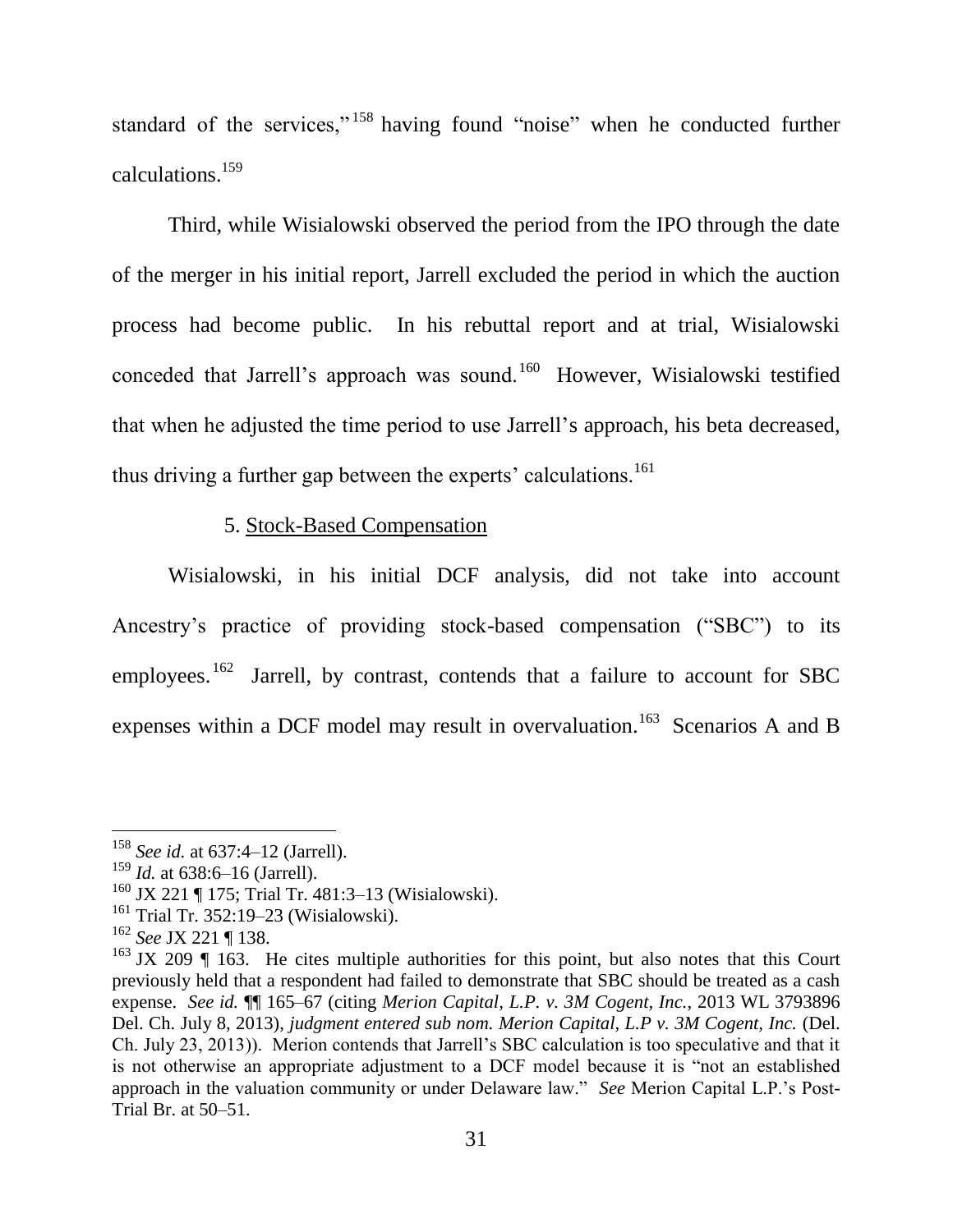of the October Projections did not include projections for SBC, however; he instead used a figure—3.2% of revenues—taken from the May Projections. 164

In his rebuttal report, Wisialowski "built a model to estimate the number of options granted each year and the future stock price of Ancestry in order to measure the cash flow required to eliminate any dilution from future option grants and their exercise."<sup>165</sup> For his model, he maintained his  $50/50$  weighting of the May Projections with Scenario B, but, as noted, because the October Projections did not include SBC projections, Wisialowski chose 1%, which he said was based on "total personnel expense and SBC of 23.5% for Scenario B, which is slightly higher than the combined figure for the [May Projections]."<sup>166</sup> Ultimately, he calculated a difference in share value of approximately  $$0.50$ .<sup>167</sup> Wisialowski explained that he decided

not to include any impact for SBC in my DCF analysis because adding the future stock trading price adds yet another level of assumptions which are difficult to prove. That being said, I strongly believe that my estimates are conservative and Jarrell's are just plain wrong. I continue to believe that non-inclusion of SBC expense in FCF for purposes of a DCF-based valuation is the proper treatment and the treatment recognized by this Court.<sup>168</sup>

<sup>164</sup> Trial Tr. 723:1–8. *Compare* JX 29 (Initial May Projections), *and* JX 43 (May Sales Projections), *with* JX 170 (October Projections). *But see* Trial Tr. 723:20–724:3 (Jarrell) (noting also that "[n]othing below the EBITDA line was in the October projections"; they were missing other figures that had been included in the May Projections, including depreciation, capital expenditures, and tax rates).

 $165$  JX 221 ¶ 130.

<sup>166</sup> *Id.* ¶ 131; *see also* Wisialowski Dep. Tr. 449:1–7.

 $167$  JX 221 ¶ 134.

<sup>168</sup> *Id.* ¶ 138.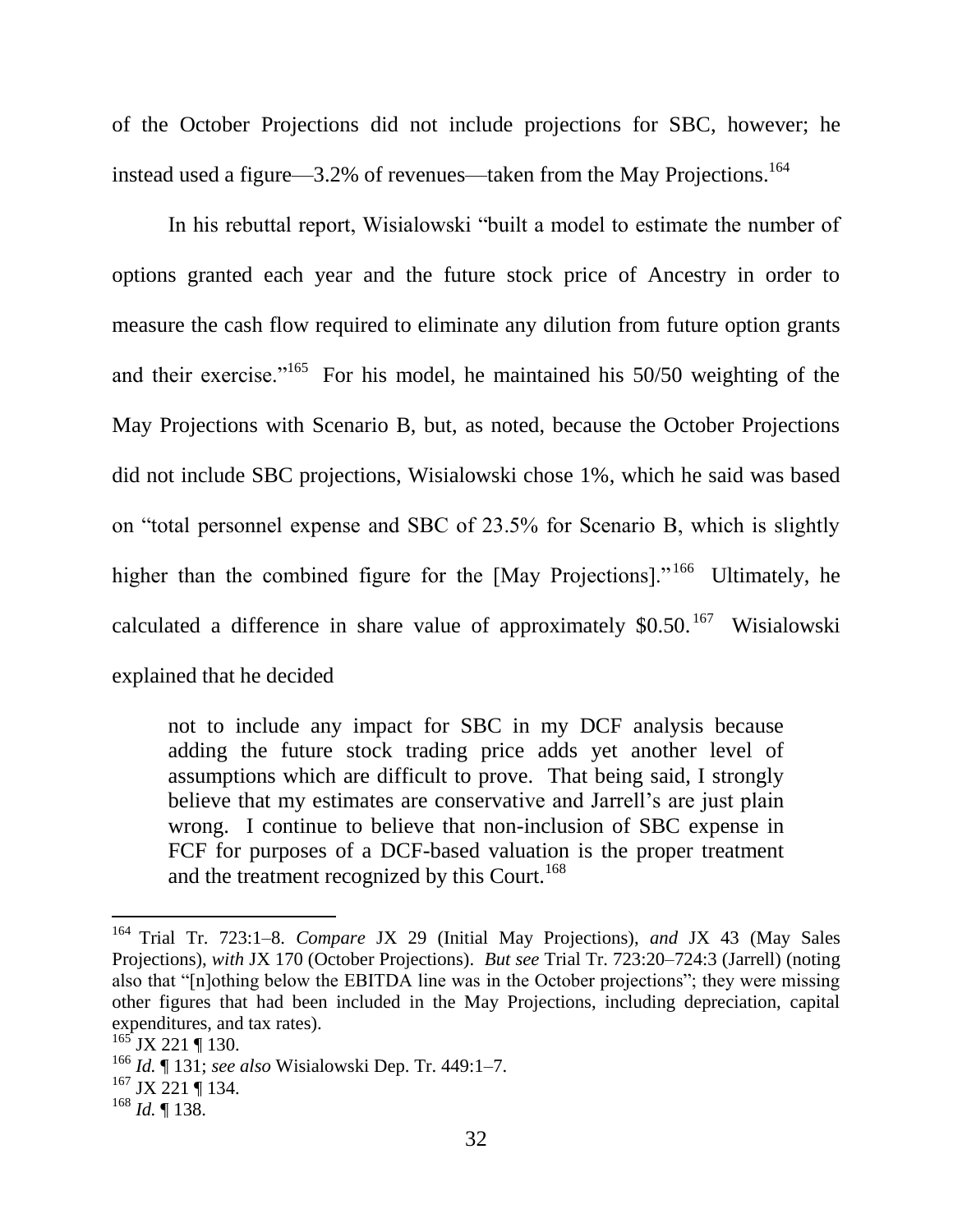#### **II. PROCEDURAL HISTORY**

Following the announcement of the merger, several plaintiffs filed actions in this Court, alleging, among other things, that the merger price was inadequate and the sales process was flawed. In November, these actions were consolidated, and on December 17, 2012, then-Chancellor Strine heard oral argument on the plaintiffs' motion for a preliminary injunction. He denied this motion from the bench.<sup>169</sup> In March 2013, these plaintiffs then filed an amended complaint, which the defendants moved to dismiss. Oral argument was held on September 27, 2013, with then-Chancellor Strine granting the defendants' motion following argument.<sup>170</sup>

On January 3, 2013, Merion filed a Verified Petition for Appraisal pursuant to 8 *Del. C.* § 262. Also on January 3, the Merlin Petitioners filed a Petition for Appraisal of Stock. On June 24, these actions were consolidated. Collectively, the Petitioners owned 1,415,000 shares of common stock as of the Merger Date.

On May 9, 2014, shortly before trial, Ancestry filed a Motion for Summary Judgment, arguing that Merion lacked standing because it could not demonstrate that its shares were not voted in favor of the merger. I postponed consideration of

<sup>169</sup> *See In re Ancestry.com Inc. S'holder Litig*., C.A. 7988-CS (Del. Ch. Dec. 17, 2012) (TRANSCRIPT).

<sup>170</sup> *See In re Ancestry.com Inc. S'holder Litig*., C.A. 7988-CS (Del. Ch. Sept. 27, 2013) (TRANSCRIPT).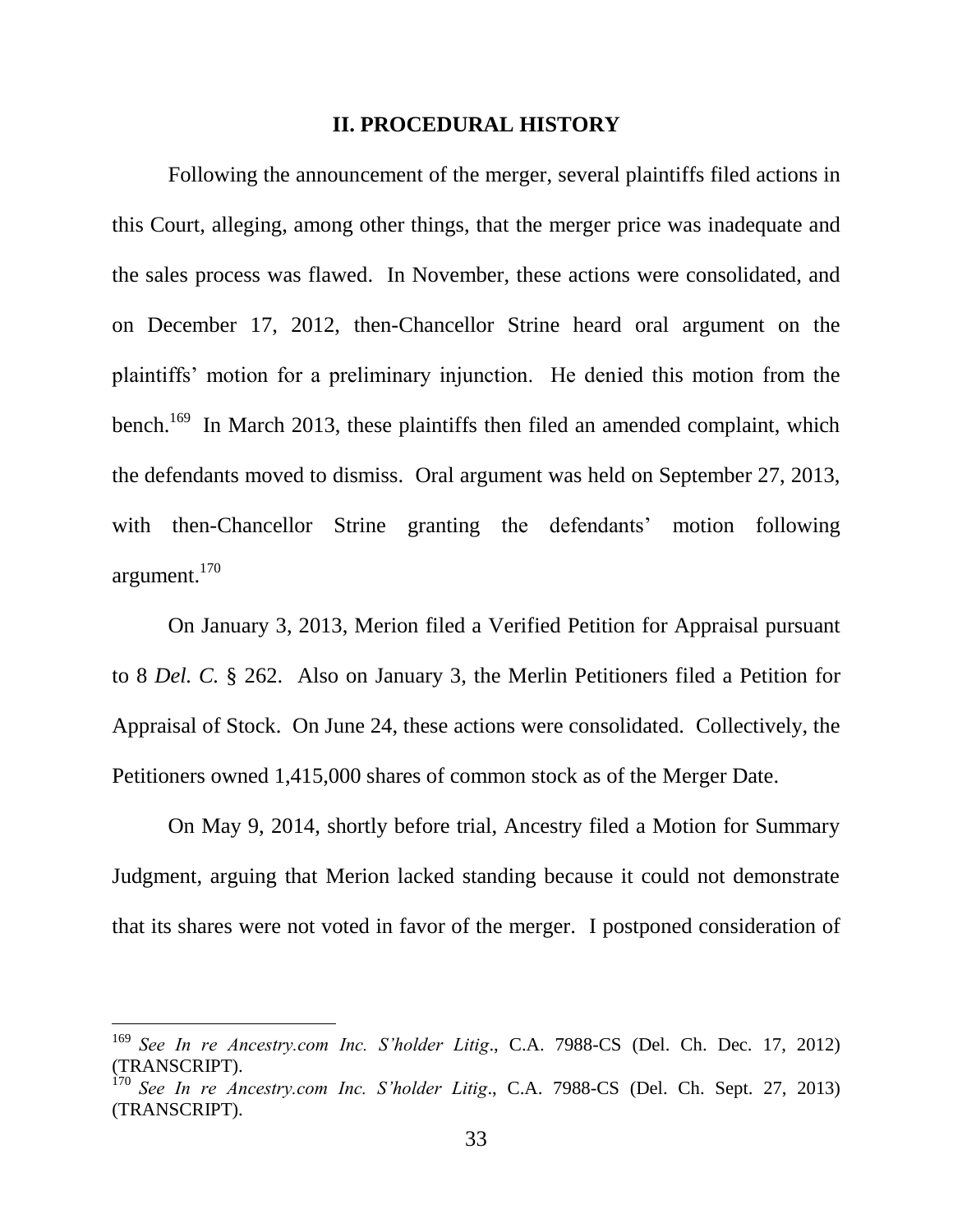that Motion until after full briefing and oral argument, which was completed in October. I denied the Motion in a Memorandum Opinion dated January 5,  $2015$ <sup>171</sup>

### **III. APPRAISAL ANALYSIS**

### *A. The Appraisal Standard*

Characterized as, at one time, a liquidity option and, more recently, as a check on opportunism, the appraisal statute allows dissenting stockholders to receive judicially-determined fair value of their stock.<sup>172</sup> After determining that appraisal petitioners have standing, as I have done here,  $173$ 

the Court shall determine the fair value of the shares exclusive of any element of value arising from the accomplishment or expectation of the merger or consolidation, together with interest, if any, to be paid upon the amount determined to be the fair value. In determining such fair value, the Court shall take into account all relevant factors.<sup>174</sup>

"Appraisal is, by design, a flexible process."<sup>175</sup> Section 262 "vests the Chancellor and Vice Chancellors with significant discretion to consider ‗all relevant factors' and determine the going concern value of the underlying company." $176$  Our Supreme Court has declined to "graft common law gloss on the statute," in light of the General Assembly's determination that this Court's consideration of "all

<sup>171</sup> *See In re Appraisal of Ancestry.com, Inc.*, 2015 WL 66825 (Del. Ch. Jan. 5, 2015).

<sup>&</sup>lt;sup>172</sup> *See id.* at  $*3-4$  (providing a brief history of the appraisal statute in Delaware).

 $173$  As noted, Ancestry argued that Merion lacked standing, and moved for Summary Judgment as to Merion's Petition. I denied that Motion, finding that Merion has met the statutory prerequisites of Section 262. *See id.* Ancestry does not challenge the Merlin Petitioners' standing.

<sup>174</sup> 8 *Del. C.* § 262(h).

<sup>175</sup> *Global GT LP v. Golden Telecom, Inc.*, 11 A.3d 214, 218 (Del. 2010).

<sup>176</sup> *Id.* at 217–18 (quoting 8 *Del. C.* § 262(h)).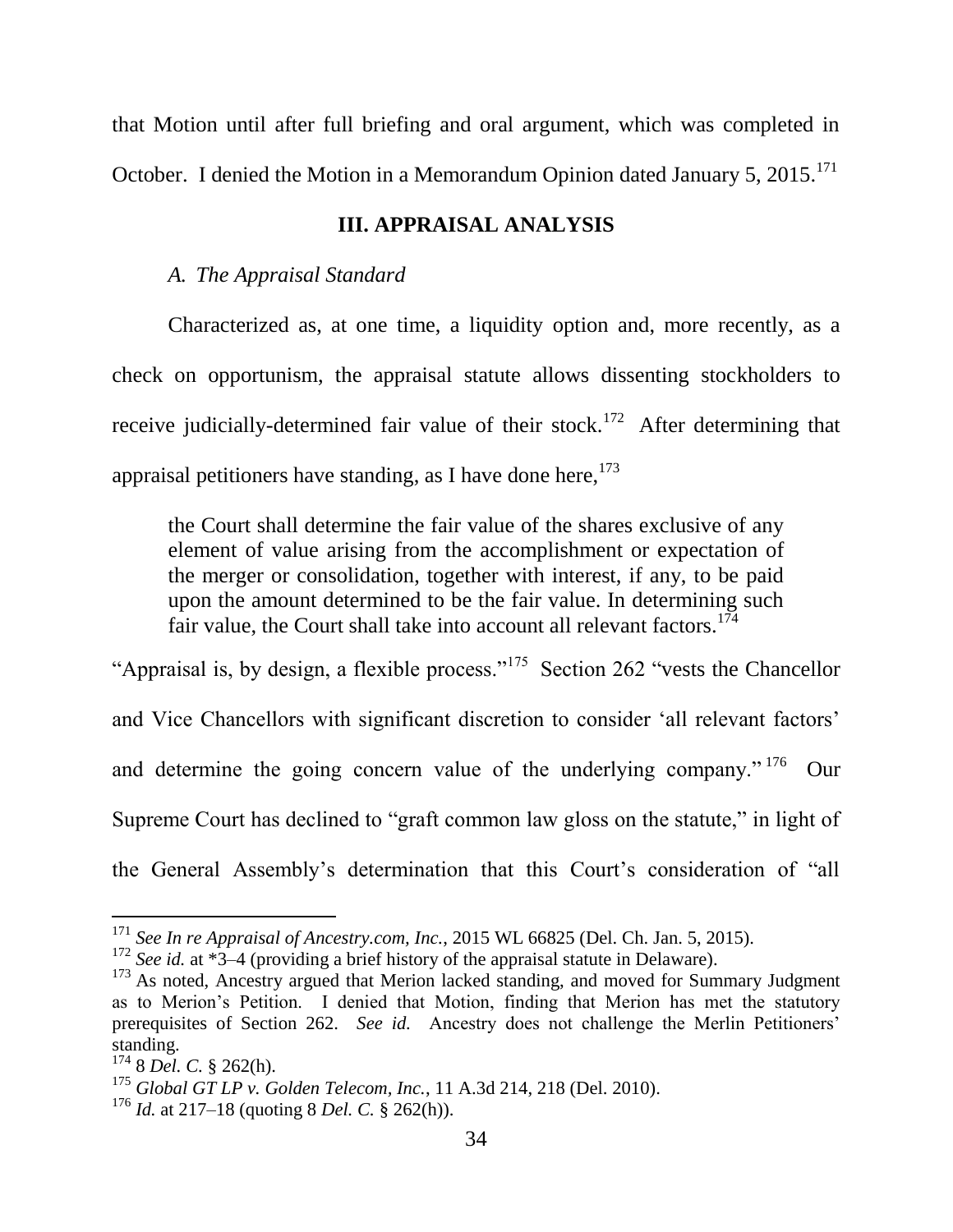relevant factors" is fair, albeit imperfect.<sup>177</sup> Thus, and in the absence of "inflexible" rules governing appraisal," $178$ " "it is within the Court of Chancery's discretion to select one of the parties' valuation models as its general framework, or fashion its own, to determine fair value in the appraisal proceeding."<sup>179</sup>

Although the Supreme Court "has defined 'fair value' as the value to a stockholder of the firm as a going concern, as opposed to the firm's value in the context of an acquisition or other transaction,"<sup>180</sup> this Court has relied on the merger price as an indicia of fair value, "so long as the process leading to the transaction is a reliable indicator of value and merger-specific value is excluded."<sup>181</sup> In fact, this Court has held, where

the transaction giving rise to the appraisal resulted from an arm'slength process between two independent parties, and [] no structural impediments existed that might materially distort "the crucible of objective market reality," a reviewing court should give substantial evidentiary weight to the merger price as an indicator of fair value.<sup>182</sup>

### *B. Ancestry's Fair Value*

In an appraisal action, as pointed out above, "[b]oth parties bear the burden

of establishing fair value by a preponderance of the evidence," which effectively

<sup>177</sup> *Id.* at 217.

<sup>178</sup> *Id.*

<sup>179</sup> *Cede & Co. v. Technicolor, Inc.*, 684 A.2d 289, 299 (Del. 1996).

<sup>180</sup> *Golden Telecom*, 11 A.3d at 217.

<sup>181</sup> *Huff Fund Inv. P'ship v. CKx, Inc.*, 2013 WL 5878807, at \*9 (Del. Ch. Nov. 1, 2013) (internal quotation marks omitted); *see also Highfields Capital, Ltd. v. AXA Fin., Inc.*, 939 A.2d 34, 42 (Del. Ch. 2007).

<sup>182</sup> *Highfields Capital*, 939 A.2d at 42.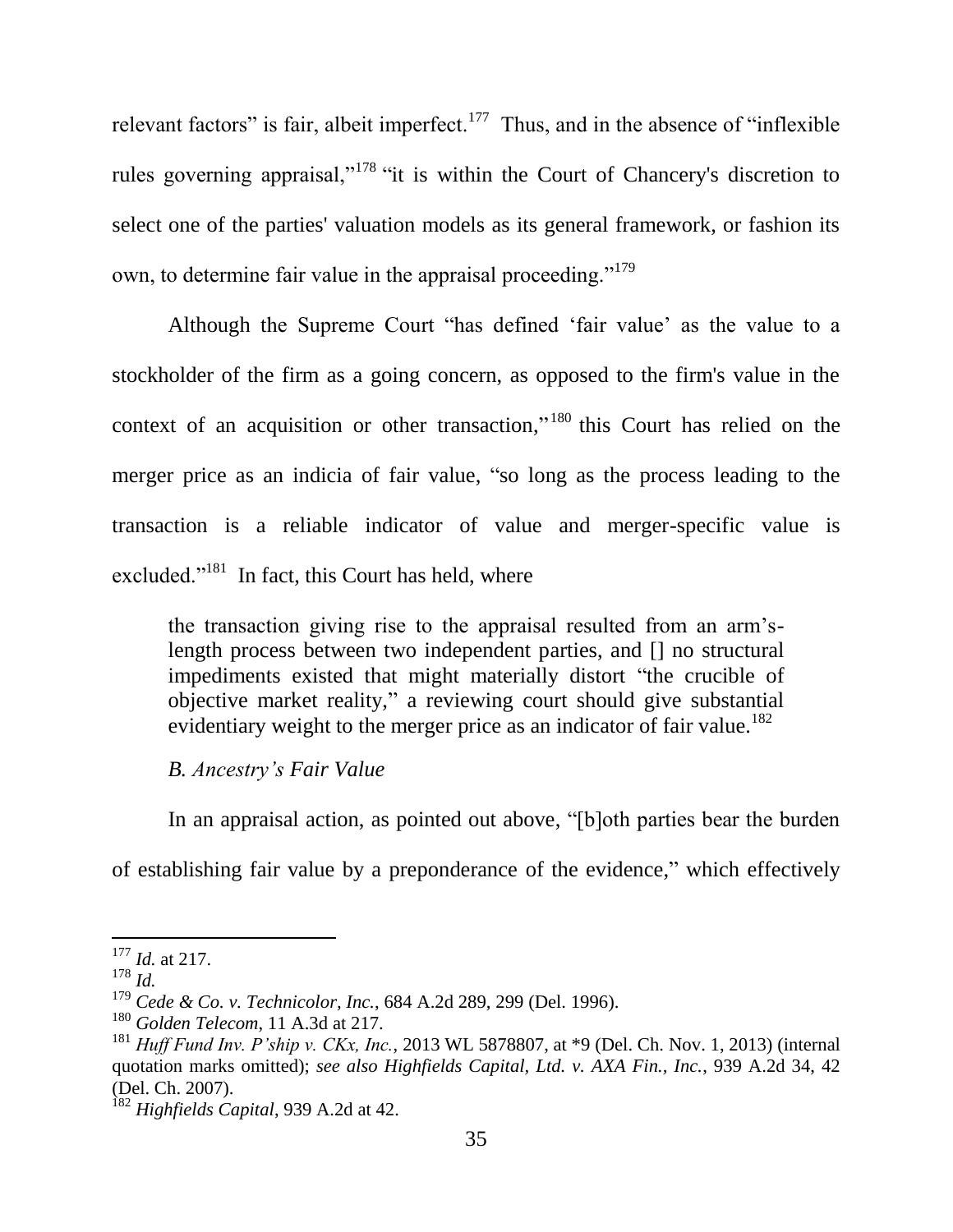means that neither party has the burden, and the burden instead falls on this Court.<sup>183</sup> Upon consideration of the sales process, the experts' opinions, and my own DCF analysis, conducted in light of certain concerns with both experts' analyses, I find that Ancestry's value as of the Merger Date is \$32. To explain that conclusion, I turn first to the evidence of valuation reflected in the market price.

#### 1. The Sales Process

 $\overline{a}$ 

The sales process was reasonable, wide-ranging and produced a motivated buyer. It has been approved of, as free from the taint of breaches of fiduciary duty, by this Court. In a bench ruling denying motion for a preliminary injunction, then-Chancellor Strine noted that: "The process looked like they segmented the market carefully, logical people were [brought] in, a competent banker who appears at every turn to have done sensible things, ran it."<sup>184</sup> The Court characterized that process as one "that had a lot of vibrancy and integrity":

I think they tried to kick the tires. I think that even when I look at the communications by Mr. Sullivan, I think they were trying to get these buyers to pay as full a price as possible. They were trying to create a competitive dynamic. Given that and given the ability of stockholders

<sup>&</sup>lt;sup>183</sup> *Huff Fund*, 2013 WL 5878807, at \*9; *see also Highfields Capital*, 939 A.2d at 42–43 ("[I]f neither party adduces evidence sufficient to satisfy this burden, the court must then use its own independent judgment to determine fair value."); *In re Orchard Enterprises, Inc.*, 2012 WL 2923305, at  $*5$  (Del. Ch. July 18, 2012) ("[T]he court may not adopt an 'either-or' approach to valuation and must use its own independent judgment to determine the fair value of the shares.") *judgment entered sub nom. In re Appraisal of the Orchard Enterprises, Inc.* (Del. Ch. July 26, 2012) and *aff'd sub nom. Orchard Enterprises, Inc. v. Merlin Partners LP*, No. 470, 2012, 2013 WL 1282001 (Del. Mar. 28, 2013).

<sup>&</sup>lt;sup>184</sup> In re Ancestry.com Inc. S'holder Litig., C.A. 7988-CS, at 210:22-211:1 (Del. Ch. Dec. 17, 2012) (TRANSCRIPT).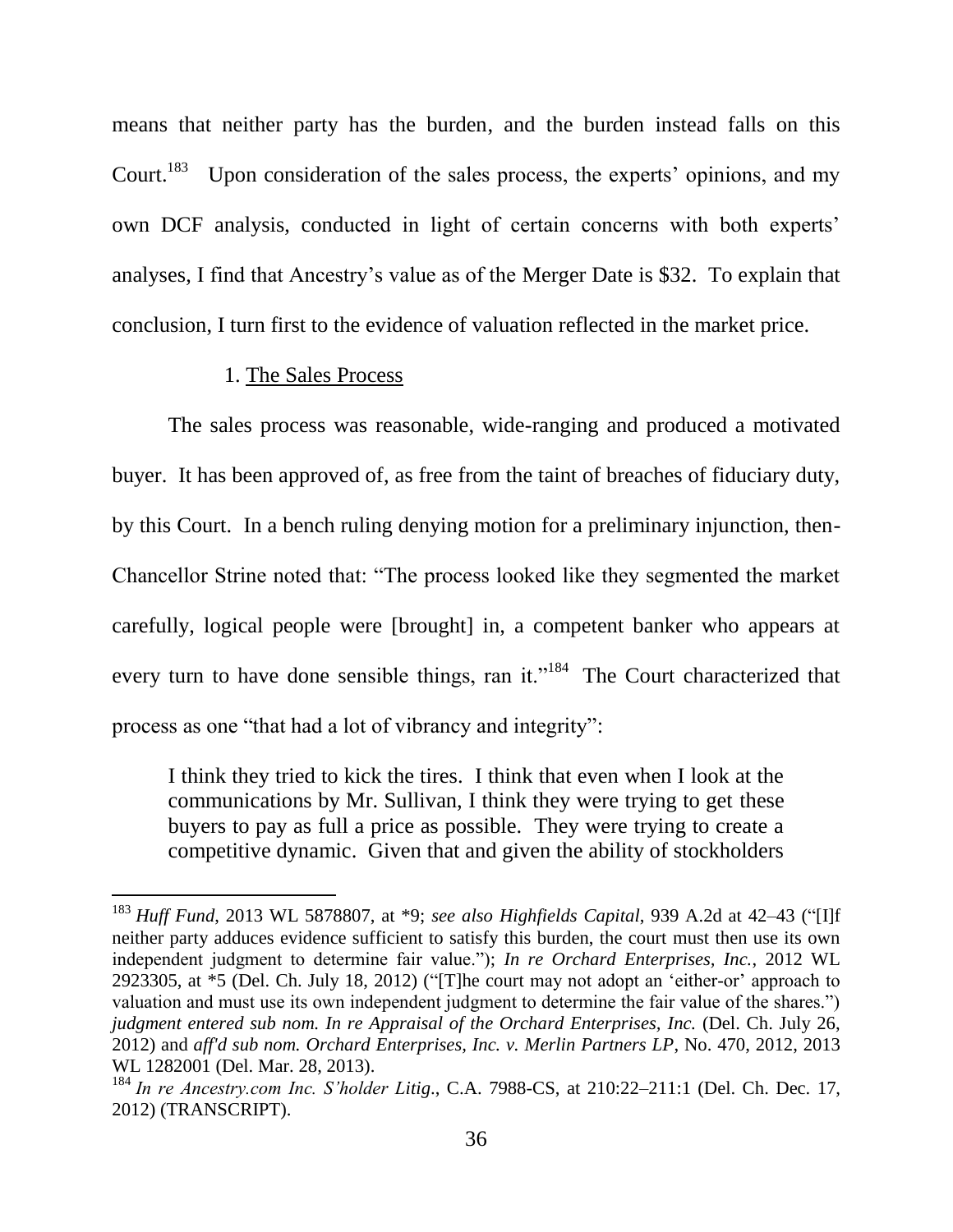to vote for themselves, I'm disinclined to take it out of their hands. . . . I think given the market test that was done here, I'm poorly positioned to take that risk for [the stockholders], and I'm not prepared to do so. 185

In dismissing the amended complaint pursuant to Court of Chancery Rule  $12(b)(6)$ , the Court concluded that "the plaintiffs have not pled facts that raise an inference that any of the director defendants, much less a majority of them, suffered from disabling conflicts that would give rise to a breach of the duty of loyalty."<sup>186</sup> In considering the process as a whole, which the Court characterized as "logical" and as "an open door to a range of people,"<sup>187</sup> and, specifically addressing Spectrum's and management's equity rollovers, the Court concluded, ―[P]ut simply, there's no non-conclusory factual allegations in the complaint from which I can conceivably infer that Spectrum, Sullivan, or Hochhauser, or any of the Ancestry directors, had any conflict of interest."<sup>188</sup>

Of course, a conclusion that a sale was conducted by directors who complied with their duties of loyalty is not dispositive of the question of whether that sale generated fair value.<sup>189</sup> But the process here, described in full earlier in this

<sup>185</sup> *Id.* at 232:5–233:4.

<sup>186</sup> *In re Ancestry.com Inc. S'holder Litig*., C.A. 7988-CS, at 73:14–18 (Del. Ch. Sept. 27, 2013) (TRANSCRIPT).

<sup>187</sup> *Id.* at 80:7–9.

<sup>188</sup> *Id.* at 95:4–8.

 $189$  I note that Ancestry had a charter provision exculpating directors for breaches of the duty of care; the actions of the board, therefore, were not even reviewed in the fiduciary duty action for *gross negligence* in the conduct of the sale. Nothing in the record before me, however, leads me to the conclusion that the sales process was fundamentally flawed.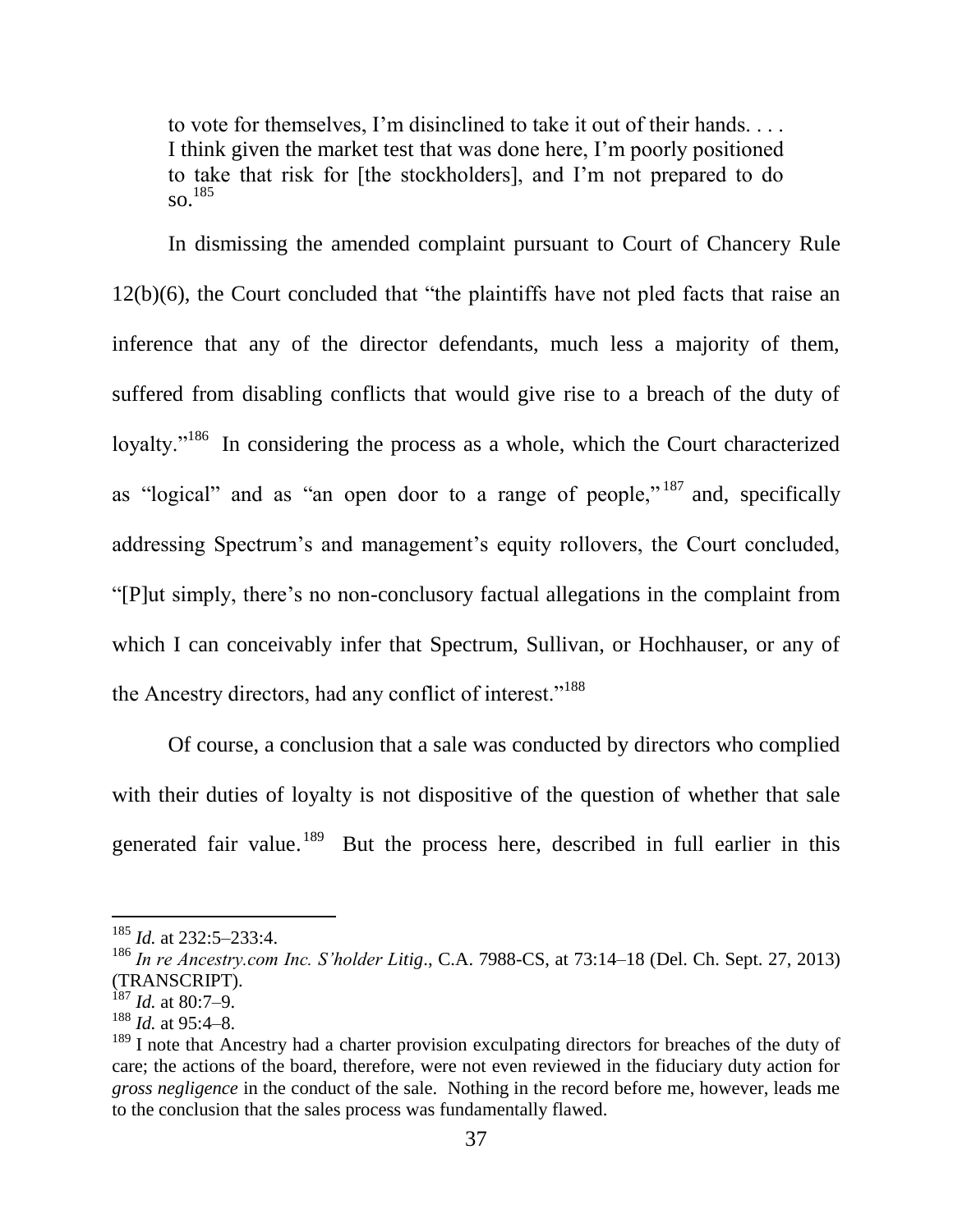Memorandum Opinion, appears to me to represent an auction of the Company that is unlikely to have left significant stockholder value unaccounted for.<sup>190</sup> On the other hand, as is typical in a non-strategic acquisition, I find no synergies that are likely to have pushed the purchase price above fair value. The Defendant's expert, although arguing that fair value is somewhat below the sales price, concedes as much. $^{191}$ 

It is within that context of the auction process, which generated a sale price of \$32 per share, that I turn first to a significant issue in Ancestry's valuation—its projections—before turning to the evidence of value by way of the experts' opinions.

 $190$  The Petitioners and Wisialowski argue that the merger price was ultimately the product of a financing issue, rather than a valuation issue. *See, e.g.*, JX 212 ¶¶ 54–55; Merion Capital L.P.'s Post-Trial Br. at 82. In support, they point to an email between Sullivan and Turner during the negotiation process, in which Sullivan colorfully describes his stance on the ongoing negotiations, and also stated, "[W]e have taken [Permira] at [its] word for several months that [its] inability to do a deal at \$33 was primarily a source of funds question . . . rather than a valuation question." JX 162. As Sullivan explained at trial, that email also shows that, in order to "call [Permira's] bluff" that it would not pay more than it had previously offered, supposedly because it could not obtain financing, management and Spectrum would roll over a larger portion of their equity, thus driving up the price Permira was willing to pay. *See* Trial Tr. 38:9–24 (Sullivan). I found Sullivan's testimony on the context of this email credible, and I do not think his statement about financing should be afforded the weight the Petitioners suggest, particularly when taken in light of the broader context of the auction that produced no buyer willing to pay more.

<sup>&</sup>lt;sup>191</sup> Jarrell opined, "Since Permira is a financial acquirer and not a strategic partner, the \$32 merger price presumably does not contain any significant synergies that might result from combining the operations of Ancestry with any complementary operating business." JX 209  $\P$ 107. He went on further to discuss certain "public-to-private cost savings," which he estimated to be \$0.11 per share, but did not deduct them from the merger price since he was unable to determine whether the savings were included in it.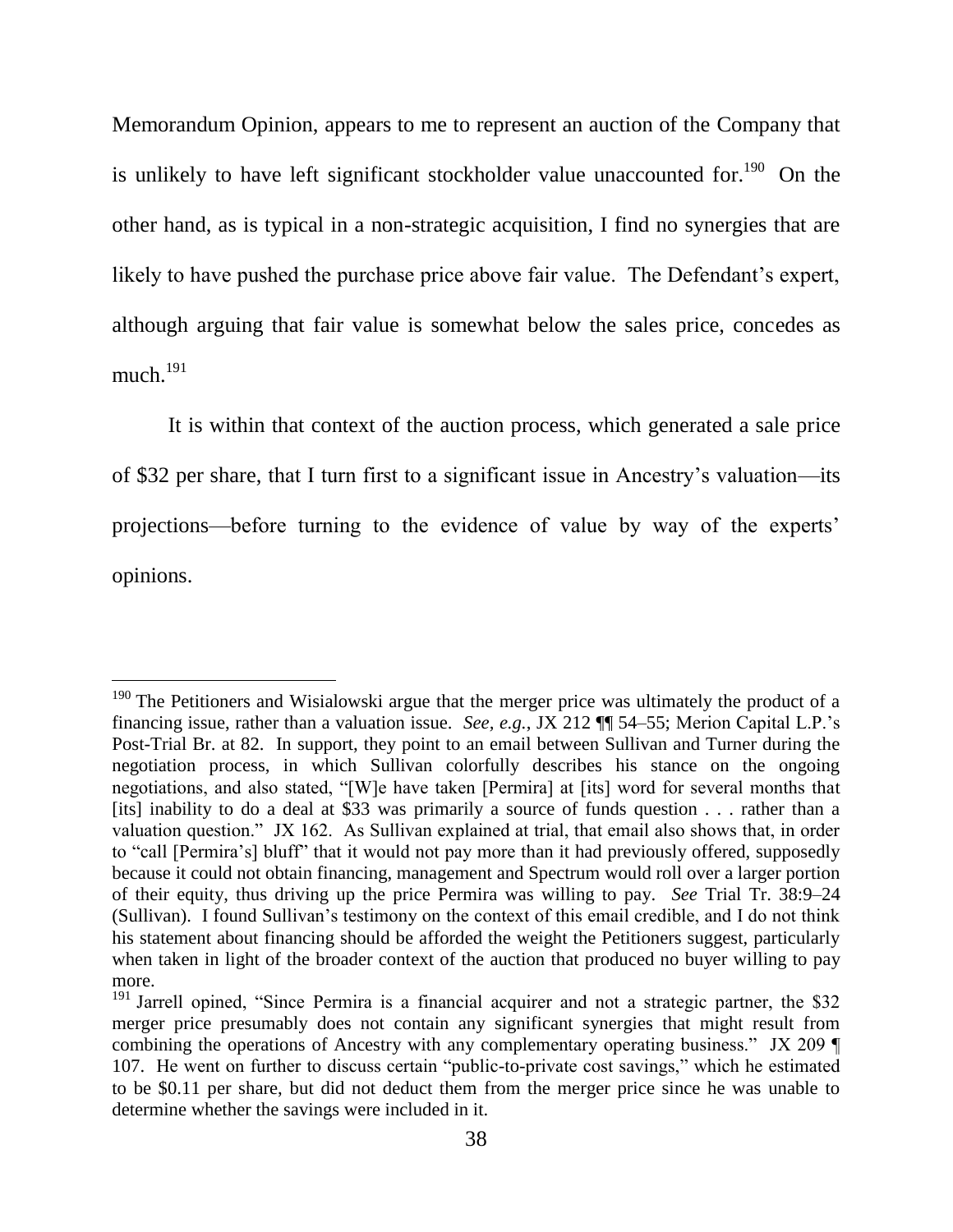## 2. Company Projections

Both sets of projections that formed the basis of discounted cash flow analyses and provided the underpinnings of the experts' respective valuations are imperfect. Ancestry's management made no business projections in the regular course of business; its first set of long-term projections, the Initial May Projections, were made aggressive to bolster a potential sale of the company and revised after encouragement by the board to be even more aggressive, resulting in the May Sales Projections.<sup>192</sup> Notably, one particular assumption underlying these projections—that churn would decrease over time—was directly called into question by potential bidders during their due diligence processes.<sup>193</sup>

The October Scenarios are also questionable. They were made in light of an understanding that the May Projections could not support a fairness opinion for the proposed transaction and at a time when management was contemplating large rollovers of their own positions in Ancestry stock. I note that at the same time management was creating the October Scenarios, the CEO was doing private projection "hacks," anticipating joyfully a possible growth rate for his rollover interest substantially greater than those management projections. Nonetheless, I find the Scenarios more reliable than the May Projections. Testimony indicated that the October Scenarios were management's best estimates as of the time of the

<sup>192</sup> *See, e.g.*, Trial Tr. 133:2–6 (Hochhauser).

<sup>193</sup> *See id.* at 143:8–144:18 (Hochhauser).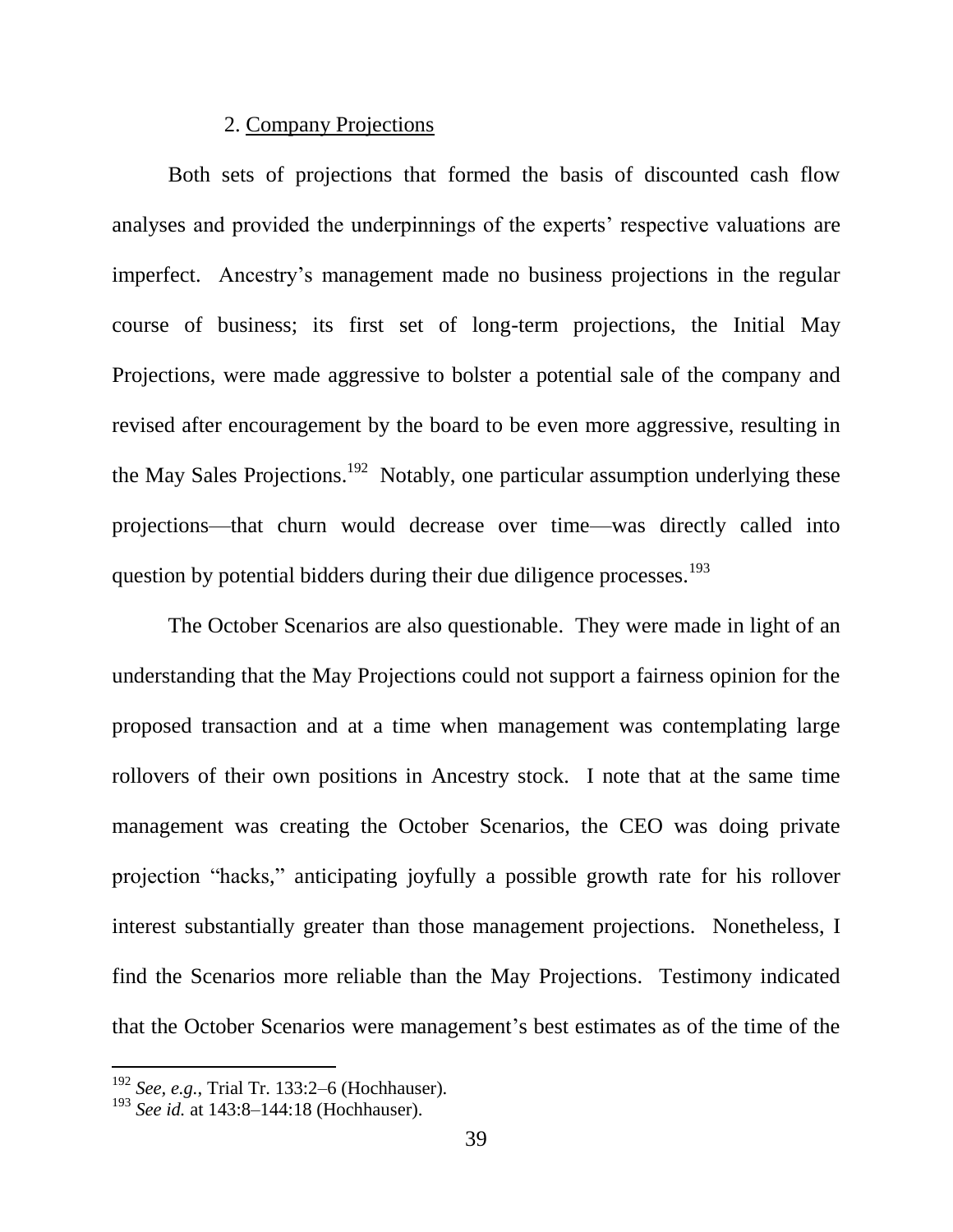merger. They included hard numbers, rather than projections, for several additional months of data compared to the May Projections. The Scenarios also took into account feedback from the Company's financial advisor, relayed from bidders, that the May Projections were too optimistic.

It is within this context that I turn to the experts' analyses. The Petitioners' expert, Wisialowski, contended that the May Sales Projections were so unsupportably rosy that potential investors lost confidence in management; thus, he focused instead on the Initial May Projections. The Initial May Projections were not approved by the board and were not presented to bidders. Notably, the Initial May Projections that the Wisialowski champions were only marginally more conservative than the May Sales Projections he rejects.<sup>194</sup> Notwithstanding his support for the Initial May Projections, I conclude that Wisialowski believed that a DCF based on the Initial May Projections alone (which, again, he contended to be the more conservative of the May Projections) would itself be unsupportably

<sup>&</sup>lt;sup>194</sup> Wisialowski found the May Sales Projections sufficiently divorced from reality that he opined that, in his view, they may have so alienated potential bidders that they resulted in decreased competition and an artificially low sales price, a proposition I find dubious, but interesting in light of his acceptance of the similar Initial May Projections. *See* Trial Tr. 260:13–24 (Wisialowski); JX 221  $\P$  197 ("[T]he lack of credibility caused by the fact that the [May Sales] Projections could not be described as a 50/50 case, but instead were described by Qatalyst as ‗stretchy' further reduced the likelihood of realizing a full price.‖). It seems to me implausible that private equity investors' sensibilities are so tender that, upon diligence revealing that management was engaged in puffing in its forecasts, the investors would walk away, leaving tens or hundreds of million dollars on the table in a fit of pique.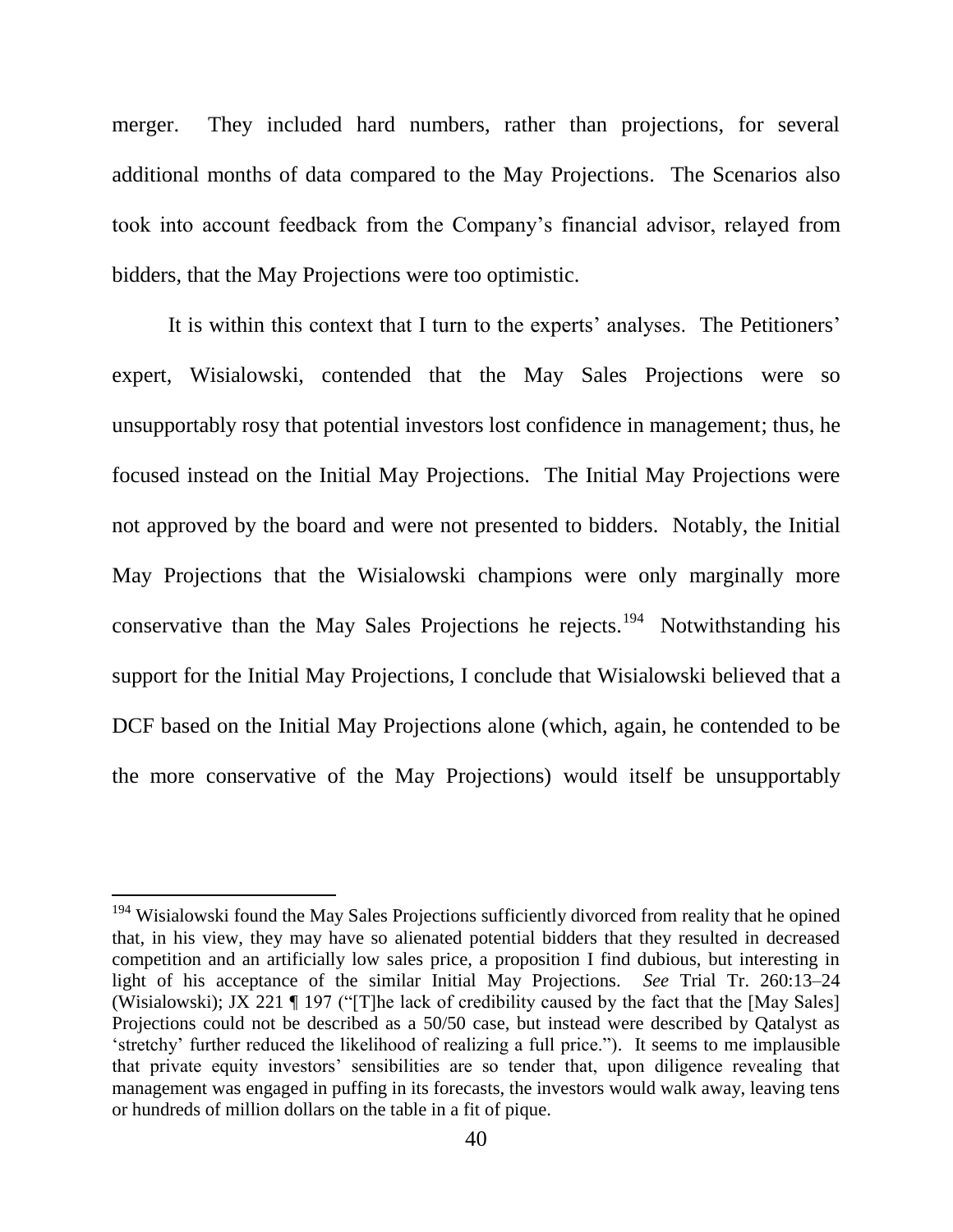high.<sup>195</sup> Ultimately, he used a blended projection from the Initial May Projections and the better case October Scenario, which Scenario he contended was tainted and unsupportably low, <sup>196</sup> yet still incorporated into his valuation. It is unclear how "blending" two unsupportable sets of projections gives a number on which this Court can rely.<sup>197</sup>

The Respondent's expert, Jarrell, relied solely on the October Projections, because management represented them as the best prediction as of the date of the merger. Again, I note that those projections were (1) not developed in the ordinary course of business, (2) done in light of the information that the banker would be unable to provide a fairness opinion based on management's May Projections, and (3) done at a time when management knew that it would be rolling over its own equity in the company rather than being cashed out. Therefore, a DCF based on these projections leaves room for doubt. That said, this Court has recognized that management is, as a general proposition, in the best position to know the business and, therefore, prepare projections; "in a number of cases Delaware Courts have relied on projections that were prepared by management outside of the ordinary course of business and with the possibility of litigation."<sup>198</sup> As described below,

<span id="page-41-0"></span><sup>195</sup> *See* Trial Tr. 428:18–429:24 (Wisialowski).

<sup>196</sup> *See, e.g., id.* at 439:9–440:12 (Wisialowski).

<sup>197</sup> *See, e.g., id.* at 470:1–19 (Wisialowski).

<sup>198</sup> *See, e.g., Merion Capital, L.P. v. 3M Cogent, Inc.*, 2013 WL 3793896, at \*11 (Del. Ch. July 8, 2013), *judgment entered sub nom. Merion Capital, L.P v. 3M Cogent, Inc.* (Del. Ch. July 23, 2013). *But see id.* (noting that it has also declined to afford that deference where "management"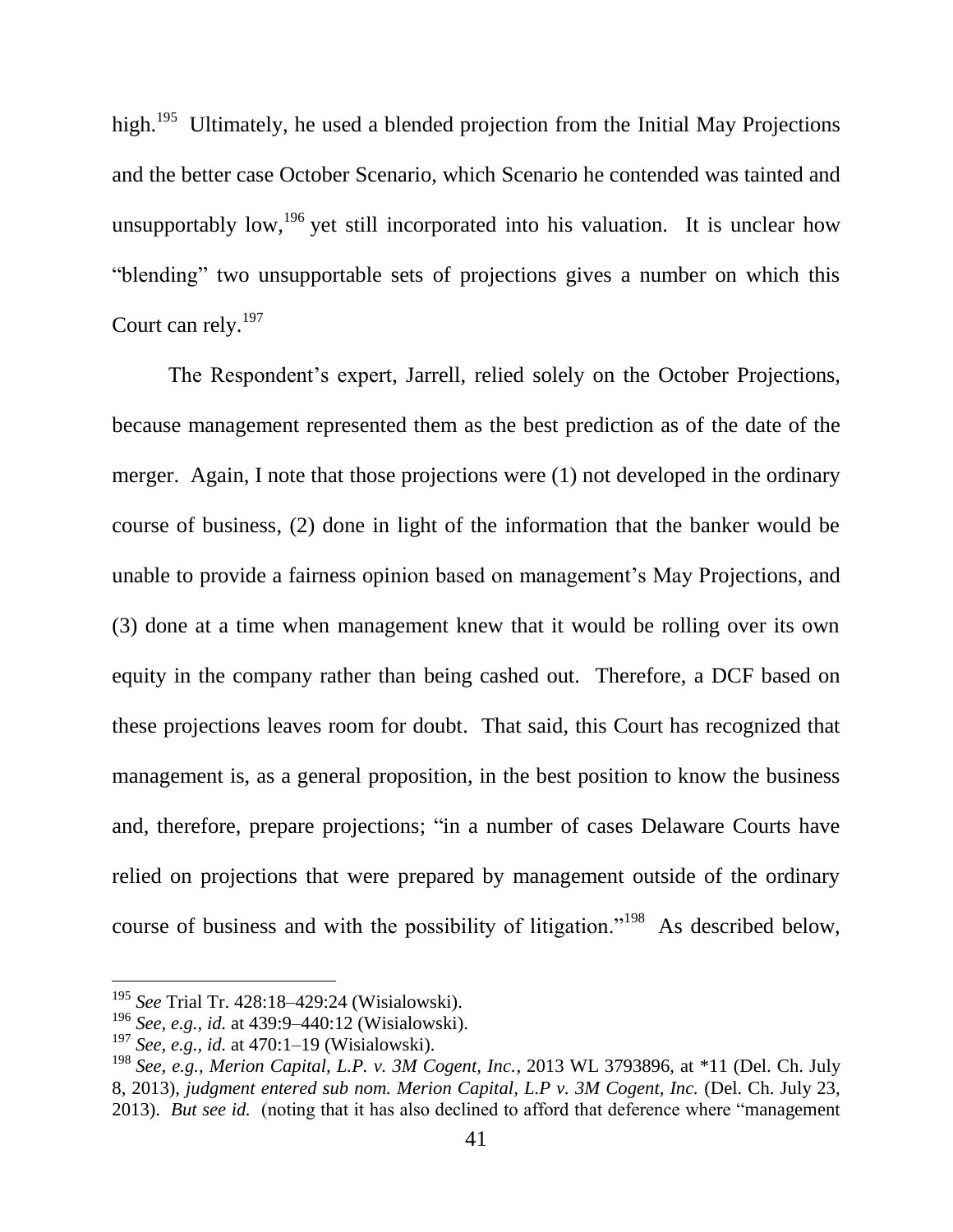therefore, and despite the factors that make the October Projections problematic, I find that an equal weighting of the Scenarios is a better platform on which to base a DCF analysis than a blend of the Initial May Projections and the best case October Scenario, as employed by Wisialowski.

### 3. DCF Analysis

While I will not burden this Memorandum Opinion by reciting the qualifications of the competing experts here, I note that both are respected in their field, and well qualified to offer valuation opinions. That said, I find each respective approach less than fully persuasive. It is clear to me that the Petitioners' expert tailored his DCF analysis by blending together what he described as the "unbelievable" best case October Scenario<sup>199</sup> with the Initial May Projections simply in order to come up with a number that was "defensible"<sup>200</sup>—that is, higher than the merger price, but not astronomically so as would have been the case if he used the more "reliable" projection alone. The Respondent's expert candidly suggested that, if he had reached a valuation that departed from the merger price by as much as the Petitioners' expert, he "would have to tried to find out a way to reconcile those two numbers," in other words, he would have tailored his analysis

had never prepared projections beyond the current fiscal year, the possibility of litigation, such as an appraisal proceeding, was likely, and the projections were made outside of the ordinary course of business").

 $199$  *See* Trial Tr. 442:8–10 (Wisialowski) ("Q. Okay. So it was your view that the entire scenarios were a sham? A. I don't believe them.").

<sup>200</sup> *See, e.g., id.* at 446:3–11 (Wisialowski).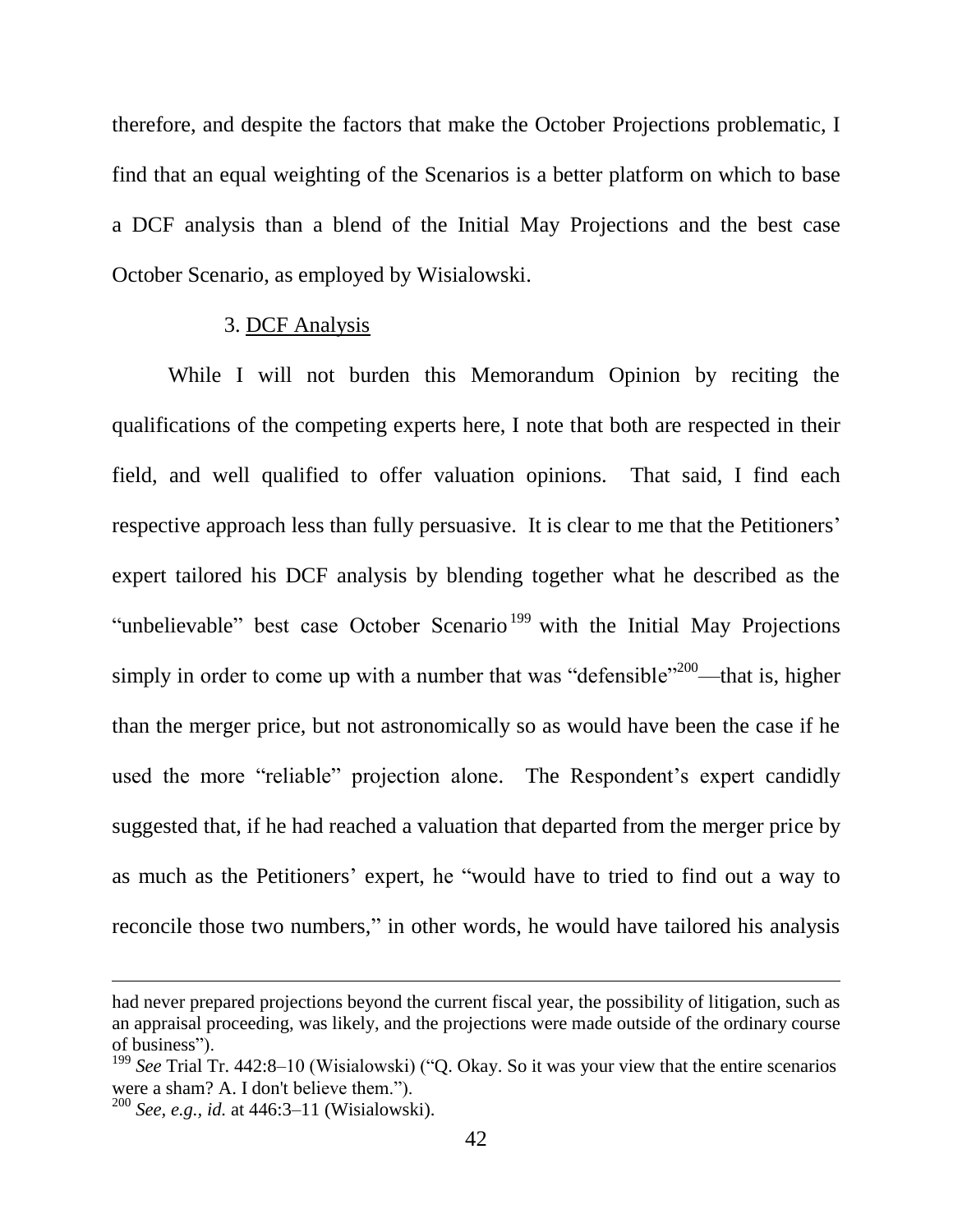to fit the merger price.<sup>201</sup> Neither of these approaches gives great confidence in the DCF analysis of either expert, since both appear to be result-oriented riffs on the market price.<sup>202</sup> Ultimately, I am faced with an appraisal action where an open auction process has set a market price, where both parties' experts agree that there are no comparable companies to use for purposes of valuation, and where management did not create projections in the normal course of business, thus giving reason to question management projections, which were done in light of the transaction and in the context of obtaining a fairness opinion. As Wisialowski repeatedly testified, he saw it as his job to "torture the numbers until they confess[ed]. $1^{203}$  I note that (beyond any moral concerns) it is well-known that the problem with relying on torture is the possibility of *false* confession. 204 Accordingly, my own analysis of the value of Ancestry follows.

While the concept of a DCF valuation—that value is derived from the sum of future revenue discounted to present value—is quite simple, the calculation

<sup>201</sup> *See id.* at 459:24–560:11 (Jarrell). My comments should not be read as a criticism of Jarrell, who I found to be a candid and sincere witness; they are instead in recognition of the limitations of a post-hoc DCF analysis, in general. If an analysis, relied upon to assess whether a sales price represents fair value, in turn uses that very sales price as a check on its own plausibility, and if it must be revised if it fails that check, then the process itself approaches tautology.

 $202$  *See Joseph v. Shell Oil Co.*, 482 A.2d 335, 341 (Del. Ch. 1984) ("Reasonable [minds] can differ as to opinions as to value. Indeed, the Court is well aware that expert appraisers usually express different opinions as to value even when they use the same data for arriving at their opinion. And it is not unusual that an expert appraiser will express a higher value if he has been hired by the plaintiff than if he has been hired by the defendant.").

<sup>203</sup> Trial Tr. 226:5-6 (Wisialowski); *id.* at 229:1–2 (Wisialowski); *id.* at 445:5–6 (Wisialowski).

<sup>204</sup> *See, e.g.,* John McCain, *Bin Laden's Death and the Debate over Torture*, Wash. Post, May 11, 2011, http://www.washingtonpost.com/opinions/bin-ladens-death-and-the-debate-overtorture/2011/05/11/AFd1mdsG\_story.html.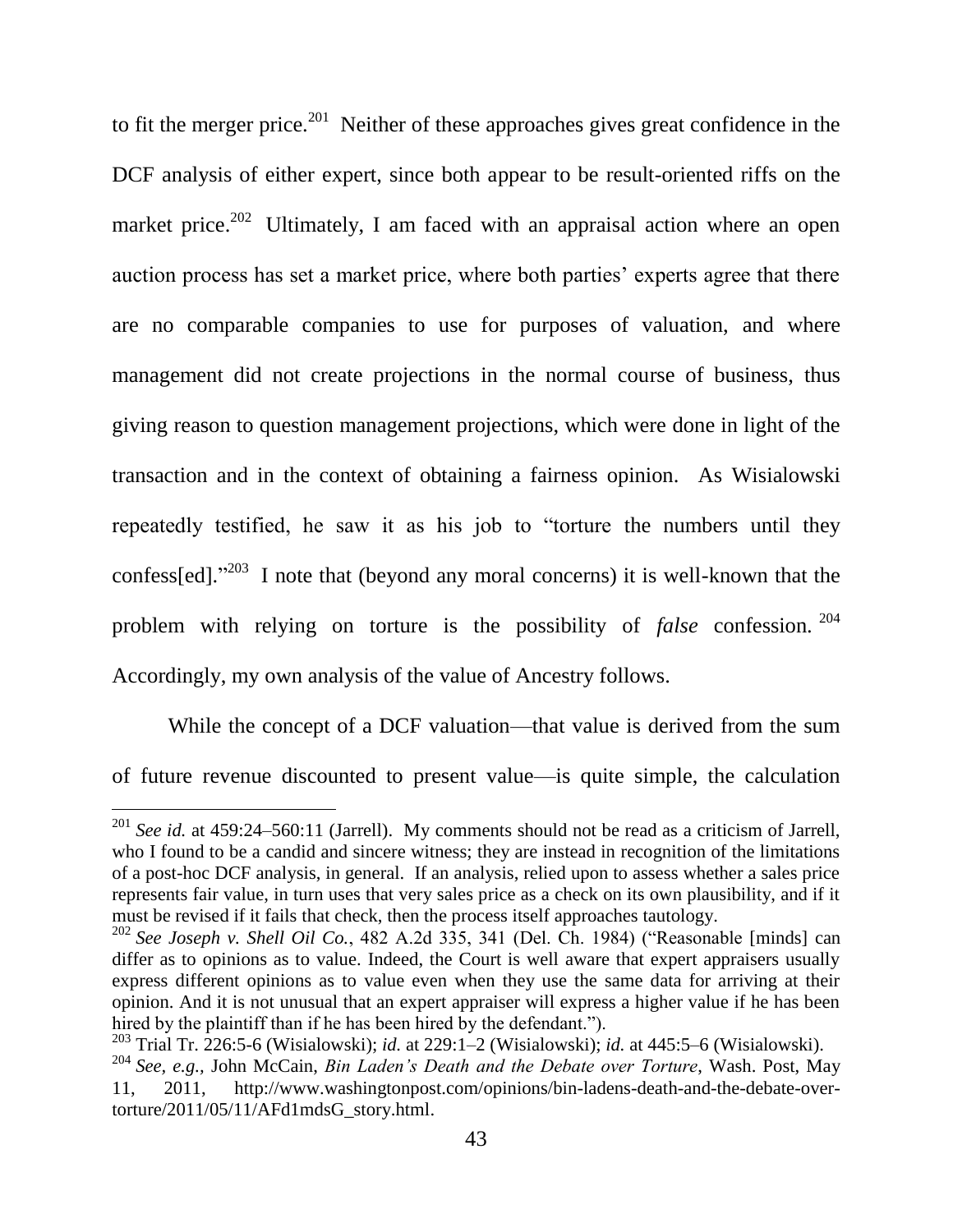itself is complex. The following discussion is laden with formulas through which the discount rate and terminal value are arrived at. I freely admit that the formulas did not spring form the mind of this judge, softened as it has been by a liberal arts education. Footnotes indicate the derivation of each, principally taken from the reports of the experts. I also found Vice Chancellor Parsons' lucid explanation of calculations of value via discounted cash flow in *Merion Capital, L.P. v. 3M Cogent, Inc.*<sup>205</sup> helpful. Although I will address, with specificity, the experts' contentions and my findings with respect thereto, I find that, as a general matter, Jarrell was more credible and his analysis is more likely to result in a fair value of Ancestry. I diverge with him on two significant points: first, his beta calculation, and specifically, his use of a monthly observation period; and second, his use of a 4.5% growth rate coupled with a 12% plowback ratio. I will discuss my findings as they specifically relate to the evidence offered by the two experts, but I am largely adopting the methodology advanced by Jarrell. Employing that methodology, my valuation of Ancestry as of the Merger Date, based solely on a DCF analysis, is \$31.79.

As an initial matter, the parties dispute whether a two-stage or three-stage discounted cash flow method is most appropriate. This issue turns largely on the projections upon which I rely, and, as discussed below, I rely on the October

<sup>205</sup> 2013 WL 3793896 (Del. Ch. July 8, 2013), *judgment entered sub nom. Merion Capital, L.P v. 3M Cogent, Inc.* (Del. Ch. July 23, 2013).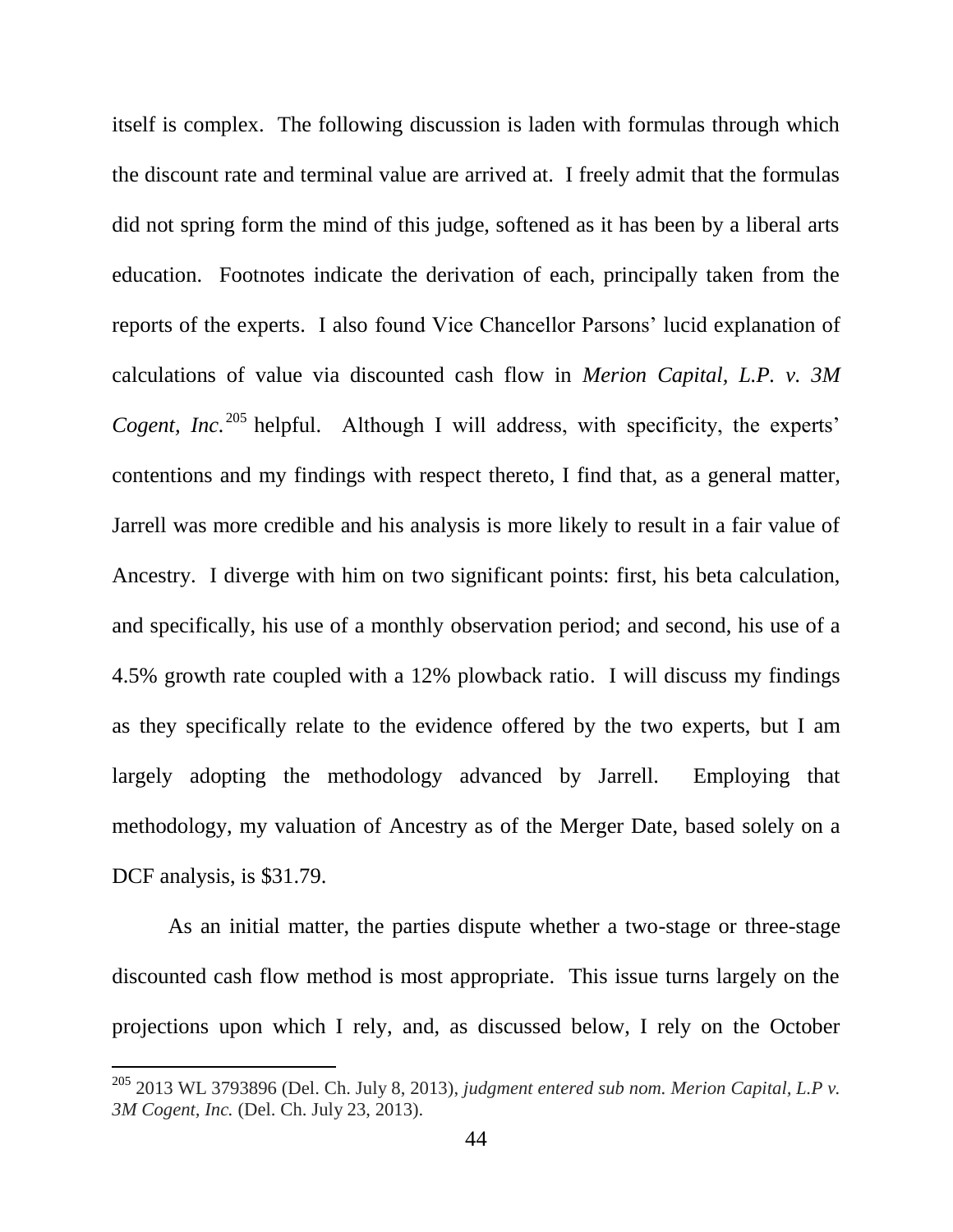Projections in my analysis. Accordingly, I agree here with Jarrell that a three-stage model is unnecessary. 206

#### a. Projections

Driving the bulk of the substantial valuation differential between the analyses performed by Jarrell and Wisialowski is the key input: management projections. Jarrell relies on the October Scenarios, despite evidence suggesting that they were produced in light of the need to justify the sales price. Wisialowski, on the other hand, created his own projections, by blending the Initial May Forecast with the best case October Scenario, presumably because relying solely on the Initial May Forecast—which Wisialowski touts as the most reliable—would produce a valuation so high as to be likely rejected out-of-hand. The evidence suggests that the May projections were created to drive a high sales price; like the October Scenarios, they were not created in the ordinary course of business.

This Court has expressed skepticism in past cases as to managementprepared projections when those projections are not made in the ordinary course, and are instead made in contemplation of the sale of the company.  $207$  But management is uniquely situated in its knowledge of the Company, and while management projections are imperfect, hindsight-driven post hoc "projections" are

<sup>&</sup>lt;sup>206</sup> *See, e.g., JX* 212  $\P$  89–91 & n.45. In using the October Projections there is not the same substantial "step down" in growth rate from the projection period to the perpetuity growth rate about which Wisialowski was concerned in using his blended projections. *See* JX 219 ¶¶ 78–84. <sup>207</sup> *See supra* note [198](#page-41-0) and accompanying text.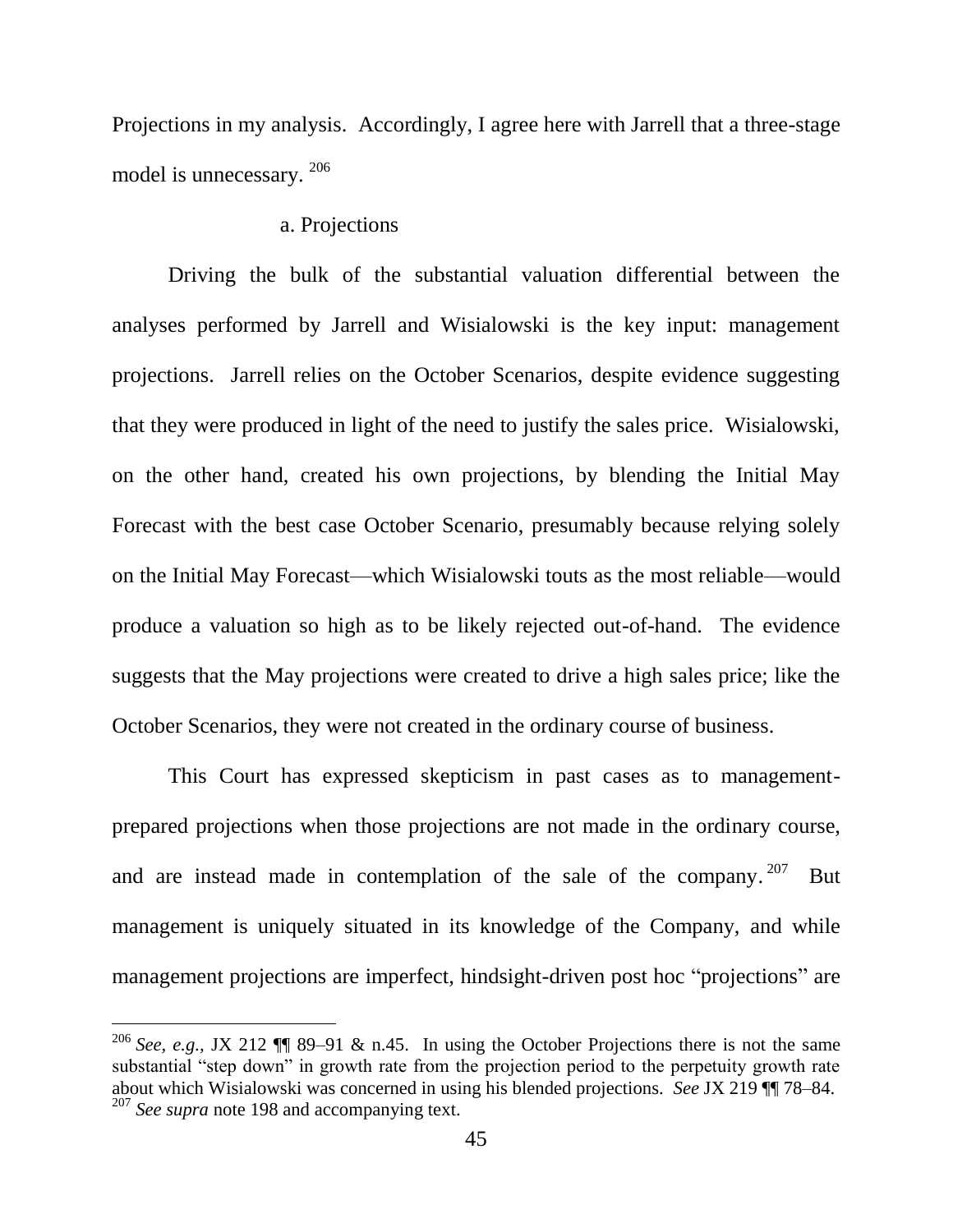more so; notably, both experts here rely on (different) management projections. Thus, and for the reasons set out above, I find it most appropriate here to rely upon the October Scenarios, as Jarrell did. These projections represented management's best view of the Company,  $^{208}$  and as discussed above, I do not find the May Projections to be reliable. Therefore, I will rely exclusively on the October Projections, weighing Scenarios A and B at 50% each because management declined to present either Scenario as more likely.

### b. Terminal Value

The experts disagreed as to the appropriate perpetuity growth rate, but Jarrell pointed out that, in light of their respective plowback ratios, the differences were not particularly significant. That is, with Jarrell's perpetuity growth rate and plowback ratio, the rate of return on investment would be 22.8%, while Wisialowski's figures would generate a 22.6% return on investment. Ultimately, in light of this Court's prior methodology, where it has assumed zero plowback, and Jarrell's forthright statement that Wisialowski's lower plowback rate was reasonable in relation to his lower growth rate, I am adopting Wisialowski's figures, a 3% growth rate and 4.8% plowback, here.<sup>209</sup>

 $208$  I rely on the Scenarios for my DCF analysis for the reasons I have described, despite their preparation in light of the fact that the May Projections might not have supported a fairness opinion, and not withstanding their deviation from the CES's own "hacks;" in other words, the October Scenarios are the best of the imperfect projections here.

<sup>209</sup> *See* Trial Tr. 663:21–664:2 (Jarrell).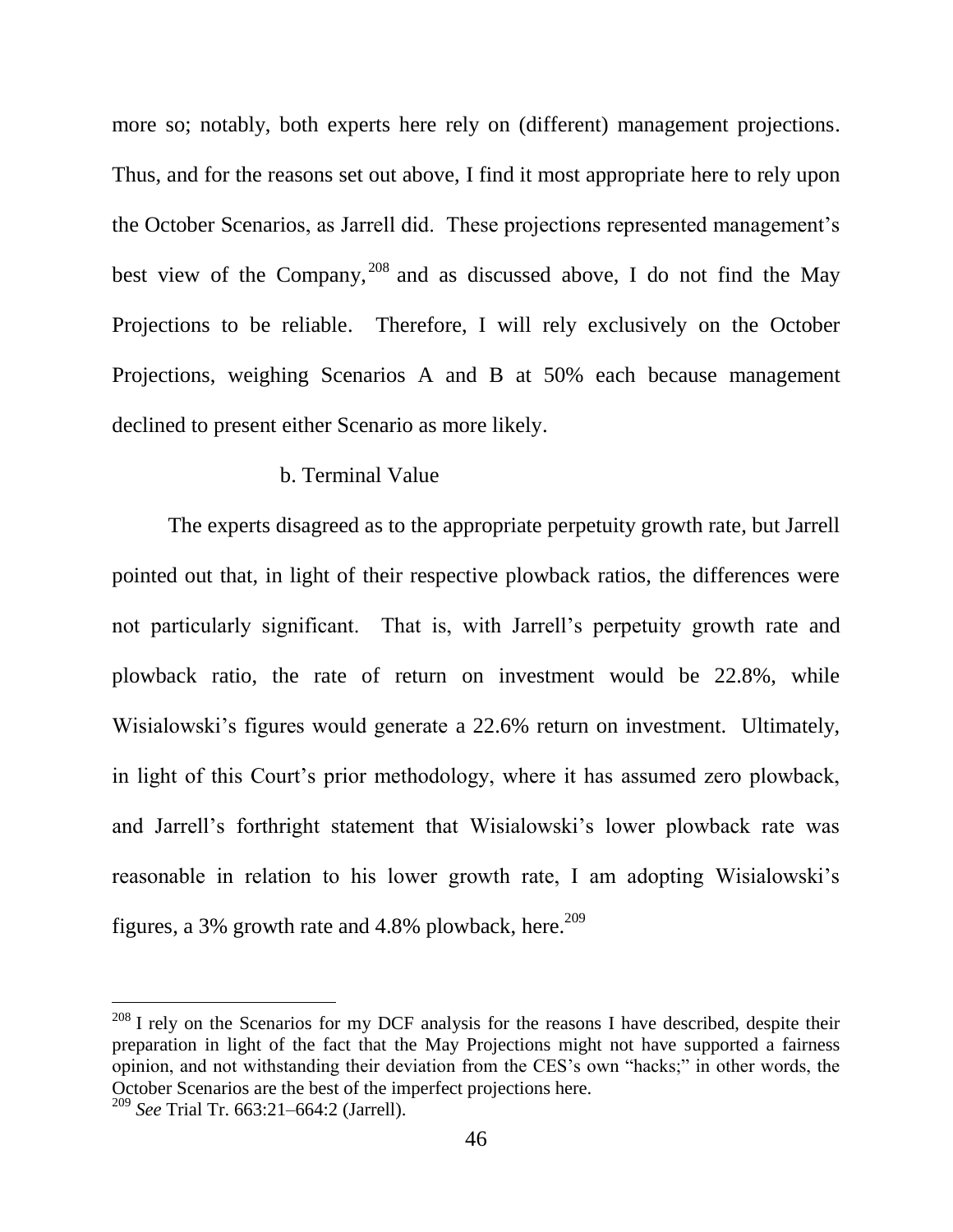The more significant of their disputes concerns the normalization of EBIT margins. Jarrell found it important to normalize, while Wisialowski did not; the Petitioners argue that normalization was not necessary given the pessimistic view of the Scenarios Jarrell used. Because I find the October Projections to be management's best view of the Company going forward, not necessarily a pessimistic one, normalization is appropriate. $^{210}$  I find Jarrell's averaging of the 2013 through 2016 EBIT margin projections, which figure was then used as his future projection, appropriate. This results in a normalized EBIT margin of 26.1% for Scenario A and 27.3% for Scenario B.

Finally, the experts disagreed over the appropriate tax rate. Although I sympathize with the Petitioners' contention that few (if any) companies pay their marginal tax rates in perpetuity, it strikes me as overly speculative to apply the current tax rate in perpetuity. I agree with this Court's approach in *Henke v. Trilithic Inc.* to use the marginal tax rate "[b]ecause of the transitory nature of tax deductions and credits. $^{211}$ 

Because I find weighted average cost of capital ("WACC") to be 10.71%, as discussed below, and I am otherwise adopting Jarrell's methodology here, including his calculation of NOPAT that includes a working capital adjustment,

<sup>&</sup>lt;sup>210</sup> And although the Petitioners criticize Jarrell's calculation for failing to determine whether his projected normalized margins represent the midpoint of the Company's business, I find that criticism unhelpful here, in light of the lack of a proposed alternative methodology. <sup>211</sup> 2005 WL 2899677, at \*9 (Del. Ch. Oct. 28, 2005).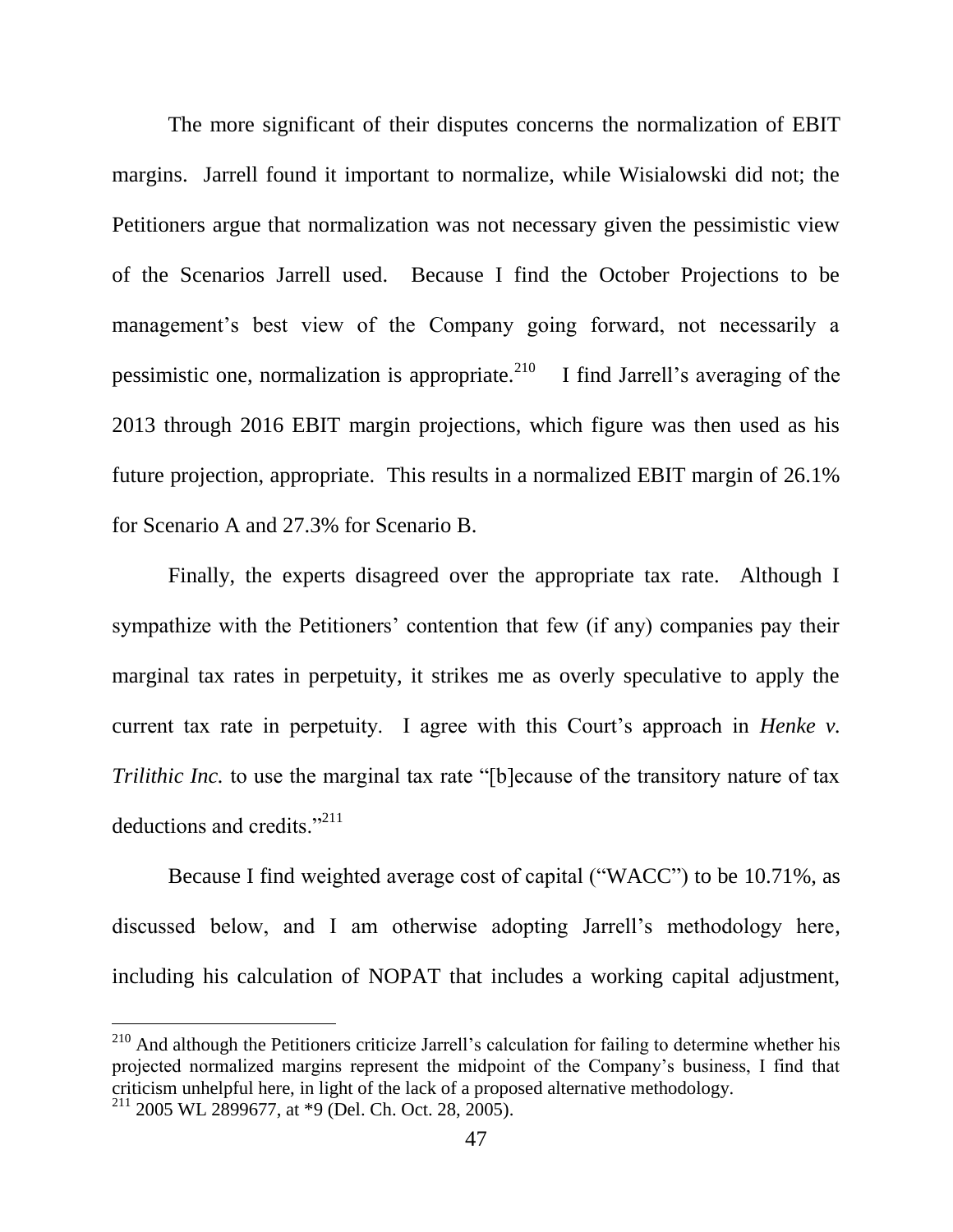also discussed below,  $2^{12}$  the terminal value is calculated using the perpetuity growth model as follows<sup>213</sup>:

Terminal Value = 
$$
\frac{(NOPATH_{2017})(1 - Plowback Rate)}{(WACC-Growth Rate)}
$$

Thus, the Terminal Value for Scenario A is \$1,538.51 million; for Scenario B it is \$1,692.86 million. As discounted to the present value as of the Merger Date, the Terminal Value is \$1,077.57 million for Scenario A and \$1,185.68 million for Scenario B. 214

#### c. Discount Rate

I cannot adopt either expert's discount rate in full. In calculating beta, Wisialowski used NASDAQ as the market proxy; I find that the S&P 500 is a more suitable market proxy in light of its broader sampling of the market. Wisialowski also initially used an inappropriate measurement period, running through the Merger Date, which failed to account for increases in stock price once the auction process became public. I find that Jarrell, on the other hand, should have used weekly data, rather than monthly, to generate a larger sample size, notwithstanding his assertion that *daily* inputs involved statistical "noise." Jarrell's monthly data

<sup>212</sup> *See infra* text accompanying notes [229,](#page-53-0) [230.](#page-54-0)

<sup>213</sup> *See* JX 209 ¶¶ 192–211.

 $^{214}$  To discount to present value, I divided the terminal value calculated above by 1.1071 (1+WACC), raised to the 3.5 power representing the time between the calculated terminal value and the Merger Date.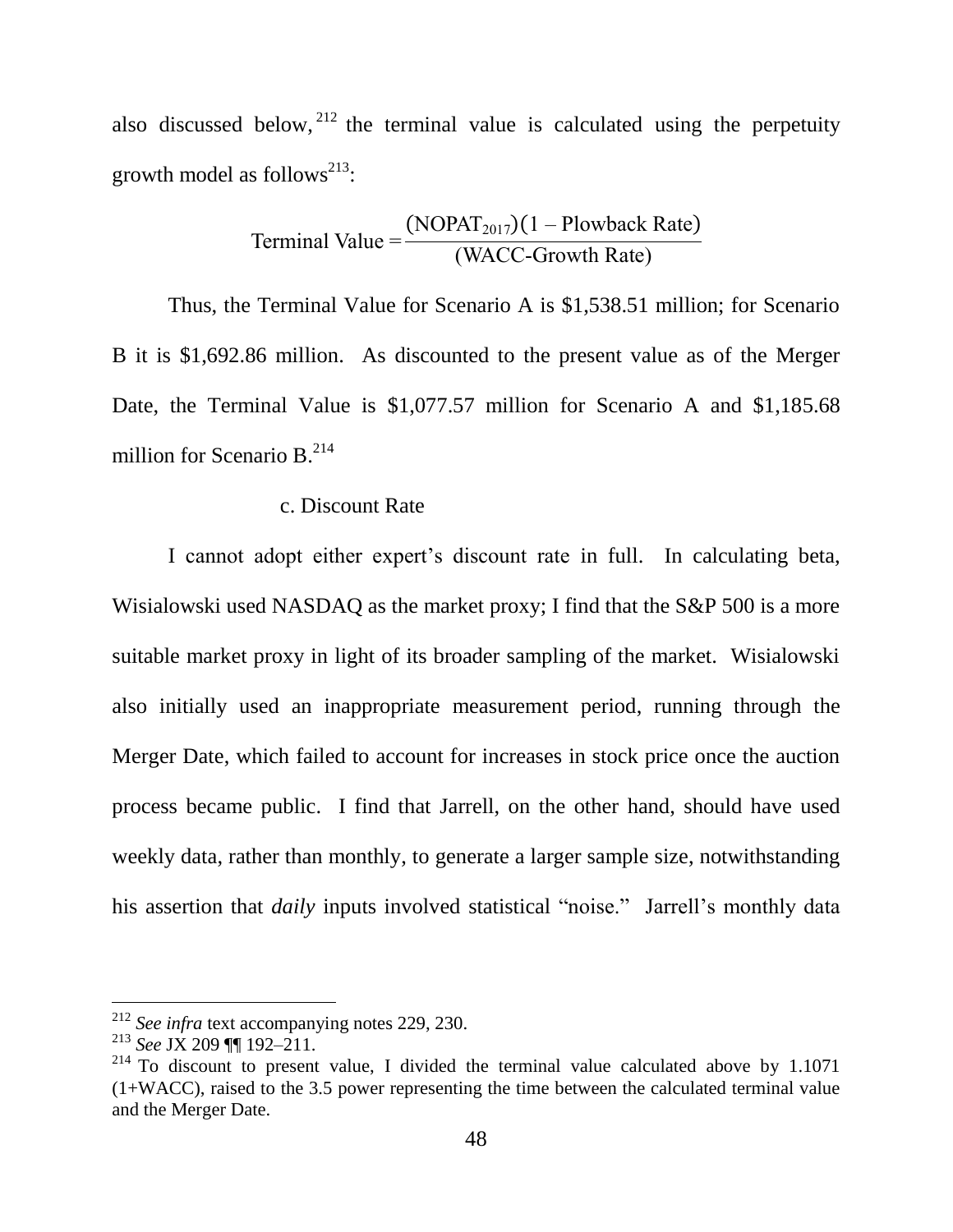generated 30 data points, to which he attributes a 99% confidence level.  $215$ However, the valuation literature suggests using at least 36 data points, with some sources suggesting at least  $60$ ,  $^{216}$  and Jarrell did not adequately explain why, specifically, a weekly input would be inappropriate here.  $217$ 

Using a weekly observation period, S&P 500 as the market proxy, and an observation period from the Company's IPO through June 5, 2012, just before news of the auction broke, I find beta to be  $1.137<sup>218</sup>$ 

The parties agreed that the appropriate risk-free rate is 2.47%, but disagreed as to the equity risk premium. While both agreed that a supply-side equity risk premium from the Ibbotson Yearbook is appropriate, they disagree as to which years of data to use. Wisialowski relied upon the 2013 Yearbook, which included data from 1926 through 2012, to derive an ERP of 6.11%. Jarrell used the 2012 Yearbook, containing data from 1926 through 2011, to derive an ERP of 6.14%.

 $215$  JX 209 ¶ 179 & n.220.

<sup>216</sup> *See, e.g.,* Trial Tr. 353:12–23 (Wisialowski).

 $217$  I note that Jarrell took the extra step of calculating a daily sum beta to compare his monthly beta to a daily beta, and found, after that analysis, "noise" in the daily beta calculation. But it is not clear why he did not consider (or, if he did, why he did not include in his report) the effect of weekly data. *See JX* 209 ¶ 179. In his rebuttal, Jarrell identified "three significant flaws" from which Wisialowski's beta suffered; none of them involved Wisialowski's use of weekly data. *See* JX 219 ¶ 36.

 $218$  The Petitioners have helpfully conceded that they are not opposed to my use of 1.137 as beta. *See* Merion Capital L.P.'s Post-Trial Br. at 66; Joinder of Pet'rs Merlin Partners LP and AAMAF, LP in Post-Trial Br.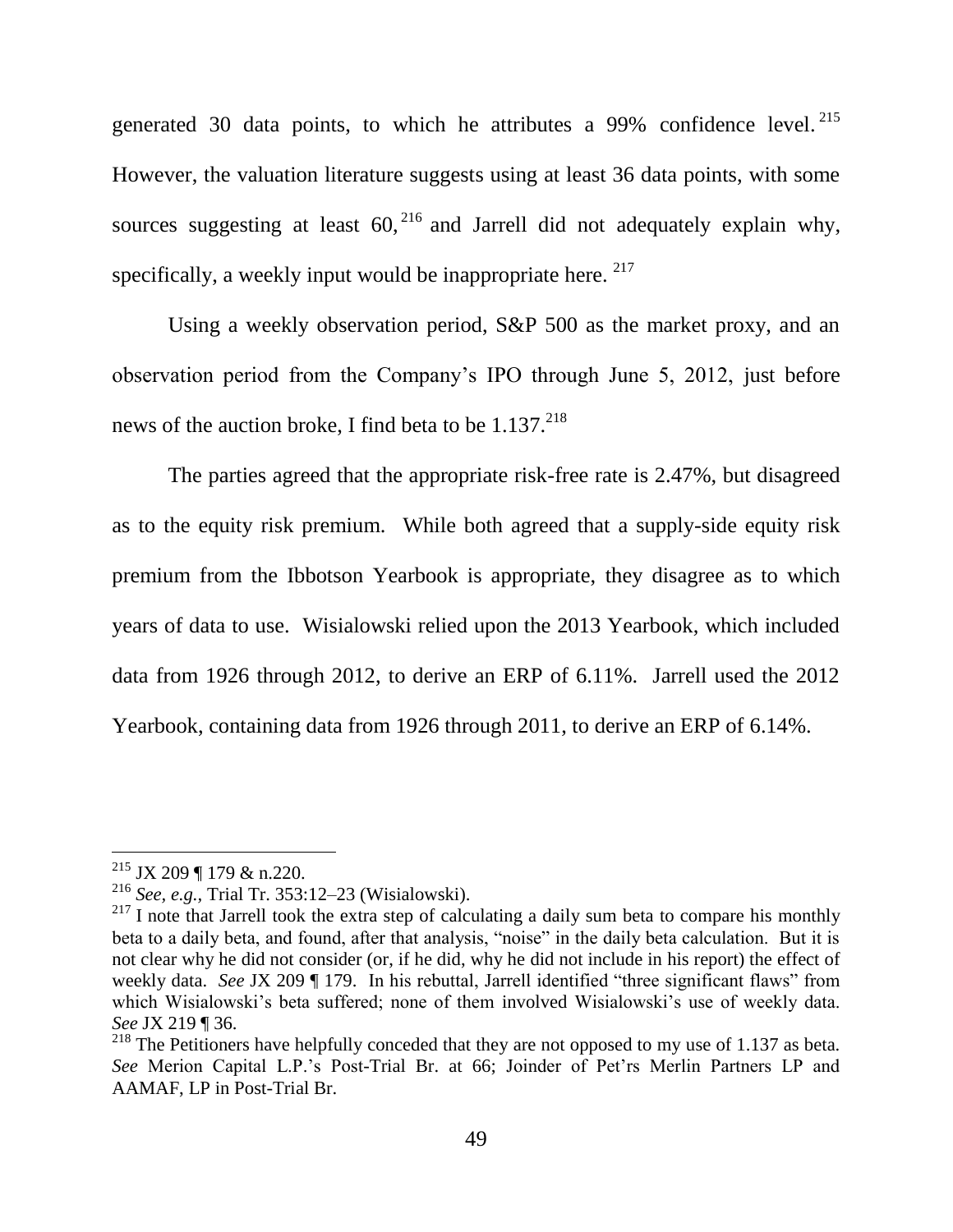This same disagreement as to the proper edition of Ibbotson's underlies the experts' disagreement as to the appropriate equity-size premium. Wisialowski, relying on the 2013 Yearbook, reached a premium of 1.73%, while Jarrell, relying on the 2012 Yearbook, reached a 1.75% premium. At trial, Jarrell testified that he used the 2012 edition because the Merger Date was December 28, 2012, and it is his practice to use the data that would have been available to investors as of the merger date; the 2013 Yearbook itself would not be available until after the merger closed. He candidly stated, however, that this was "not a big deal" and that he understood why Wisialowski would use the newer book.<sup>219</sup> The Petitioners argued in post-trial briefing that the 2013 Yearbook was more appropriate because it included "data from 2012 that—with the exception of a single trading day—was known or knowable on December 28, 2012." <sup>220</sup> Ultimately, I agree with Wisialowski's approach to use actual data available in the 2013 edition, especially since the Merger Date was so close to the end of the year and the 2013 edition would not have contained any information not available as of the Merger Date, aside from one day of trading information.

Jarrell assumed 5% debt in Ancestry's capital structure; Wisialowski did not include any. The Petitioners contend that had Wisialowski included 5% debt, his valuation would have increased by \$0.38, and thus, they do not object to my use of

<sup>219</sup> Trial Tr. 629:5–19 (Jarrell).

<sup>220</sup> Merion Capital L.P.'s Post-Trial Br. at 67.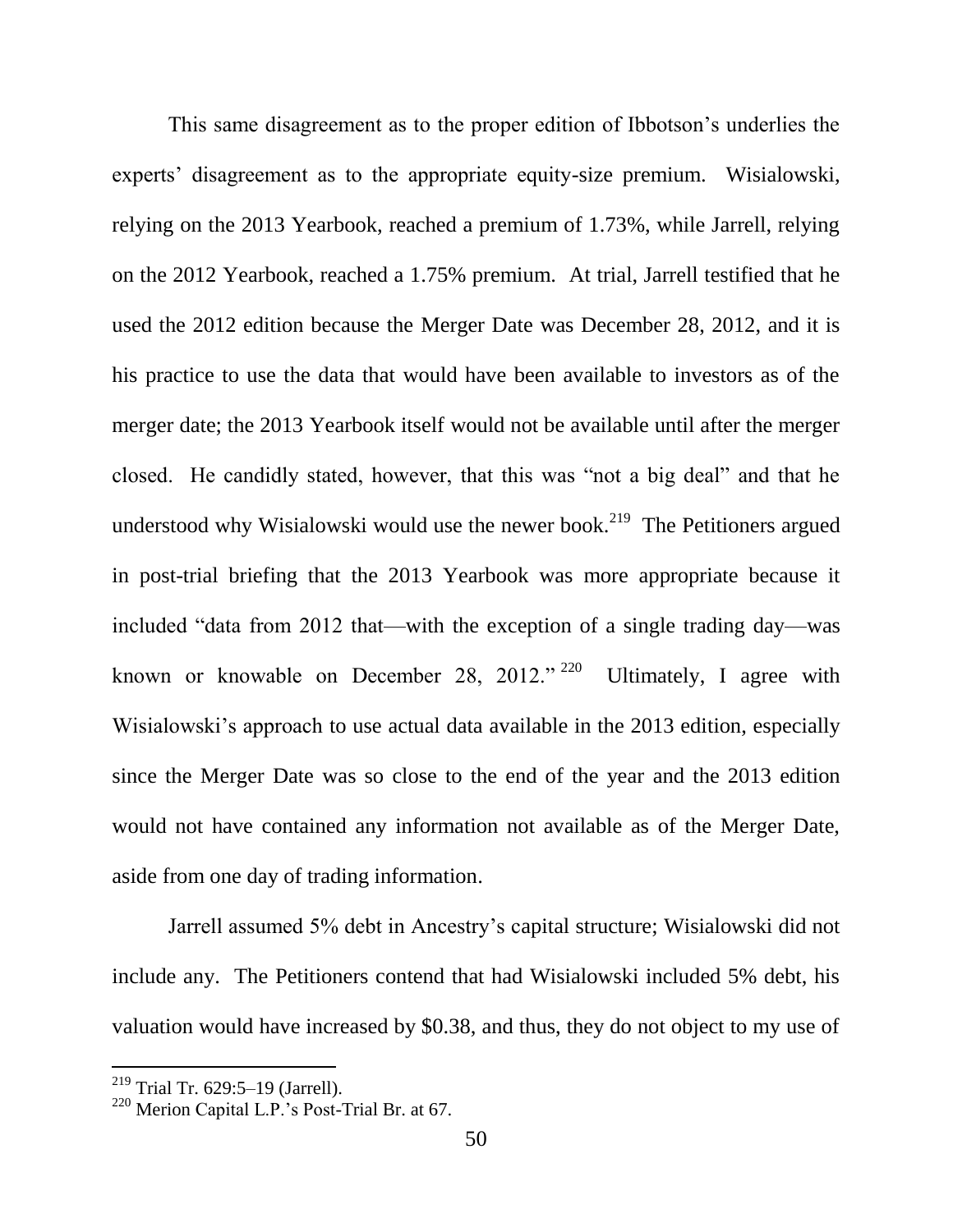Jarrell's capital structure assumption.<sup>221</sup> Under Jarrell's assumptions, the cost of debt is  $3.81\%$ .<sup>222</sup> He also applied a 38% tax rate, which, as discussed above, I find to be appropriate.

Both experts calculated the discount rate using the WACC methodology, which I therefore adopt. WACC is calculated as follows<sup>223</sup>:

 $WACC = [K_D \times W_D \times (1-t)] + (K_E \times W_E)$ 

Where :

 $K_D$  = Cost of debt capital = 3.81%  $W_D$  = Average weight of debt in capital structure = 5%  $t =$  Effective tax rate for the company =  $38\%$  $K_E$  = Cost of equity capital = 11.15%, as calculated below  $W_E$  = Average weight of equity capital in capital structure = 95%

To calculate the cost of equity capital, both experts used the Capital Asset Pricing

Model ("CAPM"), which is calculated as follows:

 $K_F = R_F + (\beta \times R_{FRP}) + R_{FSP}$ 

Where:

 $R_F$  = Risk-free rate = 2.47%  $\beta$  = Beta = 1.137  $R_{ERP} =$  Equity risk premium = 6.11%  $R_{ESP}$  = Equity size premium = 1.73%

 $K_E = 11.15\%$ 

 $^{221}$  *Id.* at 60.

<sup>&</sup>lt;sup>222</sup> JX 209 Ex. 17.

<sup>223</sup> These formulas were helpfully laid out in *Merion Capital LP v. 3M Cogent, Inc.*, 2013 WL 3793896, at \*14 (Del. Ch. July 8, 2013), *judgment entered sub nom. Merion Capital, L.P v. 3M Cogent, Inc.* (Del. Ch. July 23, 2013).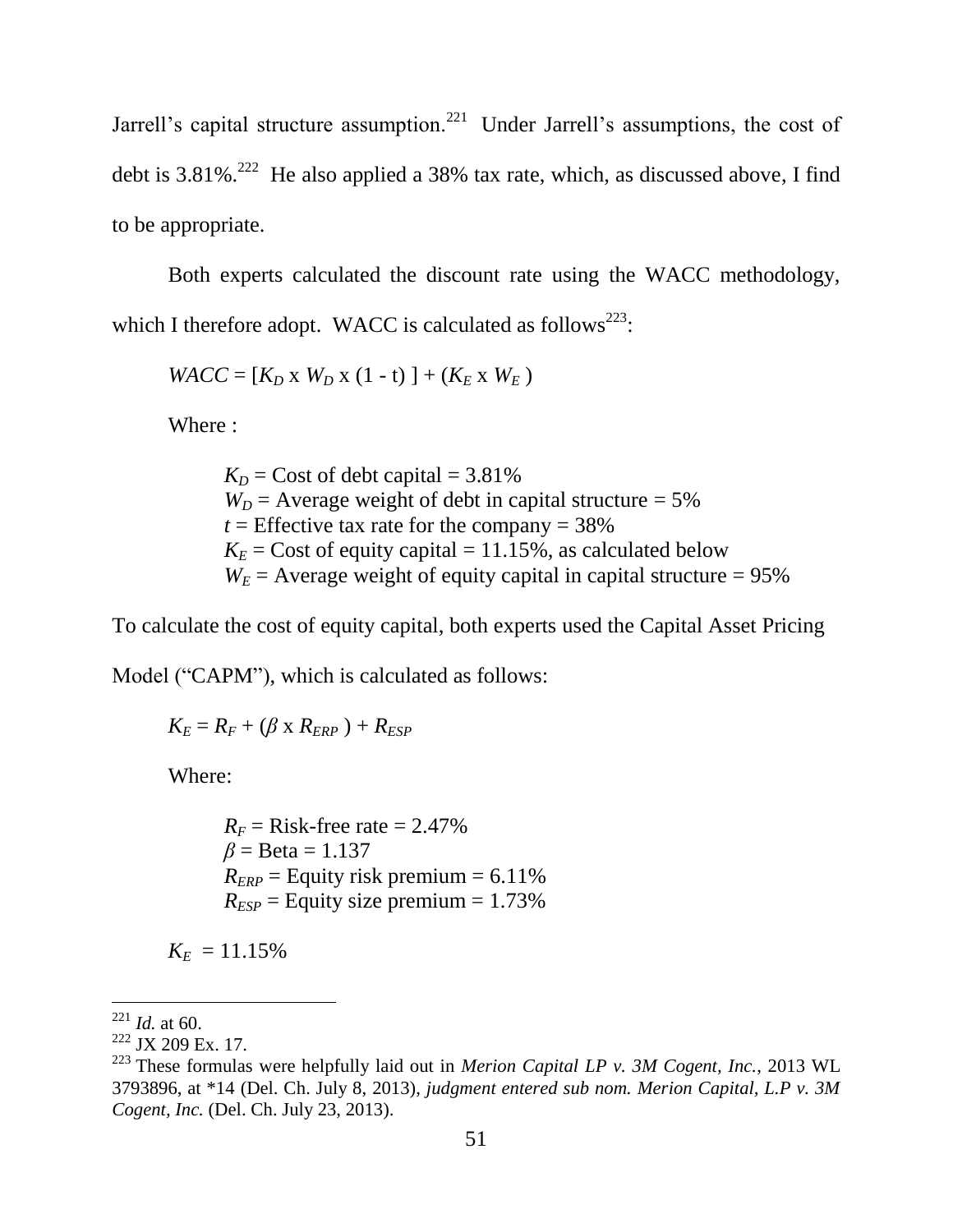Thus,  $WACC = [.0381 \times .05 \times (1-.38)] + (.1115 \times .95) = .1071$ , or 10.71%

### d. Stock-Based Compensation

As an internet-based company, Ancestry is not alone in its practice of compensating employees heavily with stock. The effect of that practice is significant in a valuation of such a company. Jarrell included SBC in his valuation by deducting the non-cash stock expense from EBIT, treating it as tax deductible to approximate the anticipated deductions when options are exercised, and not adding this expense back.<sup>224</sup> Jarrell used the projected SBC as a percentage of revenue item from the May Sales Projections and the 2012 full-year forecasted results from mid-December 2012, both of which amounted to 3.2%, and applied this to Scenarios A and B, and into perpetuity.<sup>225</sup>

The Petitioners point out that this approach has not yet been endorsed by this Court. In fact, in *Merion Capital, L.P. v. 3M Cogent, Inc.*, Vice Chancellor Parsons rejected that respondent's contention that SBC should be treated as a cash expense, having found it to have failed to show that SBC would "have any effect on the actual cash flows of the Company."<sup>226</sup> Nevertheless, the Court agreed that ―it makes sense to adjust earnings to take into account the dilutive effect of

<sup>224</sup> *Id.* at ¶ 164 & n.195.

 $^{225}$  *Id.* at  $\stackrel{\scriptscriptstyle{0}}{||}$  159.

 $226$  2013 WL 3793896, at \*13.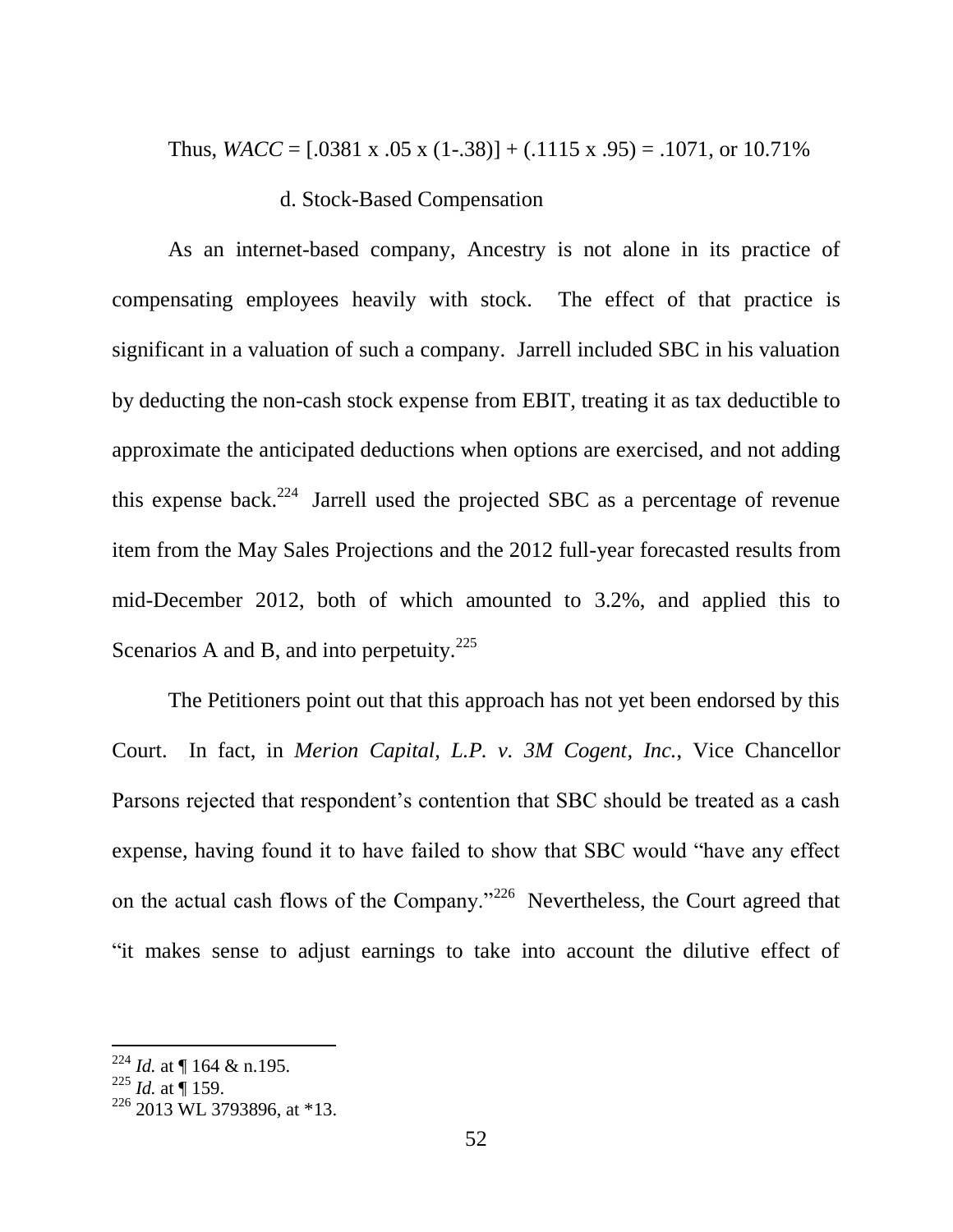$SBC.^{227}$  To that end, Wisialowski's rebuttal report attempted to consider the dilutive effect of SBC using a self-created model, but ultimately declined to "include any impact for SBC in [his] DCF analyses." $^{228}$ 

What is clear to me is that, once it reaches a material level, SBC must in some manner be accounted for in order to reach a reasonable calculation of fair value. The real dispute is how to do so, whether by measuring its dilutive effect or by accounting for it in expenses. Here, the Petitioners dispute Jarrell's approach, but do not offer a reliable alternative for my consideration. I find Jarrell's approach to be reasonable, and I am adopting it here.

## e. Other Issues Bearing on Enterprise Value

On several other points, the experts diverged, to varying degrees, some of which are alluded to in my analysis above. First, Wisialowski excluded deferred revenues as part of free cash flows, which would have otherwise increased his value by \$2.89 per share. Jarrell advocated for including them in free cash flows as a necessary working capital item needed "to adjust accounting data to cash flow data."<sup>229</sup> The Petitioners contend Wisialowski "took the objective and correct route of excluding deferred revenues, which had the impact of lowering his per-

<span id="page-53-0"></span>l <sup>227</sup> *Id.*

 $^{228}$  JX 221 ¶ 138.

<sup>229</sup> Jarrell Dep. at 345:4–23; *see also* Trial Tr. 272:5–9 (Wisialowski); JX 216 ¶ 154.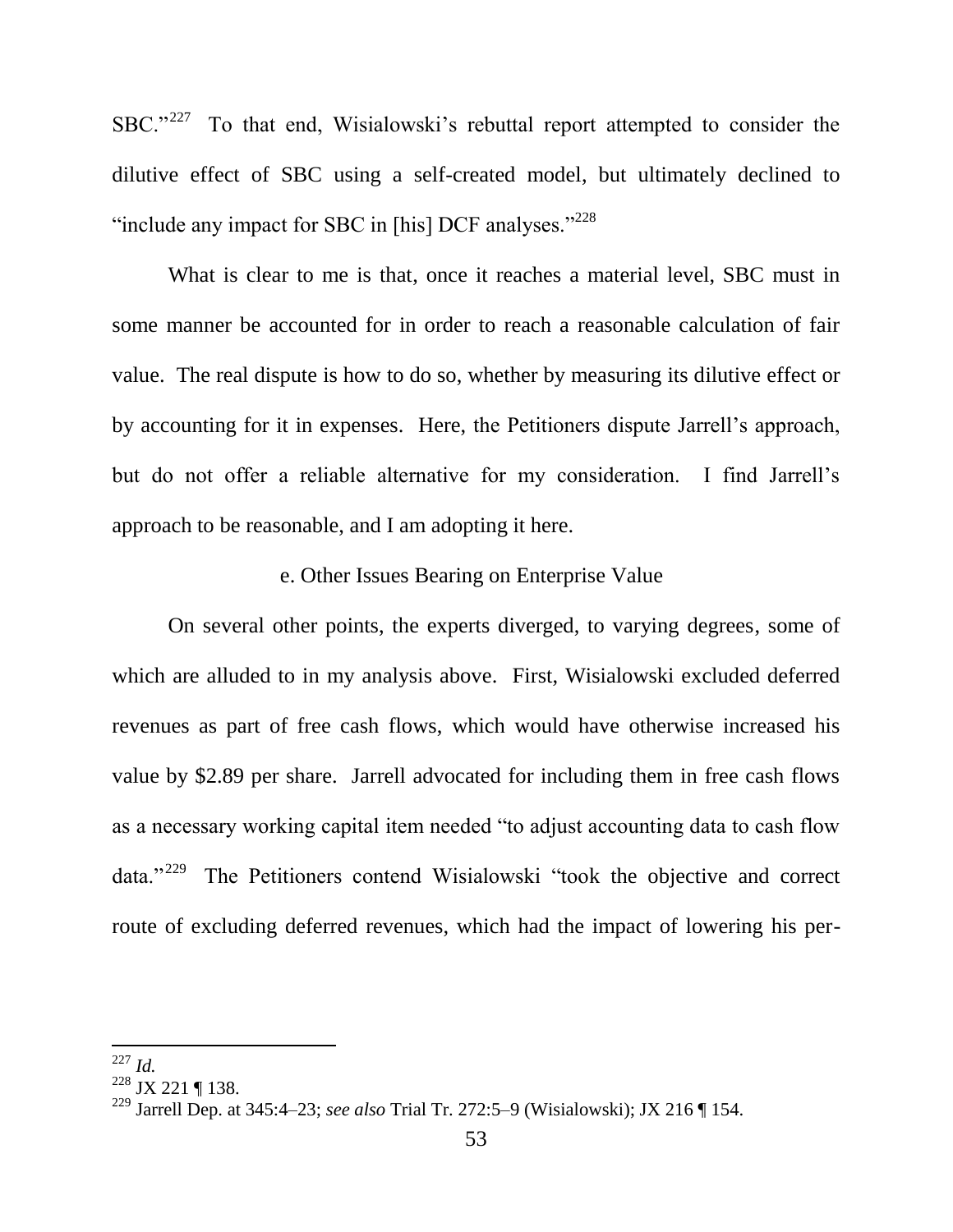<span id="page-54-0"></span>share valuation."<sup>230</sup> I presume, from this statement, that the Petitioners do not object to my adherence to Jarrell's approach on this matter.

Second, as to excess cash added to the DCF value, Jarrell's figure was \$32.9 million, using the Company's cash position minus its debt on December 31, 2012. Wisialowski's used \$14 million, calculated based on a 2013 Permira report, indicating \$44 million cash at closing, from which he subtracted his estimated four weeks' operating expenses of \$30 million. In post-trial briefing, the Petitioners submitted that they "[have] no objection to the Court's use of Jarrell's excess cash assumption."<sup>231</sup>

<span id="page-54-2"></span>Finally, while Wisialowski did not initially estimate the value of the Company's net operating losses, the experts ultimately agreed that the present value of NOL tax shields is \$4.4 million.<sup>232</sup> "Merion does not object to including the value of Ancestry's NOLs in the Court's determination of the fair value of Ancestry's stock as of the Valuation Date."<sup>233</sup>

<span id="page-54-1"></span>These three topics, while not generating as much dispute as other components of the valuation analysis, are nevertheless important to the valuation because of their bearing on enterprise value. I ultimately find, based on my review

 $230$  Merion Capital L.P.'s Post-Trial Br. at 58–59.

<sup>231</sup> *Id.* at 59; *see also* Joinder of Pet'rs Merlin Partners LP and AAMAF, LP in Post-Trial Br.

<sup>232</sup> *See* JX 209 ¶ 153; JX 216 ¶ 157.

<sup>233</sup> Merion Capital L.P.'s Post-Trial Br. at 57; *see also* Joinder of Pet'rs Merlin Partners LP and AAMAF, LP in Post-Trial Br.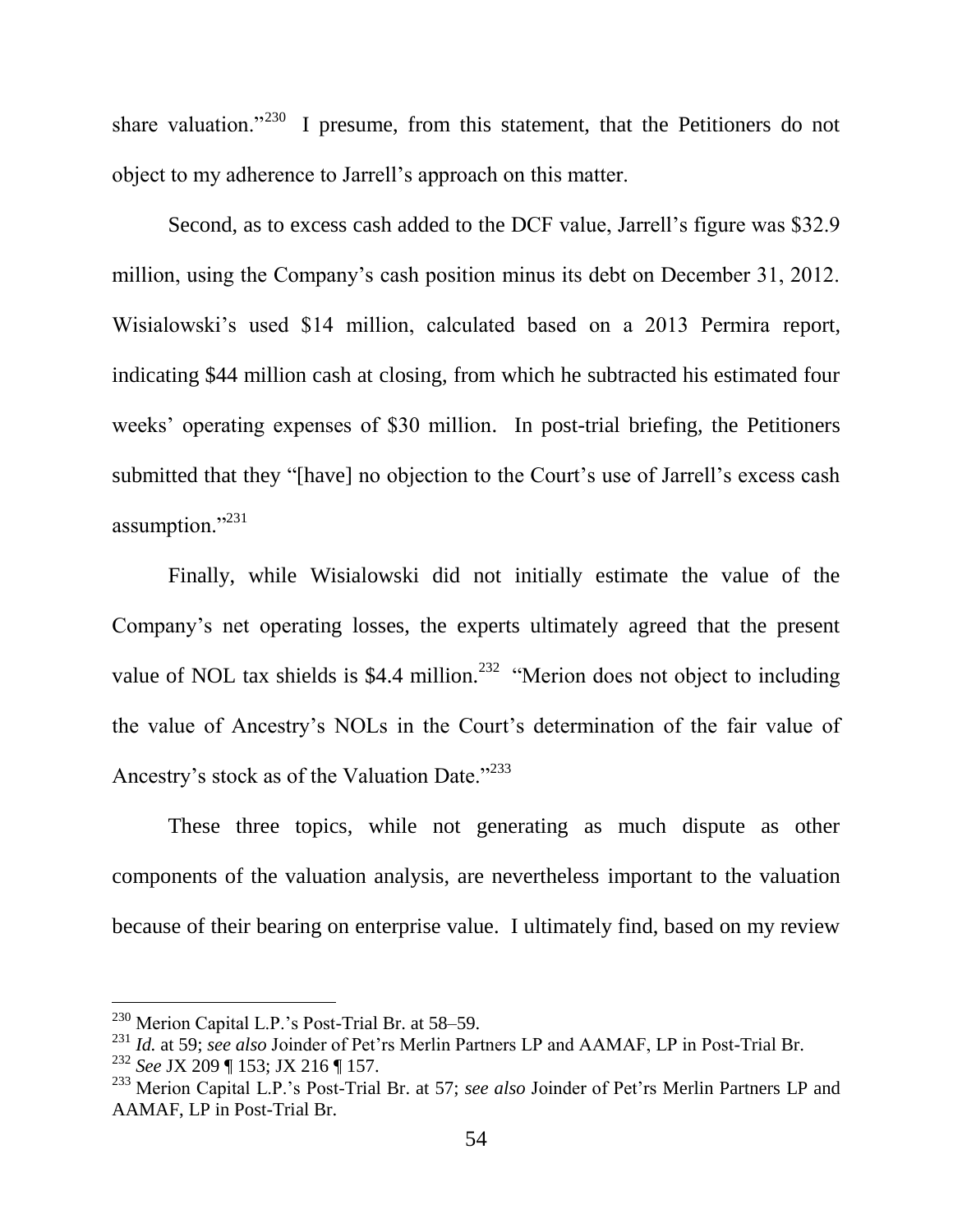of the experts' reports and trial testimony, Jarrell's approach on these topics to be the most reasonable, and I adopt his methodologies.

### f. My Valuation Results

Ancestry's calculated equity value is the sum of its enterprise value plus net cash. Its enterprise value is the sum of the present value of free cash flows during the projection period, the present value of the NOL tax benefit, and the present value of the terminal value based on constant growth.<sup>234</sup>

Using a DCF analysis, for Scenario A, I calculated \$30.33 as the price per share. For Scenario B, I calculated \$33.24 as the price per share. Weighted equally, the value derived from discounted cash flow is  $$31.79<sup>235</sup>$  The actual market price as determined by the sale is \$32. These are the two competing

 $\overline{a}$ 

Enterprise Value<sub>A</sub> =  $355.31 + 4.4 + 1077.57 = 1437.28$ 

Enterprise Value<sub>*B*</sub> = 393.51 + 4.4 + 1185.68 = 1583.59

Equity Value<sub>A</sub> =  $1437.28 + 32.9 = 1470.18$ 

Equity Value<sub>*B*</sub> =  $1583.59 + 32.9 = 1616.49$ 

Price per share [Scenario A] =  $\frac{1470.18 \text{ million} + 56.1 \text{ million}}{50,317,969}$  = \$30.33 Price per share [Scenario B] =  $\frac{1616.49 \text{ million} + 56.1 \text{ million}}{50,317,969}$  = \$ 33.24.

<sup>234</sup> *See, e.g.*, JX 209 ¶ 214.

 $235$  In the interest of transparency, my calculations are as follows:

Enterprise Value = DCF + PV of NOL tax benefit + PV of Terminal Value. *See, e.g.*, JX 209 ¶ 214. The DCF is based on the October Projections, discounted to the mid-year. The parties agree upon my use of \$4.4 million for the PV of NOL tax benefit. *See supra* note [233.](#page-54-1) Thus, with numbers expressed in millions of dollars:

Equity Value = Enterprise Value + Net Cash. *See, e.g.*, JX 209  $\parallel$  214. The parties agree on my use of \$32.9 million for net cash. *See supra* note [231.](#page-54-2) Thus, with numbers expressed in millions of dollars:

The per-share price is determined by adding the Equity Values, above, to the cumulative exercise proceeds of options outstanding, then dividing that sum by the number of fully diluted shares. *See* JX 209 Ex. 19. Thus: